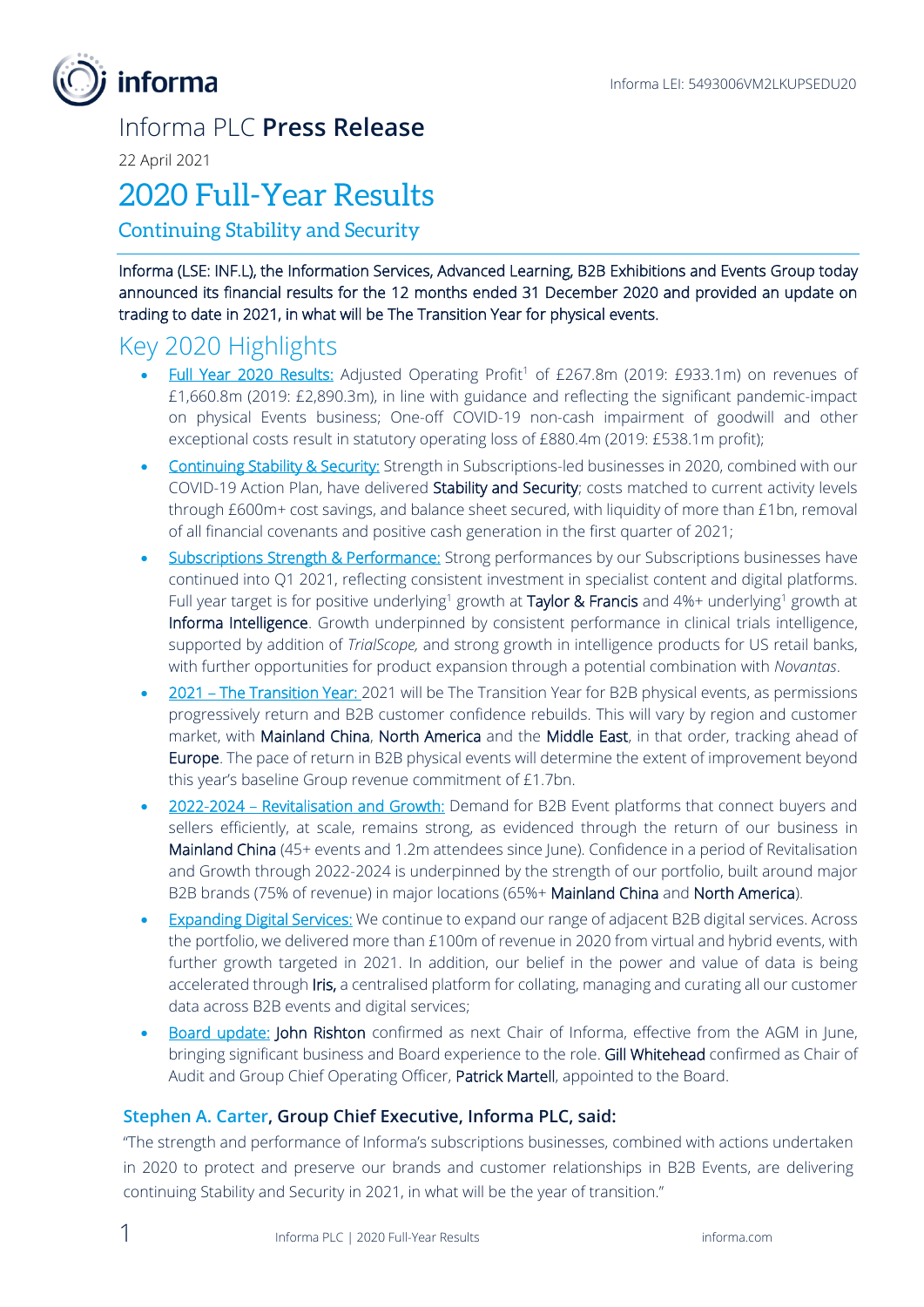

**He added:** "This Transition Year will be defined by continued strength and improving growth in our subscriptions-led businesses, further growth in B2B digital services and a progressive reopening of physical events, led by Mainland China and North America, which will ensure we deliver our revenue commitments for 2021, and remain cashflow positive throughout."

**He concluded:** "The experience of COVID-19 has underscored the value of market specialisation and the power of data and applied technologies for the benefit of our specialist market customers, all of which will underpin a period of Revitalisation and Growth through 2022-2024."

### 2020 Key Financial Highlights

### **Financial results reflect the strength and resilience of Informa's subscription-led businesses and the significant impact of COVID-19 on the Group's physical events portfolio:**

- Statutory Group Revenue: £1,660.8m (2019: £2,890.3m), reflecting strength in Subscriptions-led businesses and the reality of COVID-19 disruption to physical B2B events businesses, accompanied by an active and extended Postponement Programme;
- Adjusted Operating Profit<sup>1</sup>: £267.8m (2019: £933.1m), with more than £400m of direct savings to adjusted operating profit and £200m+ of annualised indirect savings delivered by the end of 2020;
- Statutory Operating Loss: Full-year accounting loss of £880.4m (2019 profit: £538.1m), including one-off COVID-19 non-cash impairment of goodwill (£592.9m) and one-off COVID-19 costs (£52.6m), as well as traditional non-cash intangible amortisation (£291.8m);
- Cash Flow<sup>1</sup>: Positive operating cash flow<sup>1</sup> of £230.8m (2019: £965.4m), with debt restructuring and rescheduling, and one-off COVID-19 costs resulting in free cash outflow of £153.9m;
- Net Debt:<sup>1</sup> Reduction to £1,756.7m before leases (2019: £2356.3m) and £2,029.6m including leases (2019: £2,657.6m), reflecting positive operating cash flow and addition of fresh capital; all financial covenants removed from capital structure.

### Faster Forward on ESG in 2020

**Despite the upheaval of the last year, Informa continued to develop and deliver FasterForward, our five-year programme to become a sustainable, positive impact business:**

- Faster to Zero: Certified as a Carbon Neutral Company for the first time and Science-Based Targets re-confirmed at more ambitious levels to limit global warming to less than 1.5° by 2030;
- Sustainability Inside: Informa Sustainable Events Management framework established; more than 100 brands assessed and advised on depth and quality of sustainability content;
- Impact Multiplier: New Open Research content programmes from Taylor & Francis and *Global Learning Scholarship* launched for scientists from low income backgrounds by Informa Connect;
- Industry recognition: Third consecutive year in the Dow Jones Sustainability Index, scoring in the 99th percentile, A- score in the Carbon Disclosure Project and AA MSCI ESG rating.

1 In this report we refer to non-statutory measures including underlying results, as defined in the Financial Review on page 9 and Glossary on page 50.

### Enquiries

| <b>Stephen A. Carter, Group Chief Executive</b>                 | +44 (0) 20 7017 5771 |
|-----------------------------------------------------------------|----------------------|
| Gareth Wright, Group Finance Director                           | +44 (0) 20 7017 7096 |
| <b>Richard Menzies-Gow, Director of IR &amp; Communications</b> | +44 (0) 20 3377 3445 |
| Tim Burt / Zoë Watt - Teneo                                     | +44 (0) 20 7240 2486 |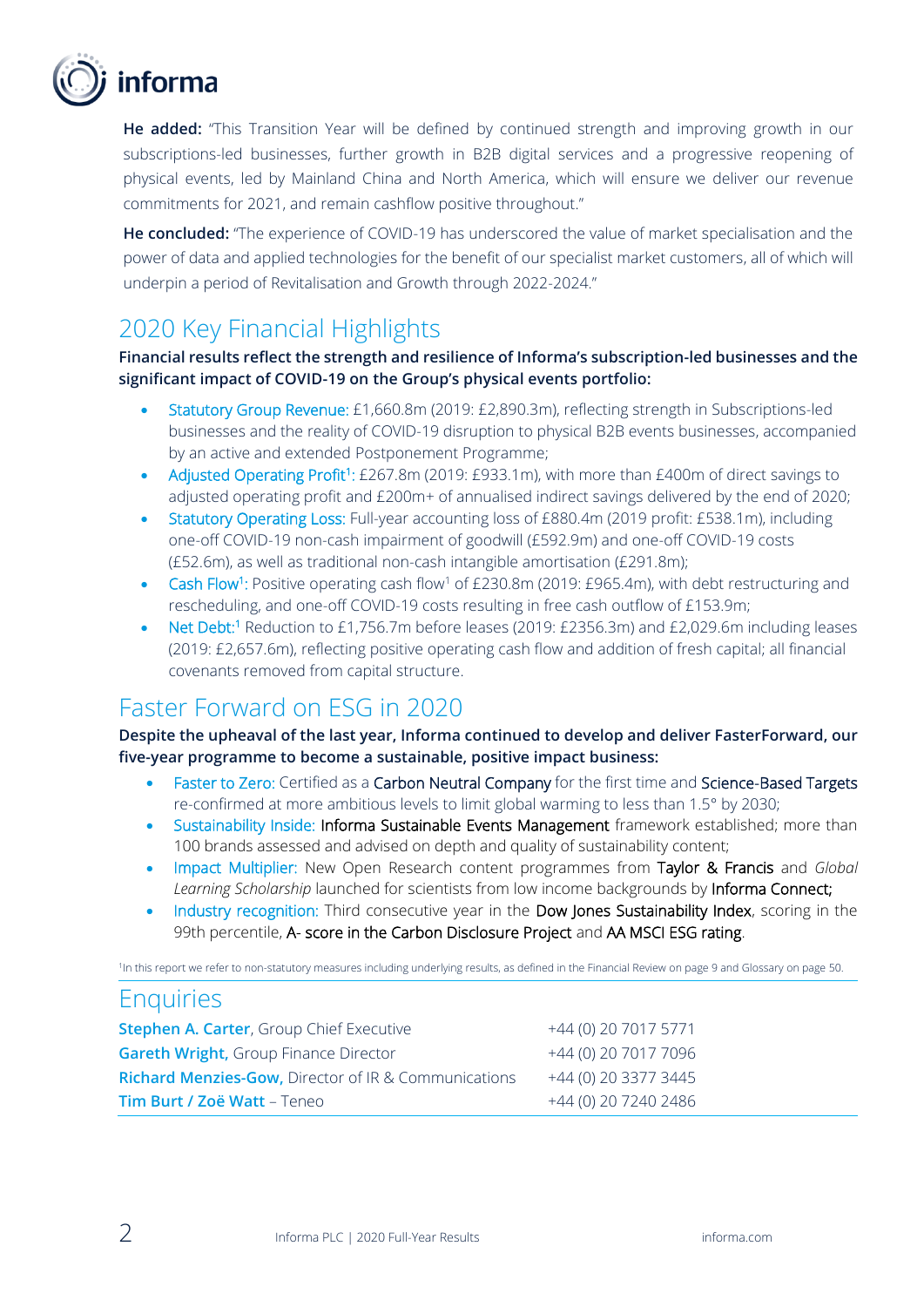

### 2020 Financial Summary

|                                             | 2020       | 2019    | Reported | Underlying <sup>1</sup> |
|---------------------------------------------|------------|---------|----------|-------------------------|
|                                             | £m         | £m      | $\%$     | %                       |
| Revenue                                     | 1,660.8    | 2,890.3 | (42.5)   | (41.0)                  |
| Statutory operating (loss)/profit           | (880.4)    | 538.1   | n/a      |                         |
| Adjusted operating profit <sup>2</sup>      | 267.8      | 933.1   | (71.3)   | (70.8)                  |
| Adjusted operating margin $(\%)^2$          | 16.1       | 32.3    |          |                         |
| Operating cash flow <sup>2</sup>            | 230.8      | 965.4   | (76.1)   |                         |
| Statutory (loss)/profit before tax          | (1, 139.7) | 318.7   | n/a      |                         |
| Adjusted profit before tax <sup>2</sup>     | 170.4      | 821.4   | (79.3)   |                         |
| Statutory diluted earnings per share (p)    | (73.4)     | 17.8    | n/a      |                         |
| Adjusted diluted earnings per share $(p)^2$ | 9.9        | 51.0    | (80.6)   |                         |
| Dividend per share (p)                      | n/a        | 7.5     | n/a      |                         |
| Free cash flow <sup>2</sup>                 | (153.9)    | 722.1   | n/a      |                         |
| Net debt (inc IFRS $16)^2$                  | 2,029.6    | 2,657.6 | (23.6)   |                         |

### 2020 Divisional Highlights

|                                               | 2020    | 2019   | Reported | Underlying <sup>1</sup> |
|-----------------------------------------------|---------|--------|----------|-------------------------|
|                                               | £m      | £m     | %        | %                       |
| <b>Informa Markets</b>                        |         |        |          |                         |
| Revenue                                       | 524.4   | 1437.7 | (63.5)   | (62.7)                  |
| Statutory operating (loss)/profit             | (597.4) | 244.4  | n/a      |                         |
| Adjusted operating profit <sup>2</sup>        | (25.7)  | 490.6  | n/a      | n/a                     |
| Adjusted operating margin <sup>2</sup> (%)    | n/a     | 34.1   |          |                         |
| <b>Informa Connect</b>                        |         |        |          |                         |
| Revenue                                       | 124.2   | 286.1  | (56.6)   | (55.1)                  |
| Statutory operating (loss)/profit             | (175.8) | 22.2   | n/a      |                         |
| Adjusted operating (loss)/profit <sup>2</sup> | (23.6)  | 46.6   | n/a      | n/a                     |
| Adjusted operating margin <sup>2</sup> (%)    | n/a     | 16.3   |          |                         |
| <b>Informa Tech</b>                           |         |        |          |                         |
| Revenue                                       | 150.9   | 256.2  | (41.1)   | (45.9)                  |
| Statutory operating (loss)/profit             | (316.7) | 36.9   | n/a      |                         |
| Adjusted operating (loss)/profit <sup>2</sup> | (1.9)   | 71.4   | n/a      | n/a                     |
| Adjusted operating margin <sup>2</sup> (%)    | n/a     | 27.9   |          |                         |
| <b>Informa Intelligence</b>                   |         |        |          |                         |
| Revenue                                       | 305.3   | 350.7  | (12.9)   | 1.8                     |
| Statutory operating profit                    | 63.4    | 72.0   | (11.9)   |                         |
| Adjusted operating profit <sup>2</sup>        | 103.0   | 107.3  | (4.0)    | 4.7                     |
| Adjusted operating margin <sup>2</sup> (%)    | 33.7    | 30.6   |          |                         |
| <b>Taylor &amp; Francis</b>                   |         |        |          |                         |
| Revenue                                       | 556.0   | 559.6  | (0.6)    | (0.2)                   |
| Statutory operating profit                    | 146.1   | 162.6  | (10.1)   |                         |
| Adjusted operating profit <sup>2</sup>        | 216.0   | 217.2  | (0.6)    | 1.3                     |
| Adjusted operating margin <sup>2</sup> (%)    | 38.8    | 38.8   |          |                         |

<sup>1</sup>In this document we refer to Underlying and Reported results. Underlying figures are adjusted for acquisitions and disposals, the phasing of events, including biennials, the impact of changes from new accounting standards and accounting policy changes, and the effects of currency by adjusting the current year and prior year amounts to use consistent exchange rates. Phasing and biennial adjustments relate to the alignment of comparative period amounts to the timing of events in the current year. Where an event originally scheduled for 2020 was either cancelled or postponed there was an adverse impact on 2020 underlying growth as no adjustment was made for these in the calculation. The results from acquisitions are included on a pro-forma basis from the first day of ownership in the comparative period. Disposals are similarly adjusted on a pro-forma basis to exclude results in the comparative period from the date of disposal. Alternative performance measures are detailed in the Glossary.

<sup>2</sup>In this document we also refer to Statutory and Adjusted results, as well as other non-statutory financial measures. Adjusted results are prepared to provide an alternative measure to explain the Group's performance. Adjusted results exclude adjusting items as set out in Note 7 to the Financial Statements. Operating cash flow, free cash flow, net debt and other non-statutory measures are discussed in the Financial Review and the Glossary.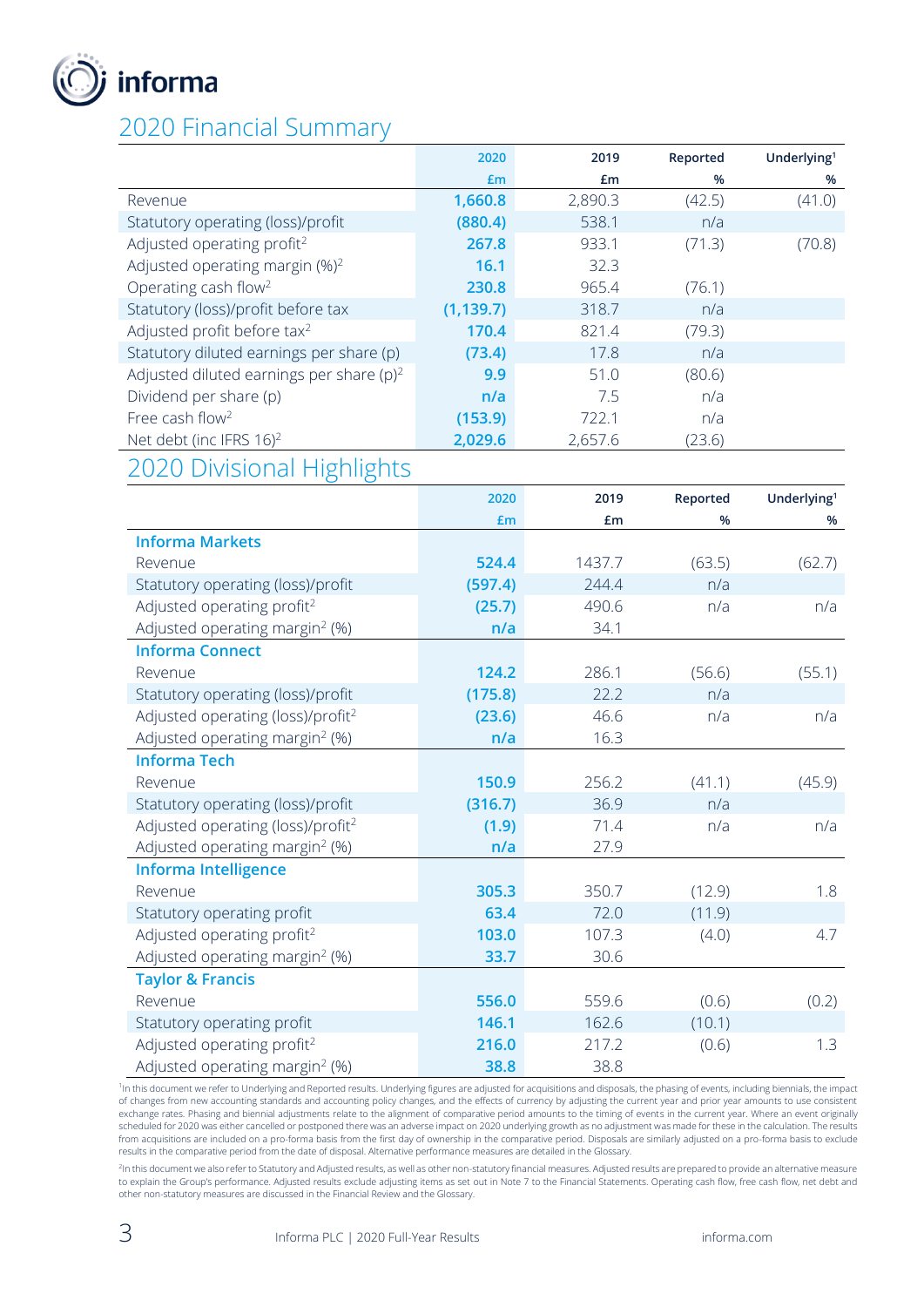

### Trading Outlook

### **From Continuing Stability & Security in 2021 to Revitalisation & Growth in 2022-2024**

Informa's commitment to long-term value and our focus on acting early and decisively from the start of the COVID-19 pandemic, has enabled the Group to enter 2021 with Stability and Security embedded in our costs and financing, in our customer relationships and, critically, across our Colleague communities.

We view 2021 as the transition year, with continued growth in both our Subscriptions-led businesses and further expansion in B2B digital services, supported by a progressive return in B2B physical events, as COVID-19 restrictions are steadily relaxed and customer confidence gradually rebuilds.

Our minimum commitment through the 2021 transition year is to deliver baseline revenues of £1.7bn and remain cashflow positive throughout, as we outlined at our half year results. This is a similar revenue outcome to 2020, albeit 2020 had the benefit of 2-3 months of full trading in our B2B Events businesses prior to COVID lockdown, contributing c.£275m of the 2020 revenue outcome.

The extent of any further revenue growth will be dependent on the pace and scale of return of physical events outside of Mainland China, which we will update on when we have a clearer view by the half-year.

Our priority remains managing our brands and businesses for the long-term, with a focus on ensuring the Group is well placed to make the most of a period of Revitalisation and Growth through 2022-2024.

### **Continuing strength in Subscriptions-led businesses**

Our subscriptions-led businesses continue to deliver strong performances, with improving levels of growth in the first quarter of 2021, in what is an important period for renewals.

In **Taylor & Francis**, the COVID-19 pandemic has underscored the importance of verified science and research, as well as the increasing value of speed-to-market for article submissions, the quality of independent peer review and discoverability of content. In recent years we have been modernising our business and shifting focus to meet these demands, investing in master data management and digital infrastructure, as well as improved customer workflows and accelerated new product development. This has included further expansion in Open Research, with more than 20,000 open access articles published in 2020, an increase of +100% over four years.

Our business continues to develop, both in products and services and, therefore, in the mix and quality of revenues. We are committed to delivering positive underlying revenue growth in 2021, despite COVID-19 restrictions continuing to disrupt some university campuses. This is underpinned by continued strong renewal rates for digital subscriptions, the successful completion of a range of read and publish agreements and a pipeline of new products across journals, open research, advanced learning and academic services.

In **Informa Intelligence**, over recent years, through a combination of operational fitness, consistent investment and portfolio focus, we have rebuilt this business from a disparate collection of assets into a product, data and technology-led business, focused on three core markets: Pharma (including clinical trials intelligence and Medtech market data), Finance (including mortgage pricing intelligence for US banks and international fund flow data) and **Maritime** (including real-time tracking of global shipping and cargo). This has included consistent investment in technology and product management, strengthening our product mix and improving customer value in the three specialist markets we serve.

This strategy has delivered for customers and thereafter in financial performance, progressing from four years of shrinking revenues to consistent underlying growth, robust margins and strong cash flows, as well as high levels of customer engagement, 90%+ renewal rates and positive annualised contract values.

Having established consistency in performance and forward visibility, we are now actively pursuing additional product and service development to unlock further growth. In Pharma Intelligence, over recent years we have developed real strength and depth in specialist data and intelligence for clinical trials through Citeline and its portfolio of specialist brands. This strong market position, when combined with last year's addition of *TrialScope*, which has particular strength in reporting compliance for clinical trials, has enabled us to further develop our offer in the adjacent and growing market for patient recruitment and retention.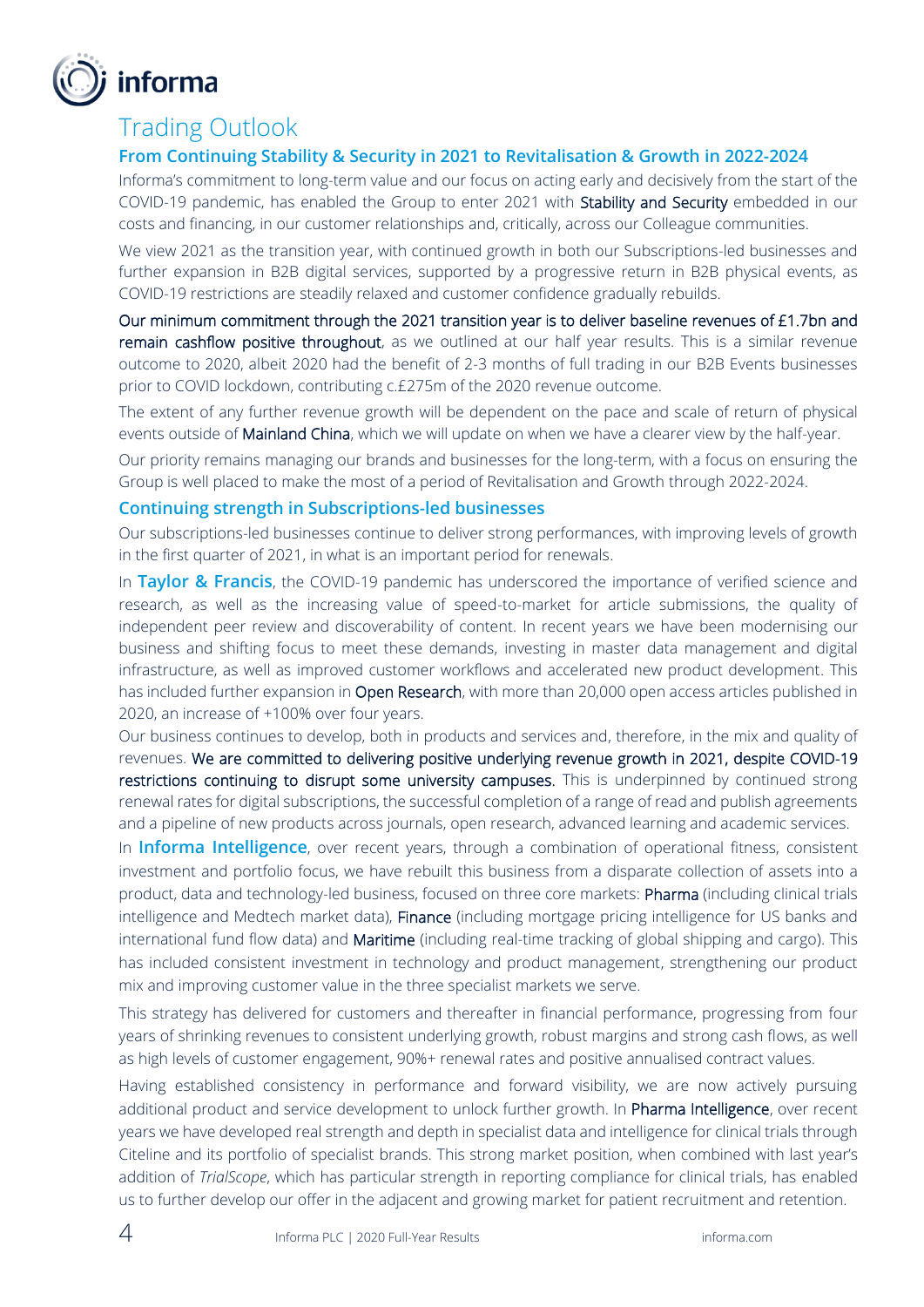

Similarly, in **Financial Intelligence**, through FBX we have developed a strong position in competitive intelligence and data solutions for retail banks in mortgage products and digital banking. Our consistent performance has led us to pursue a value partnership with private equity group *Inflexion,* to potentially combine FBX with *Novantas* and further expand our customer proposition, including in consumer deposits.

We are targeting a return to pre-COVID performance levels in Informa Intelligence this year, with underlying revenue growth of 4%+, whilst retaining our long-term commitment to 5%+ underlying growth per annum.

### **Specialist B2B Events and Digital Services**

Across Informa Markets, Informa Connect and Informa Tech, our customer research confirms the longterm product and service value of our physical B2B brands for those customers seeking to launch products and meet their customers, suppliers and distributors, at scale, efficiently. This has been evidenced in Mainland China, and in both forward commitments and low levels of refund requests in other regions.

We are treating 2021 as The Transition Year, with activity levels dependent upon the pace and scale of reopening of physical events, which understandably is varying by region and customer market. Our early decision last September to extend our Events Postponement Programme to late Spring/early Summer 2021, is providing us with greater flexibility to secure permissions for events.

Encouragingly, in the US, we have seen a progressive return of B2B physical events on a state-by-state basis. In February we ran two of our five US B2B mid-market and luxury super yachting brands (*Palm Beach International Boat Show, St Petersburg Power & Sailboat Show*). In Orlando, within our Fashion portfolio, we worked with industry partners to run a targeted event built around our Magic brand to gauge customer confidence and trial onsite rapid testing as part of our AllSecure safety standard. Application approvals have now been received for the return of three major B2B marketplace brands in Las Vegas from June within Real Estate & Construction (*World of Concrete, TISE, Waste Expo)*. The state of California is now confirmed to reopen from mid-June and we are in discussions with a series of other state-based locations.

In our second largest market, Mainland China, we have now run 45 B2B events post-COVID, including 13 of this year's Top 30 international brands. Six of these events delivered revenues in line or ahead of 2019 levels, with significant domestic and regional participation.

Elsewhere, the return of physical B2B events is more phased. We have seen or have now confirmed a return to physical B2B events in Australia, Dubai, Egypt, Japan, Malaysia, Taiwan, Thailand and the UK, amongst others. There remains continued uncertainty over the pace and rate of return in Continental Europe, where we generated less than 15% of Events revenue in 2019.

#### Building a virtual and hybrid platform

Pre-COVID-19 we were investing in a range of digital services that complement our B2B Event brands, including specialist content and data, digital directories and marketing services. 2020 saw us expand significantly into virtual and hybrid events, delivering more than 500 products across 15+ customer markets, with attendees from around 120 countries. We are building on this experience and customer feedback in 2021, partnering with *Swapcard* and *Totem* to accelerate core platform development and working with a range of other key partners to enhance functionality and capabilities in video search, virtual matchmaking, online lead qualification, product specification and digital registrations, amongst others.

#### B2B customer insight, knowledge and service delivery

The increasing use of technology in and around all our physical events, as well as to stage and deliver virtual events and other digital services, has further enhanced the quantity and quality of customer data we generate. Therefore, we are building a unified, centralised platform for collating, curating and managing all our B2B customer profile and behavioural data, with appropriate consents. The increasing importance and richness of this data engine has led us to establish a separate, non-trading operating unit within Informa called Iris. Greater rigour around the volume and accuracy of customer data we collect and the development of consistent taxonomies across our B2B Events and Digital Services portfolio will help us gain deeper customer insights and market knowledge, enabling us to deliver higher quality connections and improved customer value, as well as the potential, over time, to develop a further range of data solutions.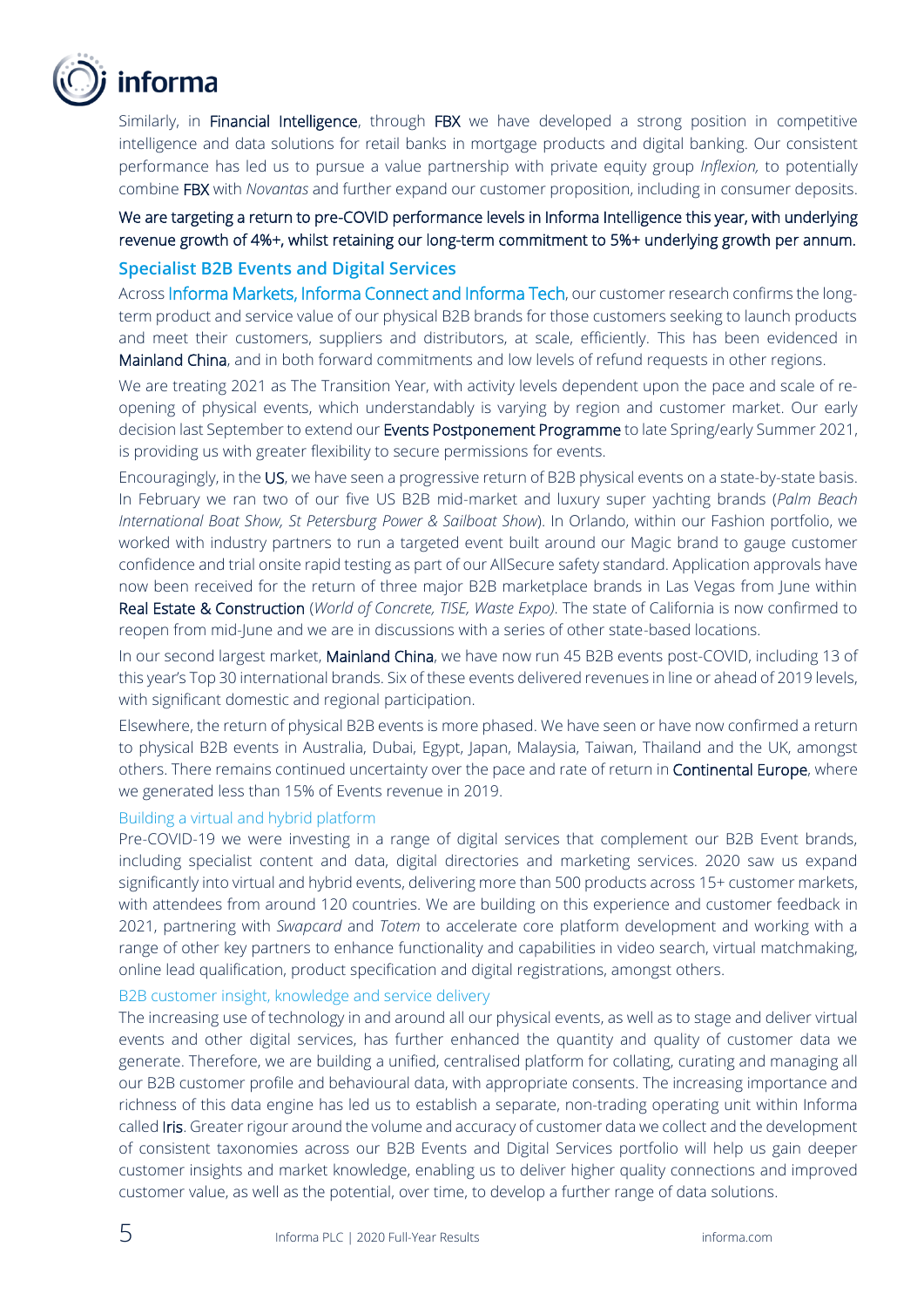

### Continuing Stability & Security

Informa's long stated strategy of Market Specialisation, with an ambition to build depth and international reach in a series of attractive specialist markets through our subscription businesses and portfolio of B2B brands, has served us well over the last year, keeping us close to our markets and customers, whilst enabling us to focus on building Stability and Security more broadly across the Group.

### **Stability and Security**

From the outset of the COVID-19 pandemic, we adopted an approach that prioritised our Colleagues and Customers, whilst focusing on preserving and protecting the long-term value of our Brands and Businesses.

Stability and Security has been delivered through our COVID-19 Action Plan, a flexible programme that enabled the Group to respond quickly to the fast-moving environment and, where possible, stay ahead of the effect of the pandemic for our Colleagues, businesses and markets.

Our Action Plan has been built on five key pillars, with the initial focus on securing and supporting our talent, without the need to access UK Government furlough, funding or other support schemes. This included a wide range of Colleague initiatives and programmes:

### **Supporting Colleagues**

- The Informa Colleague Support Fund, initially funded by Senior Management Salary Sacrifice, providing direct assistance to those Colleagues and their families facing financial hardship due to COVID-19;
- Introduction of unlimited volunteering, enabling Colleagues to support their local communities;
- Flexible working options, including a sabbatical programme and part-week flexi-work offer;
- An additional week's vacation allowance in 2022 to support holidays and re-connecting with family;
- A rapid and **seamless shift to remote working**, with full tech and home office support and funding;
- Bio-secure offices, as soon as permitted, to support Colleagues unable to work at home;
- Enhanced pastoral support, Colleague assistance and healthcare funded wellbeing services;
- A Balanced Working Programme, providing greater working flexibility for Colleagues in the future;
- Multi-platform communication and engagement, with direct management access, regular Colleague surveys and detailed guidance on directives and safety measures in countries where we operate.

#### **Operating Flexibility**

- An extended Postponement Programme through to late Spring/early Summer 2021, rescheduling more than £300m of events revenue to later in the year;
- Accelerated development of virtual events and connected digital services, with more than 500 virtual events run effectively in 2020;
- The AllSecure safety standard, providing a detailed set of measures and recommendations for ensuring the highest standards of safety and hygiene at events;
- Localisation of selected Event brands to increase customer participation and forward commitment.

### **Effective Cost & Cash Management**

- Effective cost recovery at postponed/cancelled events, including venues, general contractors and marketing, with more than £400m of direct savings to adjusted operating profit by the end of 2020;
- Annualised net indirect cost savings of £200m+ by the end of 2020, including through:
	- Removal of discretionary expenditure, such as travel and professional fees;
	- Postponement of recruitment and reward reviews in affected businesses;
	- Voluntary salary sacrifice by Senior Management and the Board through first full lockdown period;
	- Launch of sabbatical programmes, Flexi-work offers and voluntary severance packages, alongside some targeted redundancies, largely in North America and EMEA;
	- Postponement of all non-essential projects and capital expenditure;
	- Review and renegotiation of major supplier contracts and review of all contractors and consultants;
	- Introduction of Balanced Working Programme to provide greater working flexibility for Colleagues; and improve the utilisation and efficiency of our real estate portfolio;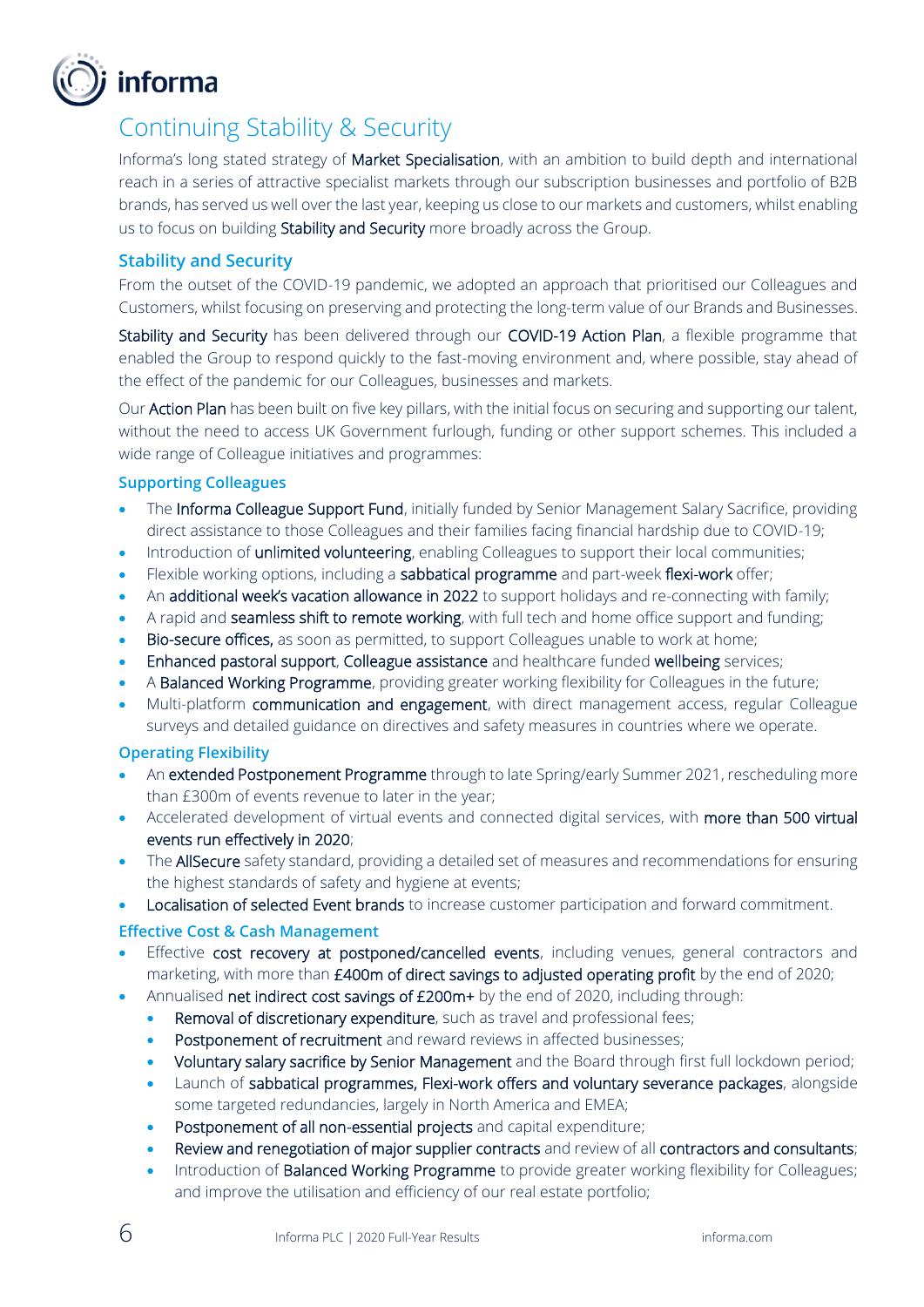## informa

**Enhanced controls** and cash management to secure liquidity and strengthen balance sheet.

### **Championing Customers**

- Targeted funds and support lines for customers affected by the pandemic, including major fund to support SMEs within the *Natural Products Expo* community;
- Accelerated publication of virus-related research by Taylor & Francis and F1000 platform;
- Open Access publication of all critical COVID-19 related research by Taylor & Francis;
- An open access portal for clinical trial data and information resources by Pharma Intelligence;
- Full maintenance of service levels, product quality and **customer support** throughout the pandemic.

### **Stable & Secure Financing**

- Access secured to short-term £750m Surplus Credit Facility in March 2020;
- Oversubscribed equity addition to raise £1bn of fresh capital and strengthen financing flexibility;
- Issue of £640m Euro Bonds and £150m follow-on Sterling Bonds with five-year maturities;
- Cancellation of £750m Surplus Credit Facility and repayment of £1.1bn US Private Placement loan notes;
- Removal of all financial covenants from balance sheet and extension of debt maturities to 2023;
- Positive cash flow in Q1 2021 and beyond; available liquidity of over £1bn.

### **Unlocking Further Growth in Specialist Data and Intelligence**

One of the foundations of Stability and Security has been the strength and resilience of our Subscriptionsled businesses. In Informa Intelligence, this performance is the result of an extensive restructuring and organic investment programme that started with the *Growth Acceleration Plan* when the business was reoriented around its customers and markets. Since then, the business has been transformed from a disparate collection of independent brands into a coherent and consistently performing subscriptions-led business focused on three core markets: Pharma, Finance and Maritime.

This strategy has delivered consistent improvement in the level and quality of growth and, as we move to the other side of COVID-19, we see an opportunity to extend this further and move closer towards our longterm ambition of 5%+ annual underlying revenue growth.

One of the ways we are supporting this ambition is by identifying opportunities to unlock growth in market segments adjacent to where we already have strong brands and customer relationships. Some of these are accessible through organic investment and others through value partnerships or targeted addition.

#### Unlocking growth in Patient Recruitment and Patient Retention

In Pharma Intelligence, over time we have built a strong position in the clinical trials intelligence market through Citeline and its suite of data and workflow brands such as *TrialTrove, Sitetrove* and *Skipta*. The addition of *TrialScope* to our portfolio last year reinforced our position in clinical trials by providing customers with workflow solutions that address their needs around data reporting compliance. This is a new product segment for our business that sits naturally alongside some of our other clinical trials products, deepening the connection with customers and underpinning retention rates. However, the combination of *TrialScope* with *Skipta*, our online platform for medical communities, has also enabled us to enter the adjacent market for patient recruitment and patient retention. This is a growing area, as pharma companies seek to minimise inefficiencies across the clinical trials process, where we have a long-standing market position.

#### New Value Partnership to accelerate growth in information services within US Retail Banking

Similarly, within Financial Intelligence, where we have market positions in retail banking intelligence, fund flow data and specialist fixed income information, Informa is pursuing a Value Partnership with mid-market private equity firm, *Inflexion*. This would see us combine our existing US-based Financial Intelligence business, FBX, with US-based financial data services company, *Novantas*. The combination would extend our current product offering and unlock further growth opportunities in the provision of specialist information services to US retail banking customers. FBX has a leading position in competitive intelligence and benchmarking of real estate lending products and pricing. Our strategy has been to expand this range of services whilst building a position in the adjacent market for depository products.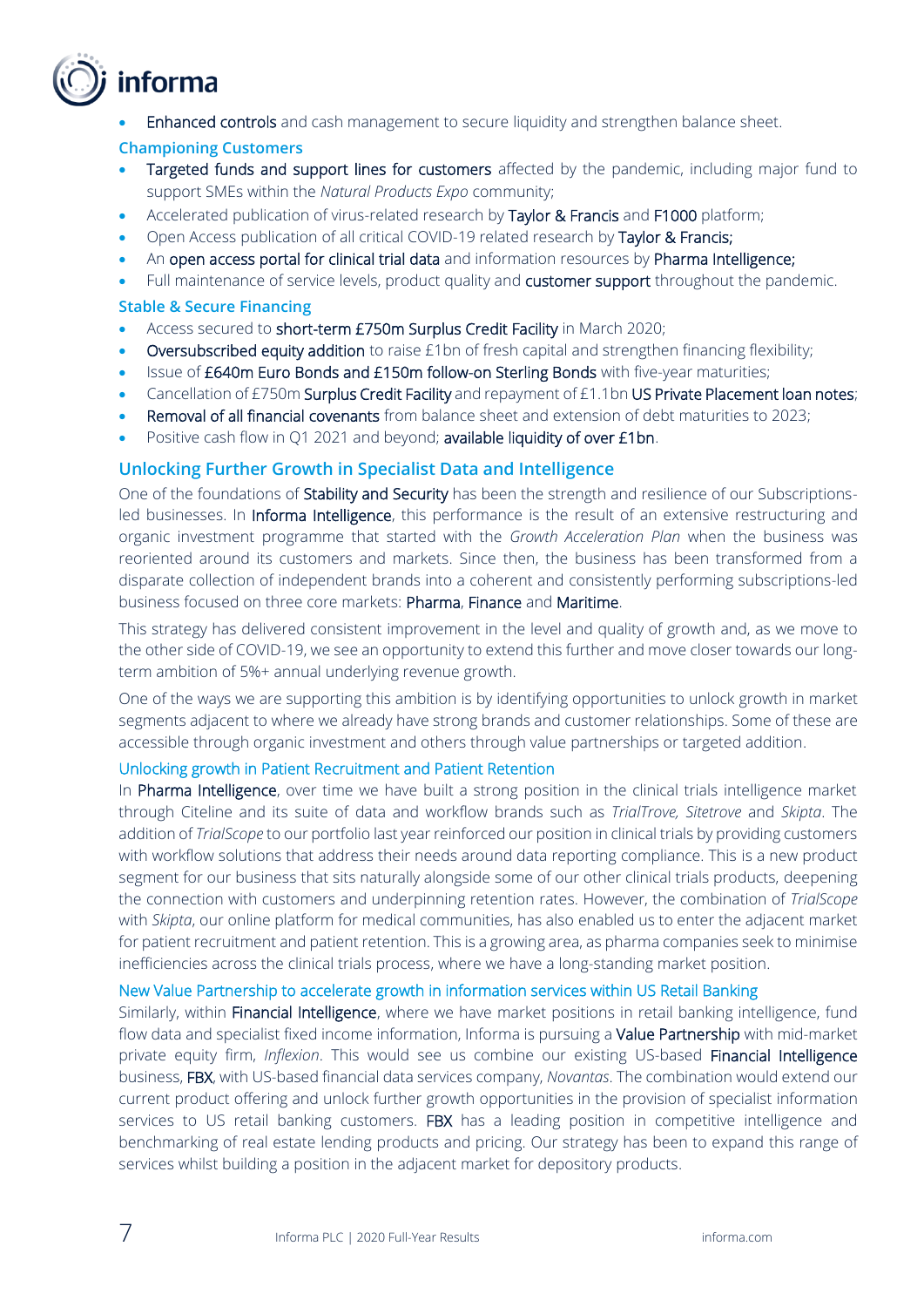

Combining FBX and *Novantas* would accelerate this ambition, establishing a leading position in the provision of retail banking information services in the US, with strength across mortgages, consumer lending, consumer deposits and digital banking.

The value partnership structure would see a new business created that combines the brands and operations of FBX and *Novantas*. This combination would involve no cash contribution from Informa and, hence, it is expected it would be credit neutral from a Group perspective. Informa would retain a majority stake in the combined business, with *Inflexion* and the *Novantas* shareholders investing alongside Informa to retain significant minority stakes.

### **Board Update**

In January, we confirmed that John Rishton had been appointed as the next Chair of the Informa Board, taking over from Derek Mapp at the Annual General Meeting in June. John brings extensive business and board experience to the role, most recently as Chair of Audit at Unilever and Chair-Elect at Serco.

Having been a Non-Executive Director of Informa since 2016 and serving as Chair of the Audit Committee, John also has a good understanding of Informa's business model and culture, ensuring a smooth handover and strong continuity around the Board table.

In June, Gill Whitehead, who has served on Informa's Audit Committee over the last year, will take over from John Rishton as Chair of the Audit Committee.

Separately, in March, Patrick Martell was appointed to the Board as an Executive Director, having successfully led **Informa Intelligence** since 2014, helping to transform it from a disparate collection of brands with shrinking revenues into an international digital subscription business delivering consistent underlying growth. Patrick also led the integration of Penton Information Services in 2016/17 and, in his current role as Chief Operating Officer, is responsible for driving digital product and service acceleration more broadly.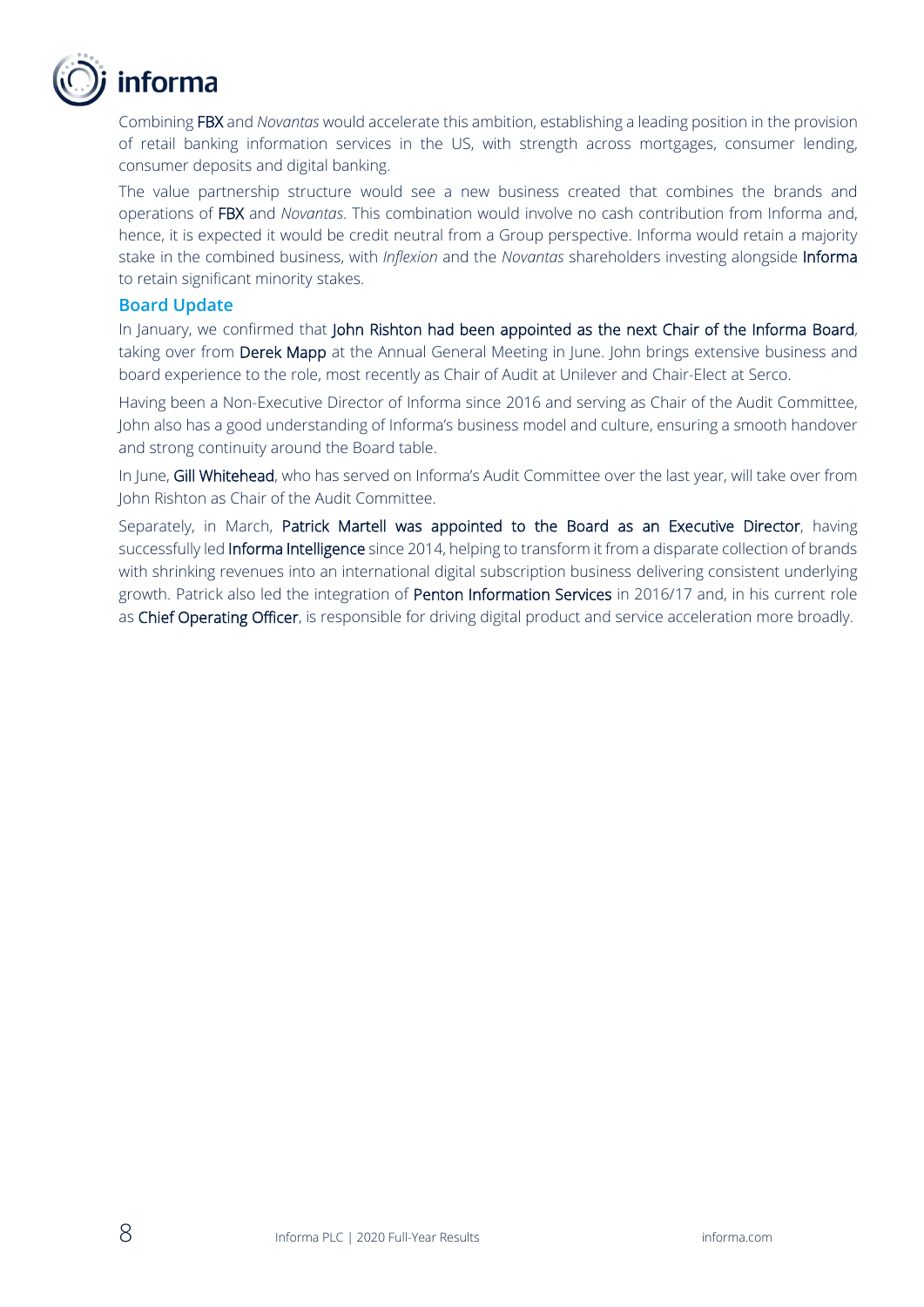

### Financial Review

### **Income Statement**

The 2020 financial year was dominated by the impact of COVID-19, which led to enforced lockdown and major travel restrictions in most countries around the world for much of the year, severely disrupting many industries. At Informa, we demonstrated resilience and strength in our subscription-led businesses and the power of our data and relationships in our specialist B2B media, marketing services and virtual events activities. Our physical events portfolio started the year positively before being severely disrupted by COVID-19. Our response was to launch a major Cost Management Programme, a range of financing initiatives and an extended Postponement Programme, including the launch of more than 500 virtual events. Our COVID-19 Action Plan helped to limit the overall impact on the Group's financial performance but revenues and profits were significantly lower than 2019.

|                                   | Adjusted<br>results<br>2020 | <b>Adjusting</b><br>items<br>2020 | Statutory<br>results<br>2020 | Adjusted<br>results<br>2019 | Adjusting<br>items<br>2019 | <b>Statutory</b><br>results<br>2019 |
|-----------------------------------|-----------------------------|-----------------------------------|------------------------------|-----------------------------|----------------------------|-------------------------------------|
|                                   | £m                          | £m                                | £m                           | £m                          | £m                         | £m                                  |
| Revenue                           | 1,660.8                     |                                   | 1,660.8                      | 2,890.3                     |                            | 2,890.3                             |
| Operating profit/(loss)           | 267.8                       | (1, 148.2)                        | (880.4)                      | 933.1                       | (395.0)                    | 538.1                               |
| (Loss)/profit on disposal         |                             | (8.4)                             | (8.4)                        |                             | (95.4)                     | (95.4)                              |
| Net finance costs                 | (97.4)                      | (153.5)                           | (250.9)                      | (111.7)                     | (12.3)                     | (124.0)                             |
| Profit/(loss) before tax          | 170.4                       | (1,310.1)                         | (1, 139.7)                   | 821.4                       | (502.7)                    | 318.7                               |
| Tax(charge)/credit                | (25.6)                      | 127.7                             | 102.1                        | (156.1)                     | 83.5                       | (72.6)                              |
| Profit/(loss) for the period      | 144.8                       | (1, 182.4)                        | (1,037.6)                    | 665.3                       | (419.2)                    | 246.1                               |
| Adjusted operating margin         | 16.1%                       |                                   |                              | 32.3%                       |                            |                                     |
| Adjusted diluted EPS <sup>1</sup> | 9.9 <sub>p</sub>            |                                   | (73.1)p                      | 51.0p                       |                            | 17.8p                               |

1. 2019 Restated for share placement

### **Statutory income statement results**

The disruption to our physical events portfolio led to a 42.5% decrease in reported revenue to £1,660.8m.

The Group reported a statutory operating loss of £880.4m compared to an operating profit of £538.1m for the year ended 31 December 2019. This reflects the reduction in revenue as well as an increase in adjusting items, with a significant proportion relating to a non-cash goodwill impairment of £592.9m.

This impairment reflected the impact of COVID-19 on the long-term trading outlook for our physical events portfolio within Informa Markets, Informa Connect and Informa Tech. The impairment review was based on forecasts as at 30 June, when the continued inability to run physical events in our largest market, North America, and most other locations, was expected to significantly impact the full-year outcome in 2020, before the assumption of a gradual recovery over the next few years.

For modelling purposes, it was assumed that the Group returns to 2019 levels of operating cash flow by 2025. This resulted in a non-cash impairment of £231.1m for Informa Markets, £105.9m for Informa Connect and £255.9m for Informa Tech.

Since 30 June, the expected outlook in Mainland China has improved with physical events operating throughout the second half of 2020 and in 2021. In addition, a number of other regions, including the US, are expected to gradually see physical events return in the second half of 2021, as the progressive rollout of COVID-19 vaccines leads to a relaxation in restrictions and permissions to hold face-to-face events return. The annual impairment review performed at 31 December 2020 showed no further impairment being required.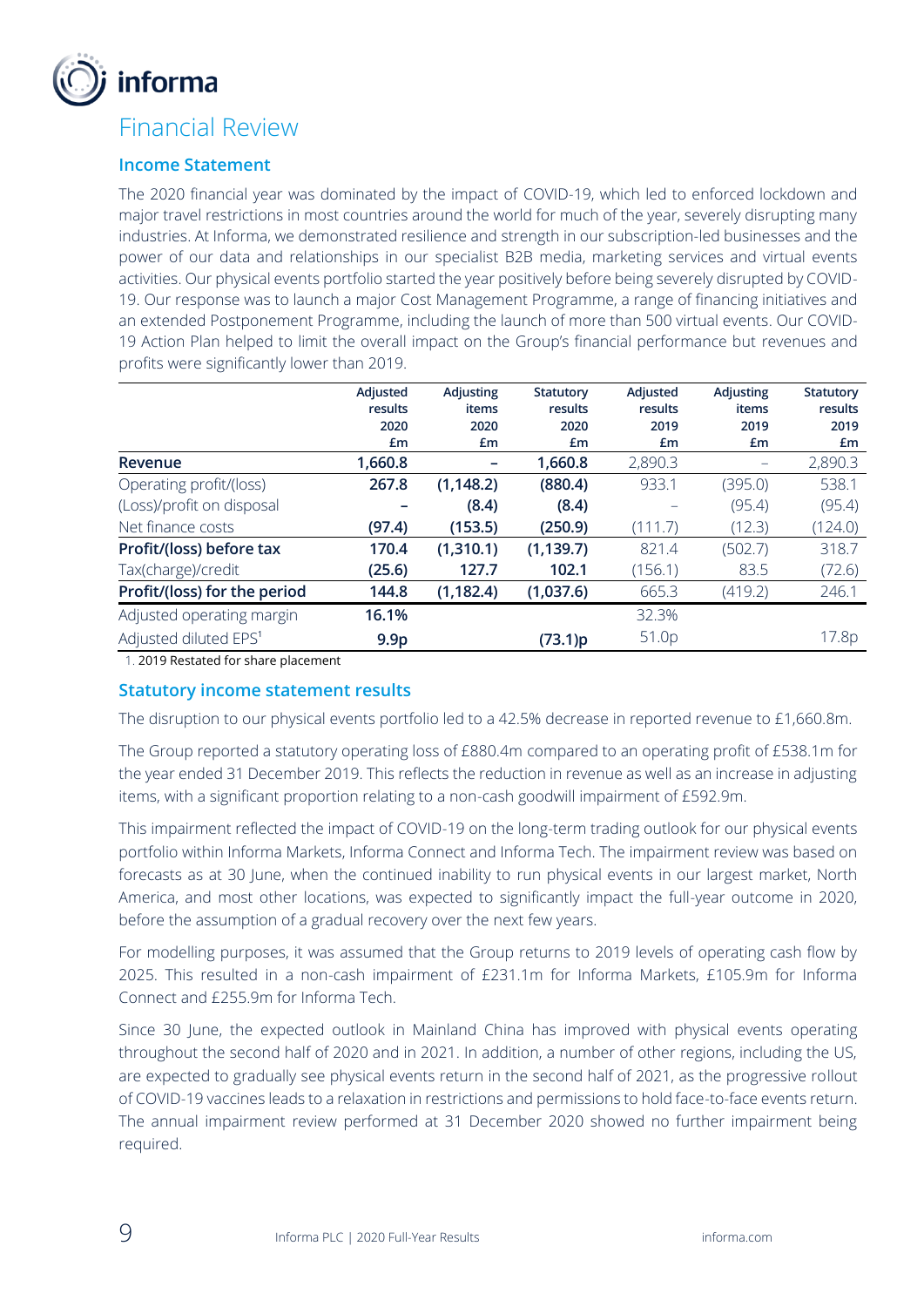

Statutory net finance costs increased by £126.9m to £250.9m, comprising £266.2m of finance costs and £15.3m of finance income. The main driver of the increase was one-off costs associated with the restructuring and rescheduling of debt.

The combination of all these factors led to a statutory loss before tax of £1,139.7m, compared with a profit before tax of £318.7m in the prior year. This statutory loss led to a tax credit for the year of £102.1m, compared with a tax charge of £72.6m in the prior year.

The statutory operating loss flowed through to a statutory diluted loss per share of 73.4p, compared to an earnings per share of 17.8p for the year ended 31 December 2019. The difference primarily reflected the impact of the COVID-19 pandemic on trading and the related non-cash impairment charge, partially offset by the favourable tax charge for the year. There was also a 155.5m increase in the weighted average number of shares used for calculating diluted earnings per share compared with 2019, reflecting the impact of the equity addition in April/May 2020, which saw 250.3m new shares being issued.

### **Measurement and Adjustments**

In addition to statutory results, adjusted results are prepared for the Income Statement. These include adjusted operating profit, adjusted diluted earnings per share and other underlying measures. A full definition of these metrics can be found in the glossary of terms on page 49. The Divisional table on page 12 provides a reconciliation between statutory operating profit and adjusted operating profit by Division.

Underlying revenue and adjusted operating profit growth on an underlying basis are reconciled to reported growth in the table below. For the calculation of underlying growth, where an event originally scheduled for 2020 was either cancelled or postponed to 2021, no adjustment to 2019 revenue was made.

|                           | <b>Underlying</b><br>(decline)/<br>growth | Phasing and<br>other items | <b>Acquisitions and</b><br>disposals | Currency<br>change | Reported<br>(decline)/<br>growth |
|---------------------------|-------------------------------------------|----------------------------|--------------------------------------|--------------------|----------------------------------|
| 2020                      |                                           |                            |                                      |                    |                                  |
| Revenue                   | $(41.0\%)$                                | $(0.6\%)$                  | (0.6% )                              | (0.3%)             | (42.5%)                          |
| Adjusted operating profit | (70.8%)                                   | $(0.8\%)$                  | (0.2%)                               | 0.5%               | (71.3%)                          |
| 2019                      |                                           |                            |                                      |                    |                                  |
| Revenue                   | 3.5%                                      | 0.2%                       | 15.3%                                | 3.0%               | 22.0%                            |
| Adjusted operating profit | 6.5%                                      | 2.1%                       | 12.1%                                | 6.8%               | 27.5%                            |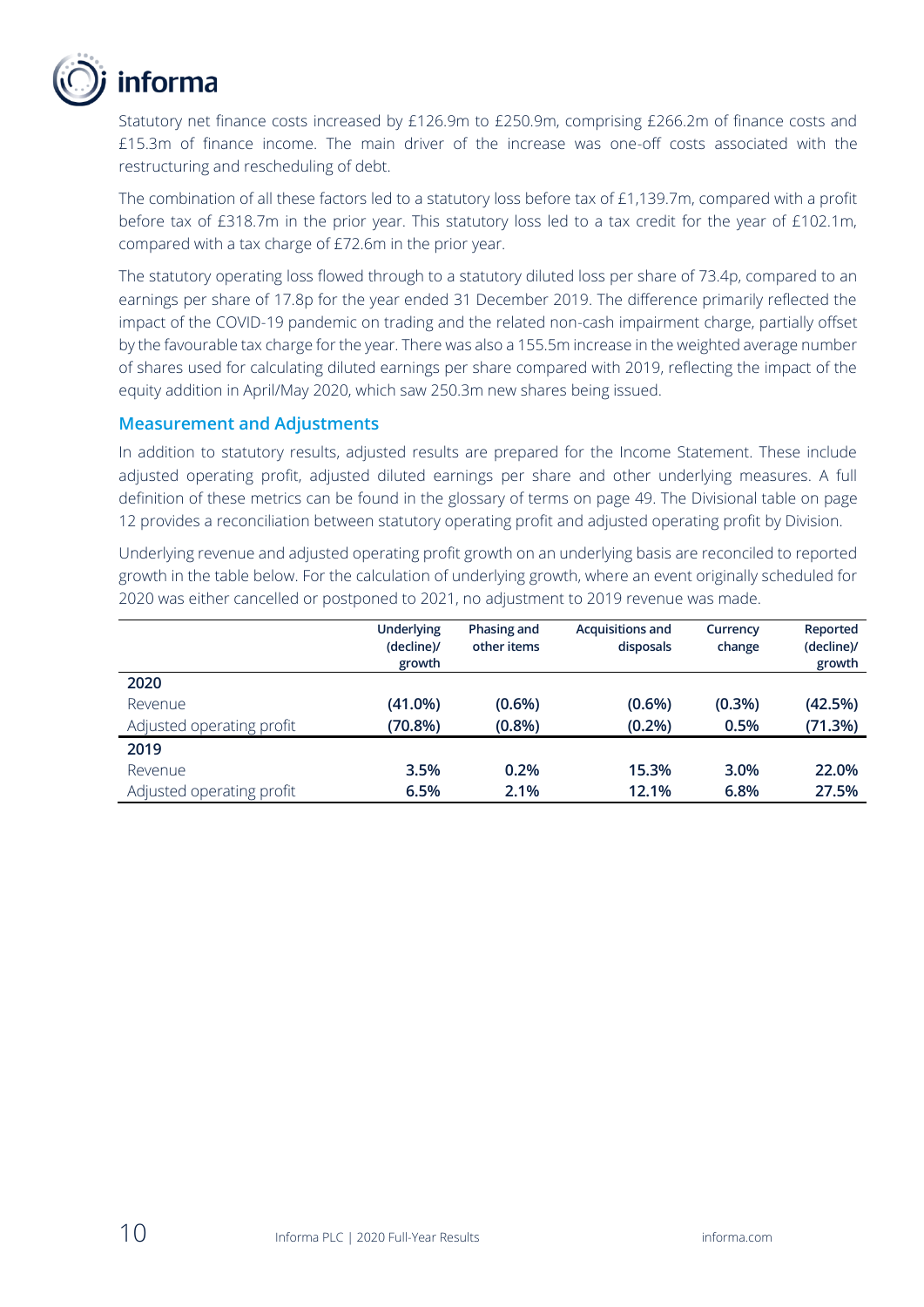

### **Adjusting Items**

The items below have been excluded from adjusted results. The total adjusting items in the period increased to £1,148.2m (2019: £395.0m), largely due to the non-cash impairment of goodwill, one-off COVID-19 related onerous contract costs and one-off costs relating to the Group's voluntary severance programme and some targeted redundancies.

|                                                      | 2020    | 2019   |
|------------------------------------------------------|---------|--------|
|                                                      | £m      | £m     |
| Intangible amortisation and impairment:              |         |        |
| Intangible asset amortisation                        | 291.8   | 312.4  |
| Impairment - goodwill                                | 592.9   | 0.9    |
| Impairment - acquisition-related intangible assets   | 38.5    | 3.8    |
| Impairment - right of use assets                     | 36.1    | 4.6    |
| Impairment - property and equipment                  | 8.8     |        |
| Impairment - investments                             | 3.9     |        |
| Acquisition costs                                    | 2.8     | 3.3    |
| Integration costs                                    | 46.3    | 56.4   |
| Redundancy and reorganisation costs                  | 47.6    | 6.4    |
| Vacant property and finance lease modification costs | 30.0    | 2.2    |
| Onerous contracts associated with COVID-19           | 47.3    |        |
| Other items associated with COVID-19                 | 5.3     |        |
| Subsequent remeasurement of contingent consideration | (3.1)   | 3.2    |
| VAT charges                                          |         | 1.8    |
| Adjusting items in operating profit                  | 1,148.2 | 395.0  |
| Loss on disposal businesses                          | 8.4     | 95.4   |
| Finance income                                       | (8.3)   | (1.2)  |
| Finance costs                                        | 161.8   | 13.5   |
| Adjusting items in (loss)/profit before tax          | 1,310.1 | 502.7  |
| Tax related to adjusting items                       | (127.7) | (83.5) |
| Adjusting items in (loss)/profit for the year        | 1,182.4 | 419.2  |

1. Excludes acquired intangible product development and software amortisation

Intangible amortisation of £291.8m relates to the historical additions of book lists and journal titles, acquired databases, customer and attendee relationships and brands related to exhibitions, events and conferences. As it relates to acquisitions, it is not treated as an ordinary cost. By contrast, intangible asset amortisation arising from software assets and product development is treated as an ordinary cost in the calculation of operating profit, so is not treated as an adjusting item.

Non-cash impairment of goodwill of £592.9m arises from the impact of the COVID-19 pandemic on the carrying value of our physical events portfolio as noted in the Statutory income statement results section. See Note 13 to the Consolidated Financial Statements for further details.

Impairment of acquisition-related intangibles of £38.5m reflects impairment for assets where businesses are no longer expected to trade or where the impairment review has shown the carrying value was not supportable.

Impairment of right of use assets of £36.1m, together with the vacant property and finance lease modification costs of £30.8m arose from our Balanced Working Programme and the decision to permanently vacate a number of office properties from June 2020.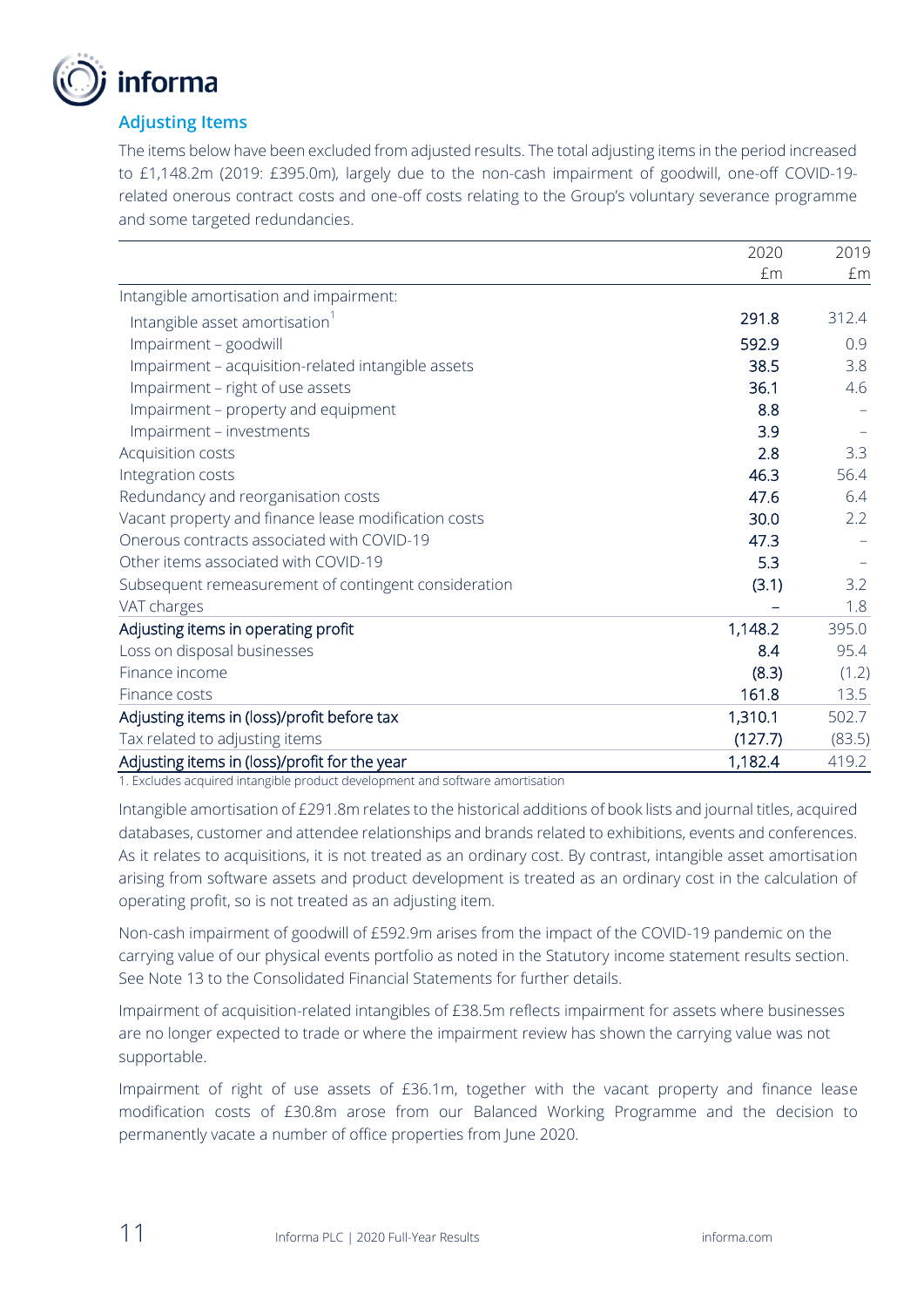

Integration costs of £46.3m include £27.5m relating to the acquisition of UBM, consisting mainly of process, property and colleague-related reorganisation costs. The remaining £18.8m of integration costs includes one-off costs relating to the addition of IHS Markit's TMT research and intelligence portfolio.

Redundancy and reorganisation costs of £47.6m include the one-off costs relating to our voluntary and targeted severance programmes that were undertaken in the second half of 2020.

Onerous contracts associated with the pandemic were £47.3m through the period, arising from costs for events which were cancelled or postponed due to COVID-19, where the costs could not be recovered, typically related to venues and event set-up. The other items associated with COVID-19 of £5.3m are oneoff indirect costs largely relating to contractual commitments to the owner of an event that was cancelled.

The table below shows the results and adjusting items by Division, highlighting a robust performance by our subscription-led businesses, Informa Intelligence and Taylor & Francis, offset by the impact of COVID-19 on physical events at Informa Markets, Informa Connect and Informa Tech.

|                                                    | Informa | Informa                            | Informa    |                   | Informa Taylor & |            |
|----------------------------------------------------|---------|------------------------------------|------------|-------------------|------------------|------------|
|                                                    |         | Markets Connect                    |            | Tech Intelligence | Francis          | Group      |
|                                                    | £m      | £m                                 | £m         | £m                | £m               | £m         |
| Revenue                                            | 524.4   | 124.2                              | 150.9      | 305.3             | 556.0            | 1,660.8    |
| Underlying revenue (decline)/growth                | (62.7%) | $(55.1\%)$                         | $(45.9\%)$ | 1.8%              | $(0.2\%)$        | $(41.0\%)$ |
| Statutory operating (loss)/profit                  | (597.4) | (175.8)                            | (316.7)    | 63.4              | 146.1            | (880.4)    |
| Add back:                                          |         |                                    |            |                   |                  |            |
| Intangible asset amortisation                      | 185.7   | 16.8                               | 20.7       | 16.6              | 52.0             | 291.8      |
| Impairment of goodwill                             | 231.1   | 105.9                              | 255.9      | -                 | -                | 592.9      |
| Impairment - acquisition-related intangible assets | 24.1    | 4.5                                | 6.2        | 2.7               | 1.0              | 38.5       |
| Impairment - right of use assets                   | 15.0    | 5.3                                | 2.5        | 7.0               | 6.3              | 36.1       |
| Impairment – property and equipment                | 4.2     | 1.3                                | 0.8        | 1.0               | 1.5              | 8.8        |
| Impairment - investments                           |         | 2.5                                |            | 1.4               |                  | 3.9        |
| Acquisition costs                                  | 0.9     | $\qquad \qquad$                    | 0.4        | 1.3               | 0.2              | 2.8        |
| Integration costs                                  | 24.0    | 1.6                                | 16.9       | 3.0               | 0.8              | 46.3       |
| Redundancy and reorganisation                      | 26.9    | 6.4                                | 9.6        | 2.9               | 1.8              | 47.6       |
| Vacant property & finance lease modification costs | 12.6    | 5.3                                | 2.2        | 3.6               | 6.3              | 30.0       |
| Onerous contracts associated with COVID-19         | 41.0    | 3.3                                | 2.9        | 0.1               |                  | 47.3       |
| One-off costs associated with COVID-19             | 5.3     |                                    |            |                   |                  | 5.3        |
| Remeasurement of contingent consideration          | 0.9     | (0.7)                              | (3.3)      |                   |                  | (3.1)      |
| Adjusted operating (loss)/profit                   | (25.7)  | (23.6)                             | (1.9)      | 103.0             | 216.0            | 267.8      |
| Underlying adjusted operating profit               |         | $(70.8\%)$ $(106.7\%)$ $(153.4\%)$ |            | (103.3%)          | 4.7%             | 1.3%       |
| (decline)/growth                                   |         |                                    |            |                   |                  |            |

1. Intangible asset amortisation is in respect of acquired intangibles, and excludes amortisation of software and product development

### **Adjusted Net Finance Costs**

Adjusted net finance costs, consisting of the interest costs on our US private placement loan notes and our corporate bonds and bank borrowings, decreased by £14.3m in the year to £97.4m. The decrease primarily relates to lower interest rates following the refinancing of a US dollar bond and certain private placement notes in October 2019 and February 2020.

Adjusting items for finance costs of £161.8m and finance income of £8.3m primarily relate to our COVID-19 Financing Action Plan, which removed financial covenants from our balance sheet, pushed our earliest debt maturity out to 2023 and improved available liquidity to north of £1bn. The costs and income associated with this restructuring and rescheduling of debt, which included make-whole interest payments to debt holders, was £161.7m.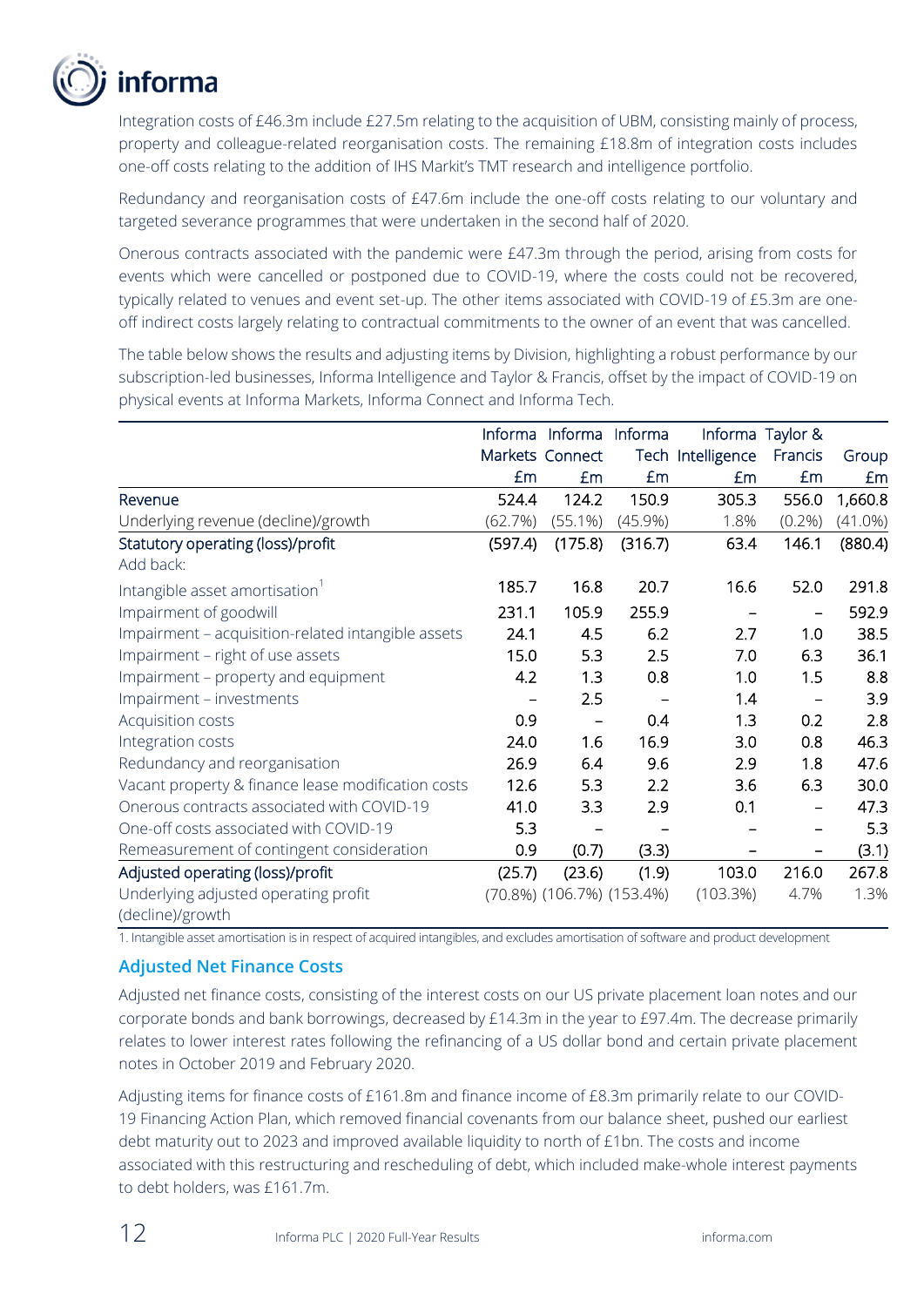

The reconciliation of adjusted net finance costs to the statutory finance costs and investment income is as follows:

|                                                      | 2020    | 2019   |
|------------------------------------------------------|---------|--------|
|                                                      | £m      | £m     |
| Finance income                                       | (15.3)  | (10.1) |
| Finance costs                                        | 266.2   | 134.1  |
| Add back: Adjusting items relating to finance income | 8.3     | 12     |
| Add back: Adjusting items relating to finance costs  | (161.8) | (13.5) |
| Adjusted net finance costs                           | 97.4    | 111 7  |

### **Taxation**

### Approach to tax

The Group continues to recognise that taxes paid are part of the economic benefit created for the societies in which we operate, and that a fair and effective tax system is in the interests of taxpayers and society at large. We aim to comply with tax laws and regulations everywhere the Group does business. Informa has open and constructive working relationships with tax authorities worldwide and our approach balances the interests of stakeholders including Shareholders, governments, colleagues and the communities in which we operate.

The Group's effective tax rate reflects the blend of tax rates and profits in the jurisdictions in which we operate. In 2020, the adjusted effective tax rate was 15.0% (2019: 19%).

The calculation of the adjusted effective tax rate is as follows:

|                            | 2020  | 2019  |
|----------------------------|-------|-------|
|                            | £m    | £m    |
| Adjusted tax charge        | 25.6  | 156.1 |
| Adjusted profit before tax | 170.4 | 821.4 |
| Adjusted tax rate %        | 15.0% | 19.0% |

#### Tax payments

During 2020, the Group paid £32.9m (2019: £100.6m) of corporation and similar taxes on profits, with the year-on-year reduction reflecting the lower profit before tax reported in the year.

A breakdown of the main geographies in which the Group paid tax is as follows:

|                    | 2020 | 2019  |
|--------------------|------|-------|
|                    | £m   | £m    |
| UK                 | 4.5  | 25.8  |
| Continental Europe | 2.7  | 10.7  |
| US                 | 1.6  | 19.9  |
| China              | 14.1 | 21.8  |
| Rest of world      | 10.0 | 22.4  |
| Total              | 32.9 | 100.6 |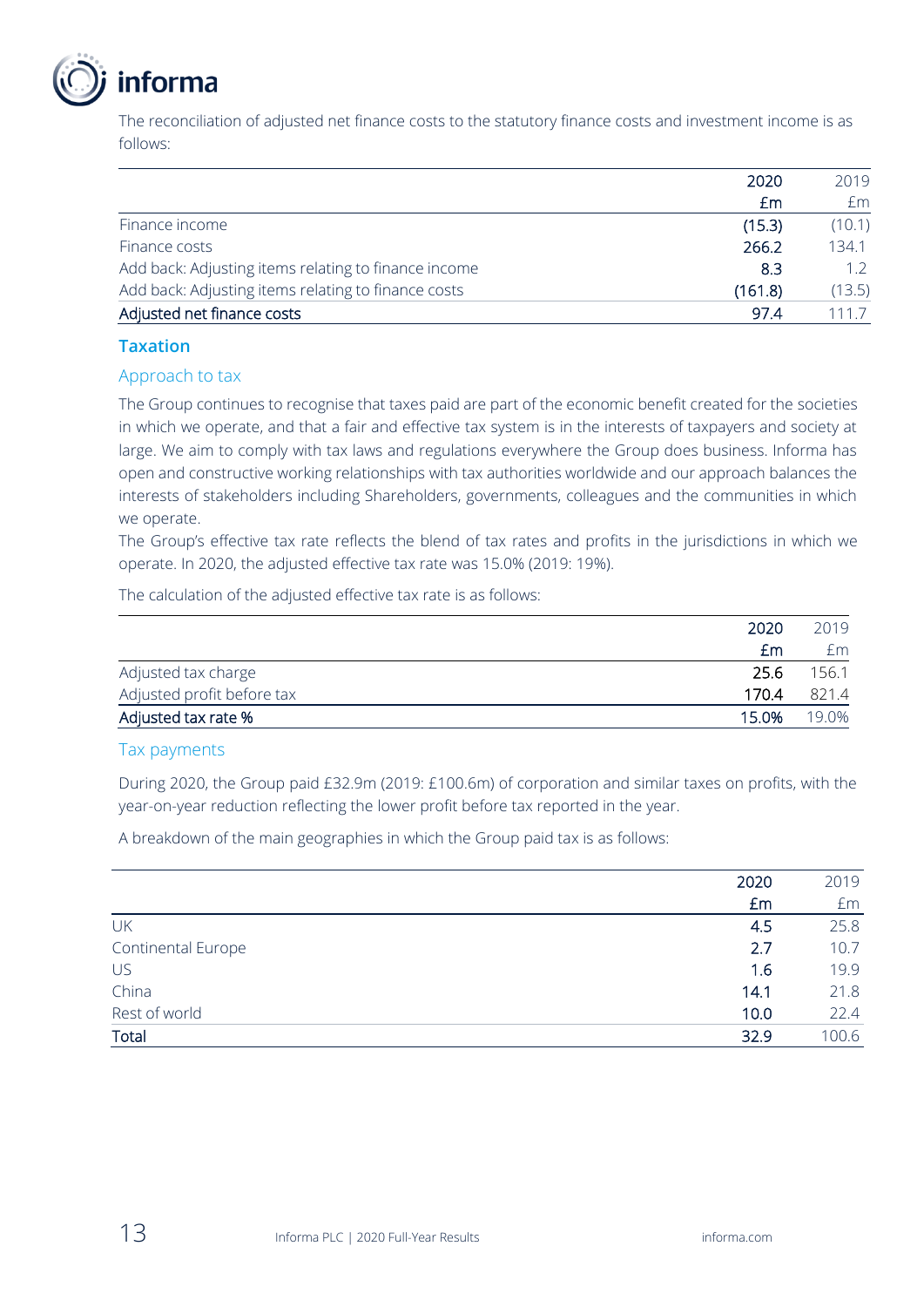

The reconciliation of the adjusted tax charge to cash taxes paid is as follows:

|                                                                            | 2020  | 2019   |
|----------------------------------------------------------------------------|-------|--------|
|                                                                            | Em    | £m     |
| Tax charge on adjusted profit before tax per Consolidated Income Statement | 25.6  | 156.1  |
| Movement in deferred tax including tax losses                              | 2.8   | (27.1) |
| Net current tax credits in respect of adjusting items                      | (3.0) | (20.1) |
| Movement in provisions for uncertain tax positions                         | (1.1) | 4.3    |
| Taxes paid in different year to charged                                    | 8.6   | (12.6) |
| Taxes paid per statutory cash flow                                         | 32.9  | 100.6  |

At the end of 2020, the deferred tax assets relating to US and UK tax losses were £124.9m (2019: £69.2m) and £42.3m (2019: £9.5m) respectively. These are expected to be utilised against future taxable profits.

Goodwill is not amortised as it is subject to impairment review, and as a result, there is no charge to adjusting items for goodwill amortisation. However, there can be an allowable tax benefit for certain goodwill amortisation in the US and elsewhere. Where this benefit arises, it reduces the tax charge on adjusted profits.

The amortisation of intangible assets is considered an adjusting item. Therefore, the £13.4m (2019: £14.4m) of current tax credits taken in respect of the amortisation of intangible assets is also treated as an adjusting item, and is therefore included in the tax credits in respect of adjusting items.

### Tax contribution

The Group's total tax contribution, which comprises all material taxes paid to, and collected on behalf of, governments globally was £257.2m in 2020 (2019: £375.2m). The geographic split of taxes paid by our businesses was as follows:

|                        | UK   | US   | Other | Total |
|------------------------|------|------|-------|-------|
|                        | £m   | £m   | £m    | Em    |
| Profit taxes borne     | 4.5  | 1.6  | 26.8  | 32.9  |
| Employment taxes borne | 20.1 | 18.9 | 8.1   | 47.1  |
| Other taxes            | 6.1  | በ 9  | 0.8   |       |
| Total tax contribution | 30.7 | 21.4 | 35.7  | 87.8  |

In addition to the above, in 2020 we collected taxes on behalf of governments (e.g. employee taxes and sales taxes) amounting to £169.4m (2019: £209.9m).

### **Earnings Per Share**

Adjusted diluted earnings per share (EPS) decreased to 9.9p (2019: 51.0p). This reflects the decrease in adjusted earnings to £140.9m (2019: £644.7m), combined with a 12.8% increase in the weighted average number of shares. In April, as part of our COVID-19 Financing Action Plan, an equity addition led to the issue of 250.3m new shares, priced at 400p per a share, a 4% discount to the previous closing share price of 416.8p on 15 April 2020. The weighted average number of shares for the prior year has been restated to reflect the new shares issued, leading to a restatement of EPS and dividends per share as well. The restated EPS figures are detailed below.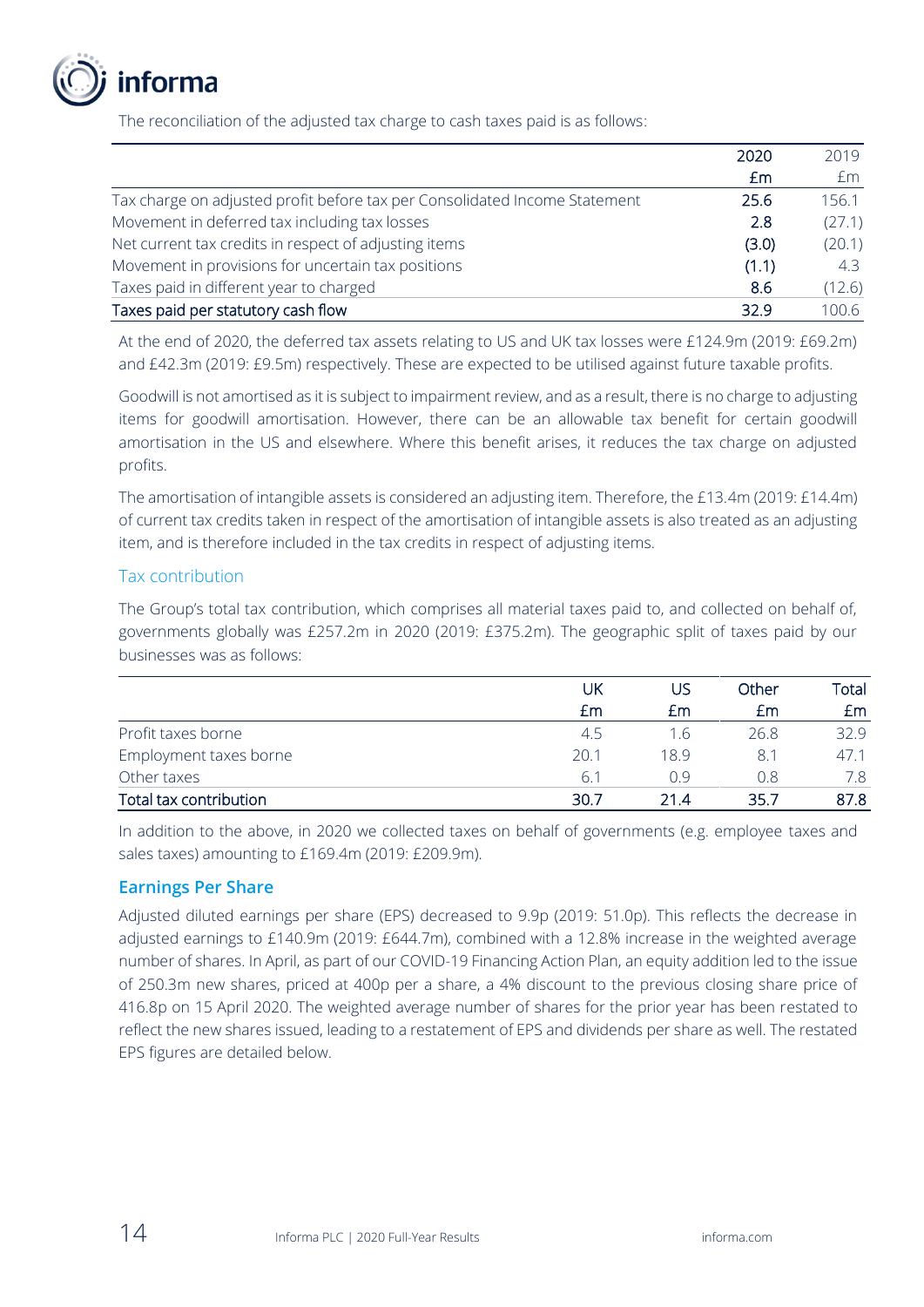

An analysis of adjusted diluted EPS and statutory diluted EPS is as follows:

|                                                                    | 2020             | 2019    |
|--------------------------------------------------------------------|------------------|---------|
|                                                                    | £m               | £m      |
| Statutory (loss)/profit for the year                               | (1,037.6)        | 246.1   |
| Add back: Adjusting items in (loss)/profit for the year            | 1.182.4          | 419.2   |
| Adjusted profit for the year                                       | 144.8            | 665.3   |
| Non-controlling interests                                          | (3.9)            | (20.6)  |
| Adjusted earnings                                                  | 140.9            | 644.7   |
| Weighted average number of shares used in adjusted diluted EPS (m) | 1,426.5          | 1,264.2 |
| Adjusted diluted EPS (p)                                           | 9.9 <sub>p</sub> | 51.0p   |
|                                                                    | 2020             | 2019    |
|                                                                    | £m               | £m      |
| Statutory (loss)/profit for the year                               | (1,037.6)        | 246.1   |
| Non-controlling interests                                          | (3.9)            | (20.6)  |
| <b>Statutory Earnings</b>                                          | (1,041.5)        | 225.5   |
| Weighted average number of shares used in diluted EPS (m)          | 1,419.7          | 1,264.2 |
| Statutory diluted EPS (p)                                          | (73.4p)          | 17.8p   |

### **Dividends**

In April 2020, as part of the Group's response to the COVID-19 pandemic through our COVID-19 Action Plan, and following consultation with shareholders, the Board announced the temporary suspension of dividends, including the withdrawal of the 2019 final dividend.

### **Currency Impact**

One of the Group's strengths is its international reach and balance, with colleagues and businesses located in most major regions of the world. This means the Group generates revenues and costs in a mixture of currencies, with particular exposure to the US dollar, as well as some exposure to the Euro and the Chinese Renminbi.

In 2020, approximately 63% (2019: 59%) of Group revenue was received in USD or currencies pegged to USD, with 5% (2019: 7%) received in Euro and around 9% (H1 2019: 8%) in Chinese Renminbi.

Similarly, we incurred approximately 48% (2019: 53%) of our costs in USD or currencies pegged to USD, with 2% (2019: 3%) in Euro and around 7% (2019: 7%) in Chinese Renminbi.

Each one cent (\$0.01) movement in the USD to GBP exchange rate has a circa £8m (2019: circa £13m) impact on annual revenue, and a circa £3m (2019: circa £5m) impact on annual adjusted operating profit.

The following rates versus GBP were applied during the year:

|                  | 2020               |      | 2019    |         |  |
|------------------|--------------------|------|---------|---------|--|
|                  | Closing<br>Average |      | Closing | Average |  |
|                  | rate               | rate | rate    | rate    |  |
| US dollar        | 1.37               | 1.29 | 1.32    | 1.28    |  |
| Euro             | 1.11               | 1.13 | 1.17    | 1.14    |  |
| Chinese Renminbi | 8.94               | 8.88 | 9.17    | 8.80    |  |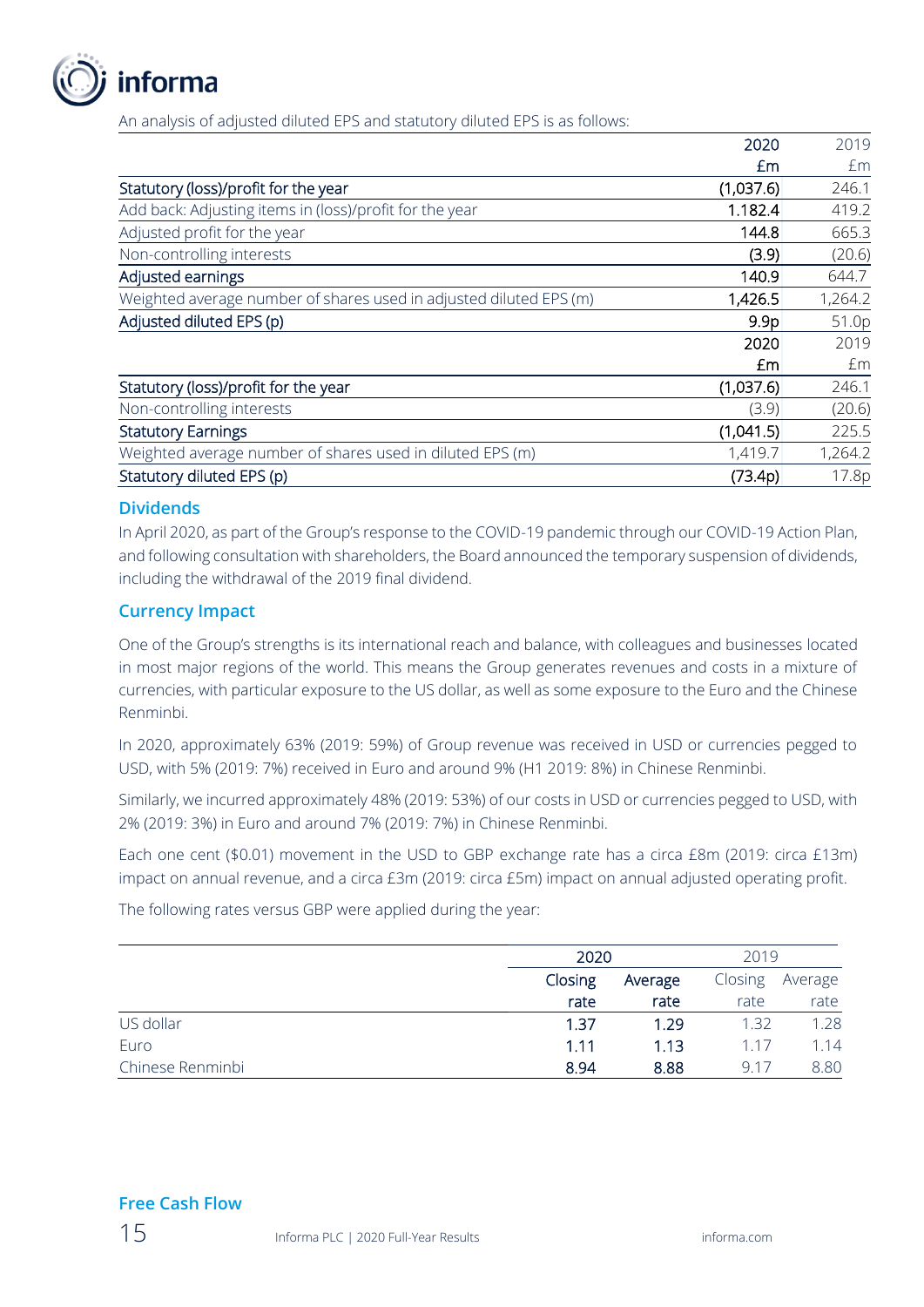

Cash generation remains a key priority and focus for the Group, providing the funds and flexibility for paying down debt, future organic and inorganic investment, and consistent shareholder returns. Our businesses typically convert adjusted operating profit into cash at an attractive rate, reflecting the relatively low capital intensity of the Group. In 2020, absolute levels of cashflow were significantly lower and conversion rates reflected the impact of COVID-19 on our events-led businesses.

The following table reconciles statutory operating (loss)/profit to operating cash flow and free cash flow. See the glossary of terms for the definition of free cash flow and operating cash flow.

|                                                              | 2020    | 2019    |
|--------------------------------------------------------------|---------|---------|
|                                                              | £m      | £m      |
| Statutory operating (loss)/profit                            | (880.4) | 538.1   |
| Add back: Adjusting items                                    | 1,148.2 | 395.0   |
| Adjusted operating profit                                    | 267.8   | 933.1   |
| Depreciation of property and equipment                       | 16.8    | 17.2    |
| Depreciation of right of use assets                          | 30.3    | 33.1    |
| Software and product development amortisation                | 41.1    | 41.9    |
| Share-based payments                                         | 11.2    | 10.4    |
| Loss on disposal of other assets                             | 0.9     |         |
| Adjusted share of joint venture and associate results        | (0.8)   | (1.5)   |
| Adjusted EBITDA <sup>1</sup>                                 | 367.3   | 1,034.2 |
| Net capital expenditure                                      | (48.4)  | (49.8)  |
| Working capital movement <sup>2</sup>                        | (81.9)  | (13.6)  |
| Pension deficit contributions                                | (6.2)   | (5.4)   |
| Operating cash flow                                          | 230.8   | 965.4   |
| Restructuring and reorganisation                             | (35.6)  | (9.9)   |
| Onerous contracts and one-off costs associated with COVID-19 | (44.6)  |         |
| Net interest <sup>3</sup>                                    | (271.6) | (132.8) |
| Taxation                                                     | (32.9)  | (100.6) |
| Free cash flow                                               | (153.9) | 722.1   |

1. Adjusted EBITDA represents adjusted operating profit before interest, tax, and non-cash items including depreciation and amortisation

2. Working capital movement excludes movements on restructuring, reorganisation, COVID-19 costs and acquisition and integration accruals as the cash flow relating to these amounts is included other lines in the free cash flow and reconciliation from free cash flow to net funds flow. The variance between the working capital in the Free Cash Flow and the Consolidated Cash Flow Statement is driven by the non-cash movement on these items.

3. Amount includes £161.7m (2019: £13.5m) of make-whole interest paid in respect of the early repayment of private placement and bond debt

The decrease in cash generated compared with 2019 is largely driven by the impact of COVID-19 on operating profit, together with the one-off costs associated with COVID-19 and its adverse impact on working capital movement. The calculation of operating and free cash flow conversion is as follows:

|                                               |       | Operating cash flow<br>conversion |         | Free cash flow<br>conversion |  |
|-----------------------------------------------|-------|-----------------------------------|---------|------------------------------|--|
|                                               |       |                                   |         |                              |  |
|                                               | 2020  | 2019                              | 2020    | 2019                         |  |
|                                               | £m    | £m                                | £m      | £m                           |  |
| Operating cash flow/free cash flow            | 230.8 | 965.4                             | (153.9) | 722.1                        |  |
| Adjusted operating profit                     | 267.8 | 933.1                             | 267.8   | 933.1                        |  |
| Operating cash flow conversion/Free cash flow | 86.2% | 103.5%                            | (57.5%) | 77.4%                        |  |
| conversion                                    |       |                                   |         |                              |  |

Net capital expenditure was £48.4m (2019: £49.8m), equivalent to 2.9% of 2020 revenue (2019: 1.7%).

The working capital outflow of £81.9m was £68.3m higher than the £13.6m outflow in 2019, reflecting the impact of COVID-19 on working capital phasing within the event-led businesses. This was primarily driven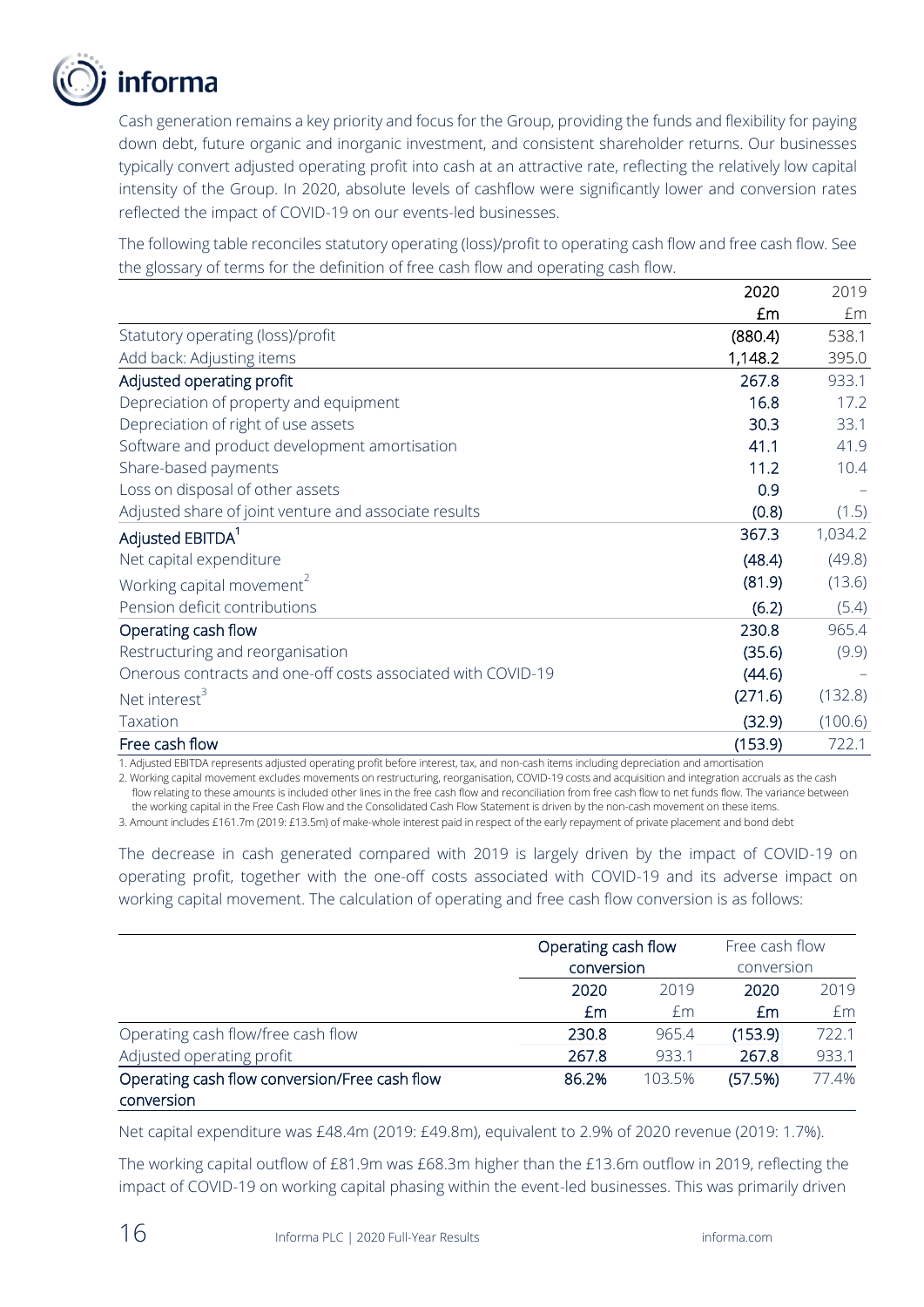

by lower cash collections in the year due to the cancellation of events in 2020 and, hence, lower levels of rebooking. It also reflects a small amount of refunds paid to customers in the year, where events were cancelled and lower forward commitments to events scheduled for H1 2021, due to ongoing COVID-19 uncertainty.

The Group continues to hold cash in advance of events, with £466m of cash relating to future events and services held as at 31 December 2020. The strength of our brands and demand for our products led to relatively few customers asking for refunds of cash committed to events that were postponed or cancelled, with only £102m requested during the year.

Net cash interest payments of £271.6m were £138.8m higher than the prior year, largely reflecting the payments made to US private placement note holders in November 2020, as part of the restructuring and rescheduling of our debt. In 2020 borrowing fees of £17.6m were paid relating to new financing facilities, following the successful issuances in the Euro bond market for a combined £790m and the increase in our revolving credit facility (RCF) of £150m to total £1,050m.

The following table reconciles net cash inflow from operating activities, as shown in the consolidated cash flow statement to free cash flow:

|                                                                             | 2020    | 2019   |
|-----------------------------------------------------------------------------|---------|--------|
|                                                                             | Em      | Em     |
| Net cash (outflow)/inflow from operating activities per statutory cash flow | (139.5) | 719.6  |
| Interest received                                                           | 5.7     | 5.5    |
| Borrowing fees paid                                                         | (17.6)  |        |
| Purchase of property and equipment                                          | (10.7)  | (17.5) |
| Purchase of intangible software assets                                      | (23.8)  | (25.3) |
| Product development cost additions                                          | (13.9)  | (7.0)  |
| Add back: Acquisition and integration costs paid                            | 45.9    | 46.8   |
| Free cash flow                                                              | (153.9) | 722.1  |

Net cash from operating activities decreased by £859.1m to record an outflow of £139.5m, principally driven by the reduction in adjusted operating profit and the increased interest payments associated with the restructuring and rescheduling of our debt.

The following table reconciles cash generated by operations, as shown in the consolidated cash flow statement, to operating cash flow shown in the free cash flow table above:

|                                                                | 2020   | 2019   |
|----------------------------------------------------------------|--------|--------|
|                                                                | £m     | Em     |
| Cash generated by operations per statutory cash flow           | 153.1  | 958.5  |
| Capex paid                                                     | (48.4) | (49.8) |
| Add back: Acquisition and integration costs paid               | 45.9   | 46.8   |
| Add back: Restructuring and reorganisation costs paid          | 35.6   | 99     |
| Onerous contracts and one-off costs paid associated with COVID | 44.6   |        |
| Operating cash flow per free cash flow statement               | 230.8  | 965.4  |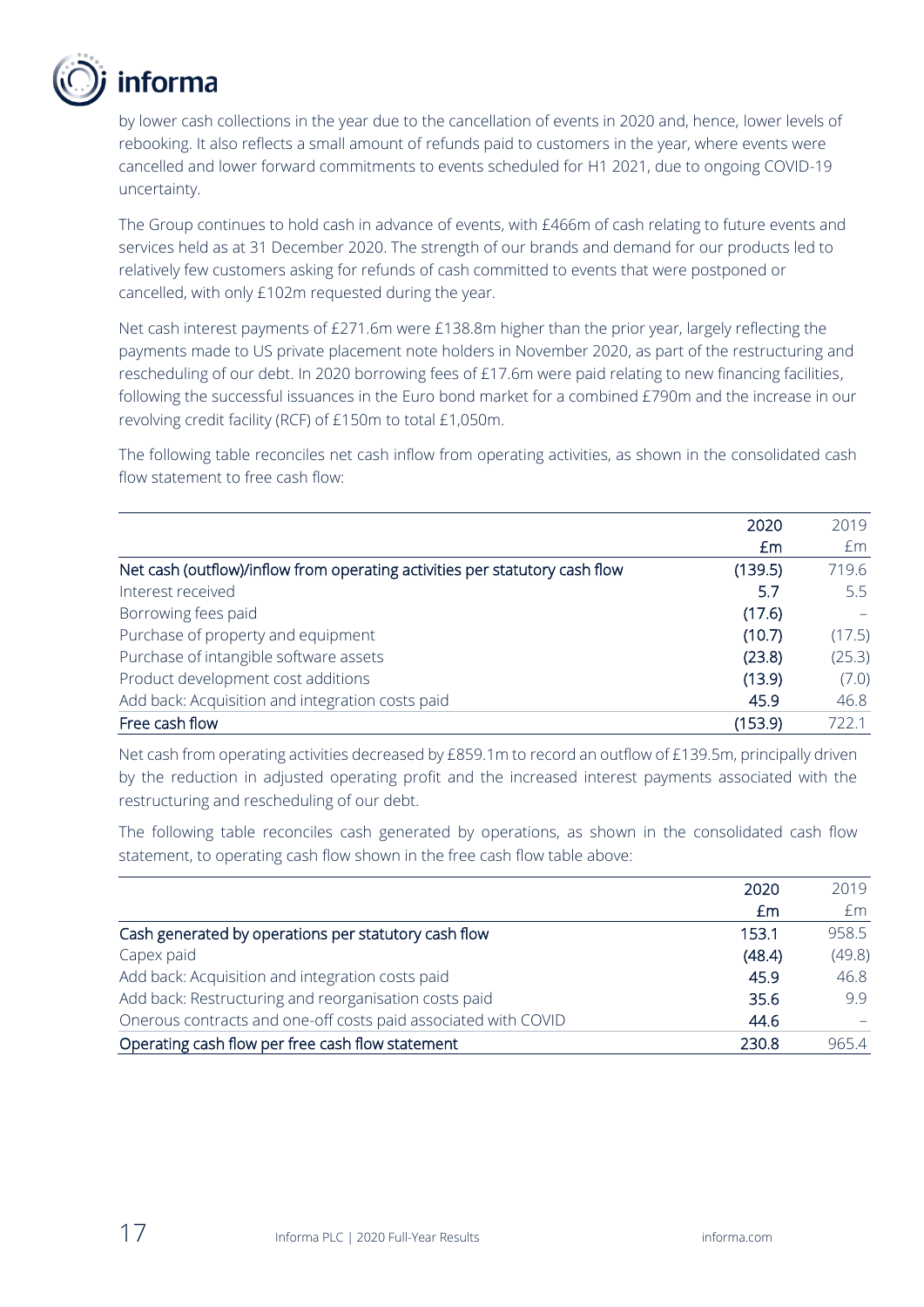

The following table reconciles free cash flow to net funds flow and net debt, with net debt reducing by £628.0m to £2,029.6m during the year ended 31 December 2020, primarily due to the net receipt of £973.7m from the proceeds of the equity addition, partly offset by the free cash outflow of £153.9m, acquisitions investment of £176.3m and £59.9m unfavourable movement in exchange rates, mainly driven by the movement in the USD to GBP exchange rates.

|                                                      | 2020      | 2019      |
|------------------------------------------------------|-----------|-----------|
|                                                      | £m        | £m        |
| Free cash flow                                       | (153.9)   | 722.1     |
| Acquisitions                                         | (176.3)   | (311.1)   |
| <b>Disposals</b>                                     | 10.4      | 179.3     |
| Dividends paid to shareholders                       | (0.2)     | (280.0)   |
| Dividends paid to non-controlling interests          | (13.6)    | (17.5)    |
| Issuance of shares                                   | 973.7     |           |
| Purchase of shares                                   | (1.3)     | (15.9)    |
| Net funds flow                                       | 638.8     | 276.9     |
| Non-cash movements                                   | 61.3      | 5.7       |
| Foreign exchange                                     | (59.9)    | 87.4      |
| Net finance lease additions in the year <sup>1</sup> | (12.2)    | (16.5)    |
| IFRS 16 leases at 1 January 2019                     |           | (343.6)   |
| IFRS 16 finance lease receivable at 1 January 2019   |           | 14.4      |
| Net debt b/f                                         | (2,657.6) | (2,681.9) |
| Net debt                                             | (2,029.6) | (2,657.6) |

1. Amount excludes finance lease cash repayments or receipts

### **Financing and Leverage**

Net debt was £2.0bn at 31 December 2020 (2019: £2.7bn), with the year-on-year improvement reflecting positive funds flow, supported by the equity addition in April/May. Unutilised committed financing facilities relating to the Group's RCF were £1,050.0m (2019: £843.1m). Combined with £299.4 of cash, this resulted in available liquidity at 31 December 2020 of £1,349.4m.

On 24 February 2020, we made an early repayment to US private placement holders of the \$200.5m debt maturing in December 2020.

On 6 October 2020, we issued a Euro Medium Term Note (EMTN) of €700m with a maturity of October 2025. Additionally, on 3 November 2020 we issued an EMTN of £150m with a maturity of July 2026.

On 6 November 2020, as part of the Group's COVID-19 Financing Action Plan, we made an early repayment to the US private placement holders of \$1,387.1m, with the associated fees being recognised in the Income Statement.

On 26 November 2020, the Group's RCF was increased by £150m to £1,050m. On 14 December 2020, there were extensions to the RCF resulting in facilities of £30m (2019: £30m) maturing in February 2023, £420m (2019: £270m) maturing in February 2024, £60m (2019: £60m) maturing in February 2025 and £540m (2019: £540m) maturing in February 2026.

Following the proactive management of our financing structure, the average debt maturity on our drawn borrowings is currently 4.8 years (5.5 years as at 31 December 2019), with no significant maturities until July 2023.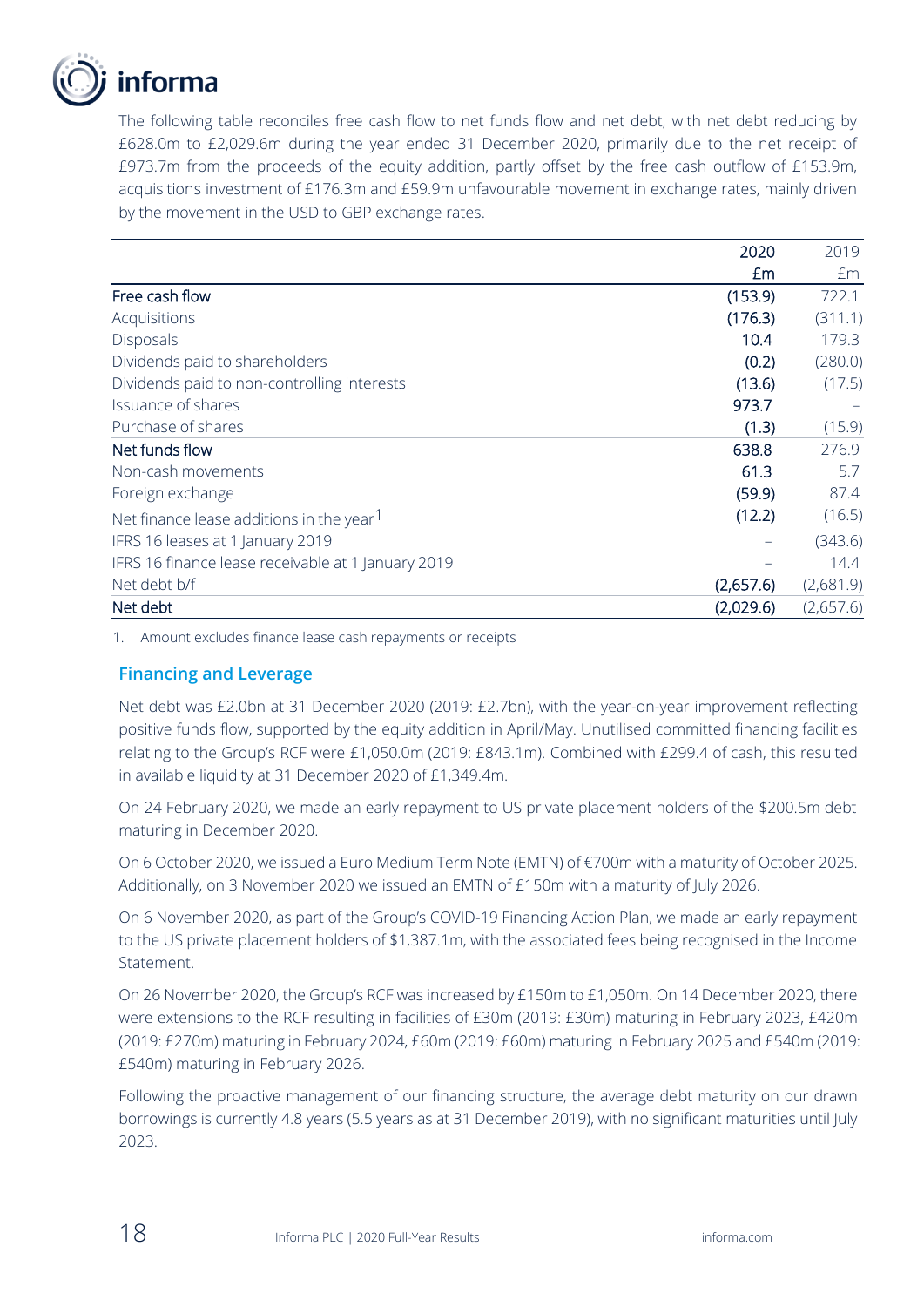

| Net debt and committed facilities                        | 2020    | 2019                 |
|----------------------------------------------------------|---------|----------------------|
|                                                          | £m      | £m                   |
| Cash and cash equivalents                                | (299.4) | (195.1)              |
| Private placement loan notes                             |         | 1,212.8              |
| Private placement fees                                   |         | (2.7)                |
| Bond borrowings                                          | 2,111.1 | 1,279.1              |
| Bond borrowing fees                                      | (15.3)  | (11.0)               |
| Bank borrowings - revolving credit facility (RCF)        |         | 56.9                 |
| Bank borrowing fees                                      | (2.6)   | (2.2)                |
| Derivative assets associated with borrowings             | (44.6)  | (3.9)                |
| Derivative liabilities associated with borrowings        | 7.5     | 22.4                 |
| Net debt before leases                                   | 1,756.7 | 2,356.3              |
| Finance lease liabilities                                | 280.8   | 316.6                |
| Finance lease receivables                                | (7.9)   | (15.3)               |
| Net debt                                                 | 2,029.6 | 2,657.6              |
|                                                          |         |                      |
| Borrowings (excluding derivatives, leases and fees)      | 2,111.1 | 2,548.8              |
| Unutilised committed facilities (undrawn portion of RCF) | 1,050.0 | 843.1                |
|                                                          |         | $\cap$ $\cap$ $\cap$ |

Total committed facilities 3,391.9

Following the repayment of the US private placement loan notes in November 2020, there are no financial covenants on our debt facilities in issue at 31 December 2020. Based on previous calculations, our covenant leverage ratio at 31 December 2020 was 5.6 times (31 December 2019: 2.5 times), and the interest cover ratio was 3.6 times (31 December 2019: 9.4 times). Both are calculated in accordance with our historical note purchase agreements which no longer applied at 31 December 2020.

See the glossary of terms on page 50 for the definition of leverage ratio and interest cover.

The calculation of the leverage ratio is as follows:

|                                                              | 2020    | 2019    |
|--------------------------------------------------------------|---------|---------|
|                                                              | £m      | £m      |
| Net debt as reported                                         | 2,029.6 | 2,657.6 |
| Adjusted EBITDA                                              | 367.3   | 1,034.2 |
| Leverage                                                     | 5.5x    | 2.6x    |
| Adjustment to EBITDA for covenant calculation                | 0.8x    | 0.2x    |
| Adjustment to net debt for covenant calculation <sup>1</sup> | (0.7x)  | (0.3x)  |
| Leverage ratio per previous debt covenants                   | 5.6x    | 2.5x    |

1. Refer to Glossary for details of the nature of debt covenant adjustments to EBITDA and Net Debt for leverage ratio

The calculation of interest cover is as follows:

|                                                    | 2020   | 2019    |
|----------------------------------------------------|--------|---------|
|                                                    | £m     | £m      |
| Adjusted EBITDA                                    | 367.3  | 1,034.2 |
| Adjusted net finance costs                         | 97.4   | 111.7   |
| Interest cover                                     | 3.8x   | 9.3x    |
| Interest cover covenant EBITDA adjustment to ratio | (0.2x) | 0.1x    |
| Interest cover per previous debt covenant          | 3.6x   | 9.4x    |

1. Refer to Glossary for details of the nature of debt covenant adjustments to EBITDA for interest cover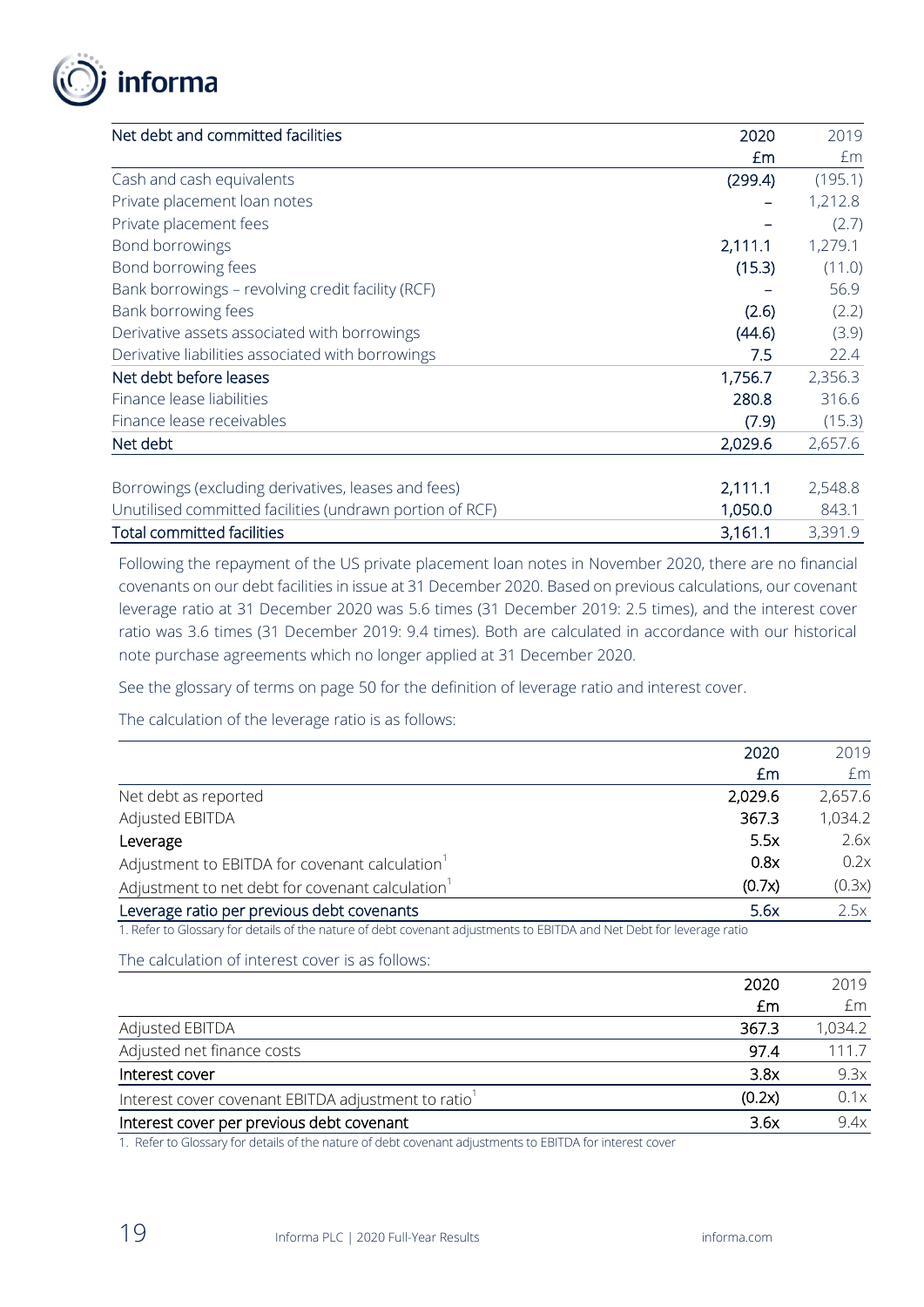

### **Equity Addition**

As part of our COVID-19 Action Plan, on 15 April 2020 the Company announced a share issue of 250,318,000 new ordinary shares, representing approximately 19.99% of the Company's existing issued share capital. 125,159,000 new ordinary shares were issued on 20 April 2020 and, as part of the same process, a further 125,159,000 on 5 May 2020. The share issue Placing Price was 400p per share, representing a discount of 4% to the closing share price of 416.8p on 15 April 2020. The gross proceeds raised through the placement were £1,001.3m, with net proceeds of £973.7m.

### **Corporate development**

Informa has a proven track record in creating value through identifying, executing and integrating complementary businesses effectively into the Group. In 2020, cash invested in acquisitions was £176.3m (2019: £311.1m), with £84.6m relating to acquisitions including £7.3m of cash paid for business assets (2019: £227.1m), £45.9m (2019: £46.8m) relating to acquisition and integration costs, £28.1m (2019: £32.2m) relating to the cash settlement on the exercise of an option relating to minority interests in certain Fashion shows in the US, £16.8m (2019: £nil) relating to the settlement of options relating to a 4.1% minority holder of certain parts of our ASEAN businesses and £0.9m (2019: £5.0) relating to other investments. Net proceeds from disposals amounted to £10.4m (2019: £179.3m).

#### **Acquisitions**

On 9 January 2020, the Group acquired F1000 Research Limited for cash consideration of £14.9m. The business is an open research publishing company and forms part of the Taylor & Francis business.

On 2 October 2020, the Group acquired the business of TrialScope Inc. for cash consideration, net of cash acquired, of £54.1m. TrialScope is a pharmaceutical subscription software business and forms part of the Informa Intelligence Division.

#### **Pensions**

The Group continues to meet all commitments to its pension schemes, which include six defined benefit schemes. At 31 December 2020, the Group had a net pension liability of £71.4m (31 December 2019: £30.1m). Gross liabilities were £786.8m at 31 December 2020 (31 December 2019: £730.8m). The increase in liabilities is predominantly driven by the decrease to the discount rates used for calculating the present value of the pension liability.

The net deficit remains relatively small compared with the size of the Group's balance sheet. All schemes are closed to future accrual.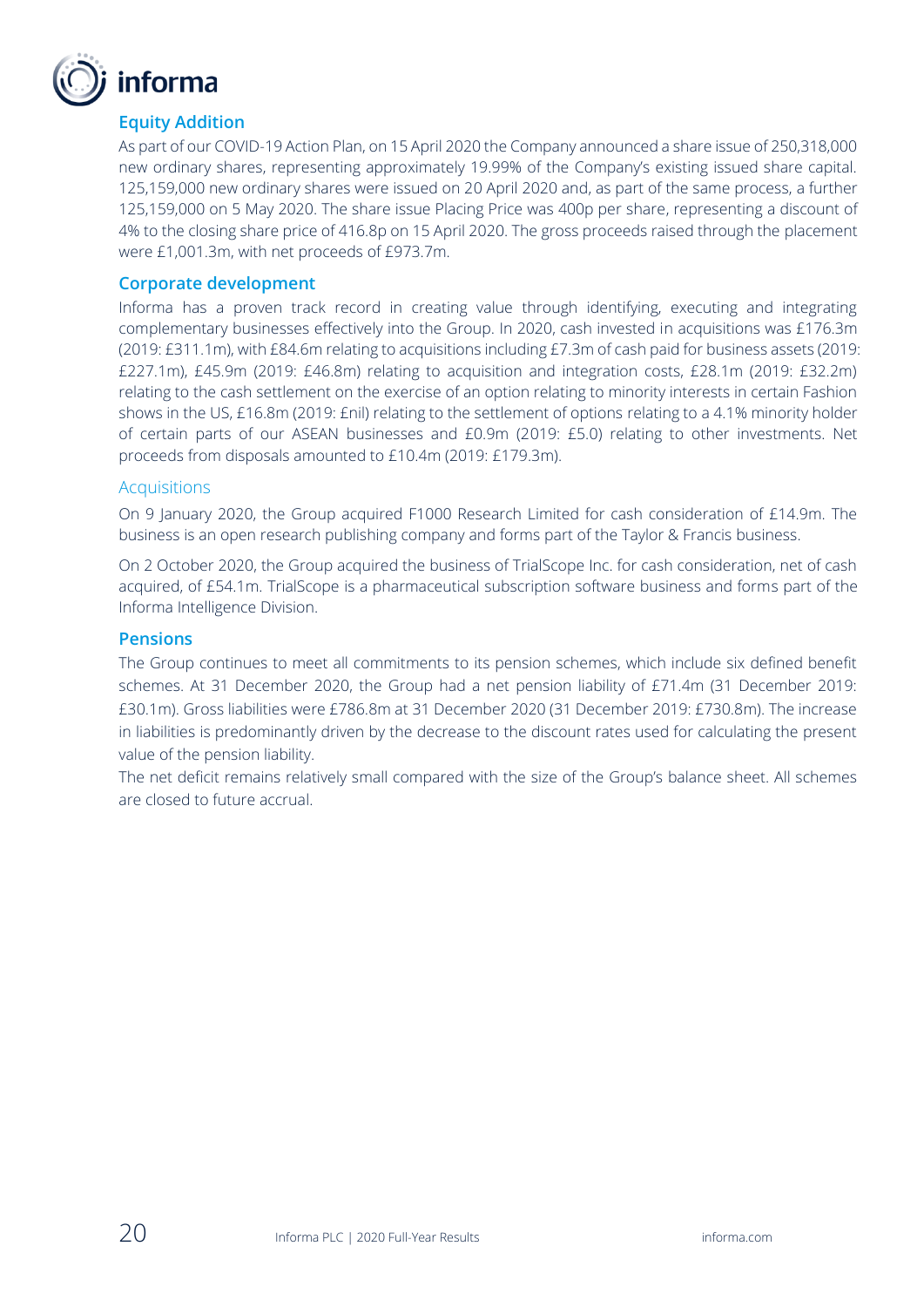

### Condensed Consolidated Income Statement

For the Year Ended 31 December 2020

|                                                                 | Adjusted  | Adjusting                | Statutory  | Adjusted  | Adjusting                | Statutory |
|-----------------------------------------------------------------|-----------|--------------------------|------------|-----------|--------------------------|-----------|
|                                                                 | results   | Items                    | results    | results   | Items                    | results   |
|                                                                 | 2020      | 2020                     | 2020       | 2019      | 2019                     | 2019      |
|                                                                 | £m        | £m                       | £m         | £m        | £m                       | £m        |
| Revenue                                                         | 1,660.8   | $\overline{\phantom{0}}$ | 1,660.8    | 2,890.3   | $\equiv$                 | 2,890.3   |
| Net operating expenses                                          | (1,393.8) | (1, 148.2)               | (2,542.0)  | (1,958.7) | (395.0)                  | (2,353.7) |
| Operating profit/(loss) before joint ventures<br>and associates | 267.0     | (1, 148.2)               | (881.2)    | 931.6     | (395.0)                  | 536.6     |
| Share of results of joint ventures and                          | 0.8       |                          | 0.8        | 1.5       |                          | 1.5       |
| associates                                                      |           |                          |            |           |                          |           |
| Operating profit/(loss)                                         | 267.8     | (1, 148.2)               | (880.4)    | 933.1     | (395.0)                  | 538.1     |
| Loss on disposal of subsidiaries and                            |           | (8.4)                    | (8.4)      |           | (95.4)                   | (95.4)    |
| operations                                                      |           |                          |            |           |                          |           |
| Finance income                                                  | 7.0       | 8.3                      | 15.3       | 8.9       | 1.2                      | 10.1      |
| Finance costs                                                   | (104.4)   | (161.8)                  | (266.2)    | (120.6)   | (13.5)                   | (134.1)   |
| (Loss)/profit before tax                                        | 170.4     | (1,310.1)                | (1, 139.7) | 821.4     | (502.7)                  | 318.7     |
| Tax (charge)/credit                                             | (25.6)    | 127.7                    | 102.1      | (156.1)   | 83.5                     | (72.6)    |
| (Loss)/profit for the year                                      | 144.8     | (1, 182.4)               | (1,037.6)  | 665.3     | (419.2)                  | 246.1     |
| Attributable to:                                                |           |                          |            |           |                          |           |
| - Equity holders of the Company                                 | 140.9     | (1, 182.4)               | (1,041.5)  | 644.7     | (419.2)                  | 225.5     |
| - Non-controlling interests                                     | 3.9       |                          | 3.9        | 20.6      | $\overline{\phantom{m}}$ | 20.6      |
| Earnings per share                                              |           |                          |            |           |                          |           |
| - Basic $(p)^1$                                                 | 9.9       |                          | (73.4)     | 51.2      |                          | 17.9      |
| - Diluted $(p)^1$                                               | 9.9       |                          | (73.4)     | 51.0      |                          | 17.8      |

1. 2019 restated for share placement (see Note 3).

All amounts in 2020 and 2019 relate to continuing operations.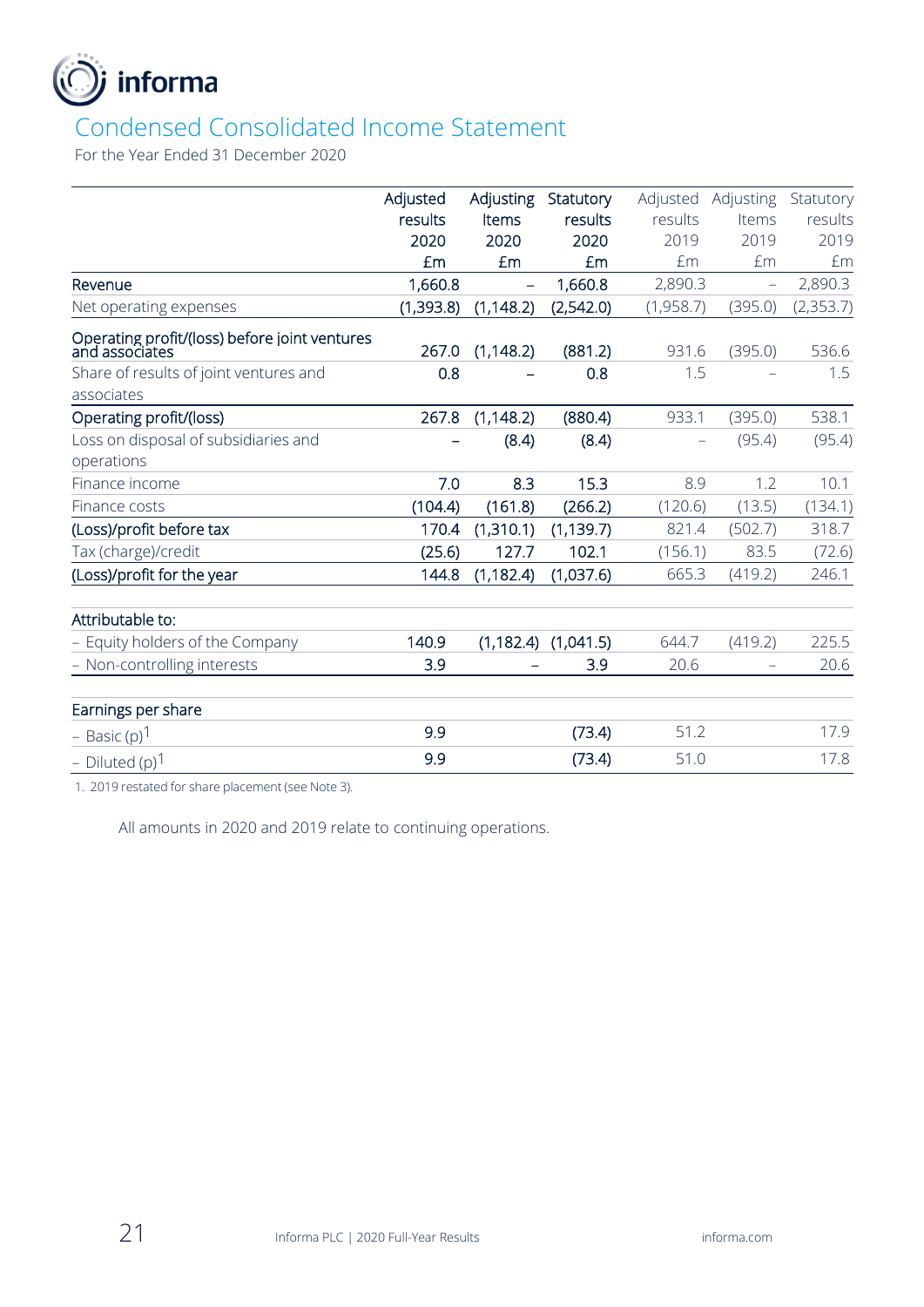

### Condensed Consolidated Statement of Comprehensive Income

For the Year Ended 31 December 2020

|                                                                                               | 2020       | 2019    |
|-----------------------------------------------------------------------------------------------|------------|---------|
|                                                                                               | £m         | £m      |
| (Loss)/profit for the year                                                                    | (1,037.6)  | 246.1   |
|                                                                                               |            |         |
| Items that will not be reclassified subsequently to profit or loss:                           |            |         |
| Remeasurement of the net retirement benefit pension obligation                                | (47.6)     | (1.6)   |
| Tax credit relating to items that will not be reclassified to profit or loss                  | 8.3        | 0.7     |
| Total items that will not be reclassified subsequently to profit or loss                      | (39.3)     | (0.9)   |
| Items that have been reclassified subsequently to profit or loss:                             |            |         |
| Recycling of exchange gain arising on disposal of foreign operation                           |            | 1.2     |
| Items that may be reclassified subsequently to profit or loss:                                |            |         |
| Exchange loss on translation of foreign operations                                            | (46.2)     | (233.5) |
| Exchange (loss)/gain on net investment hedge debt                                             | (13.0)     | 73.1    |
| Loss on derivatives in net investment hedging relationships                                   | (42.0)     | (28.2)  |
| (Loss)/gain on derivatives in cash flow hedging relationships                                 | (1.1)      | 3.8     |
| Movement in cost of hedging reserve                                                           | 1.3        | 3.2     |
| Tax credit relating to items that may be reclassified subsequently to profit or loss          | 11.9       |         |
| Total items that may be reclassified subsequently to profit or loss                           | (89.1)     | (180.4) |
|                                                                                               |            |         |
| Other comprehensive expense for the year                                                      | (128.4)    | (181.3) |
| Total comprehensive (expense)/income for the year before initial application of IFRS 16       | (1, 166.0) | 64.8    |
| Effect of initial application of IFRS 16 that will not be reclassified subsequently to profit |            | 4.1     |
| or loss                                                                                       |            |         |
| Total comprehensive (expense)/income for the year                                             | (1, 166.0) | 68.9    |
| Total comprehensive (expense)/income attributable to:                                         |            |         |
| - Equity holders of the Company                                                               | (1, 169.8) | 48.2    |
| - Non-controlling interests                                                                   | 3.8        | 20.7    |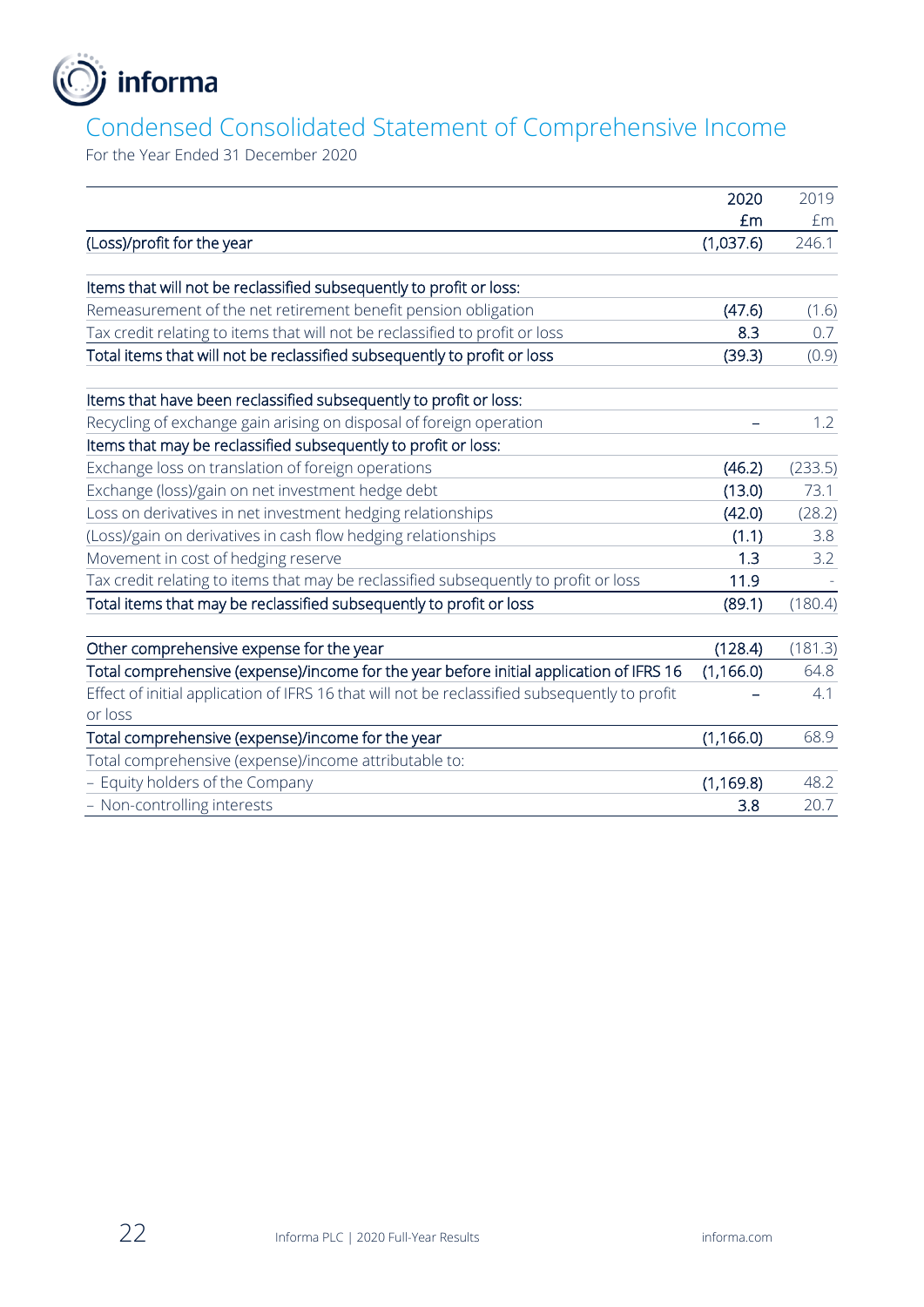

### Condensed Consolidated Statement of Changes in Equity

For the Year Ended 31 December 2020

|                                          | Share<br>£m              | capital premium<br>account<br>£m | Share Translation<br>£m  | £m                       | Other Retained<br>Reserve reserves earnings<br>£m | Total    | Non-<br>£m controlling<br>interests<br>£m | Total<br>equity<br>£m |
|------------------------------------------|--------------------------|----------------------------------|--------------------------|--------------------------|---------------------------------------------------|----------|-------------------------------------------|-----------------------|
| At 31 December 2018                      | 1.3                      | 905.3                            | 63.3                     | 1,974.5                  | 2,933.8                                           | 5,878.2  |                                           | 193.4 6,071.6         |
| Effect of initial application of IFRS 16 |                          |                                  |                          |                          |                                                   |          |                                           |                       |
| on 1 January 2019                        |                          |                                  |                          |                          | 4.1                                               | 4.1      |                                           | 4.1                   |
| At 1 January 2019 as restated for        |                          |                                  |                          |                          |                                                   |          |                                           |                       |
| initial application of IFRS 16           | 1.3                      | 905.3                            | 63.3                     | 1,974.5                  | 2,937.9                                           | 5,882.3  | 193.4                                     | 6,075.7               |
| Profit for the year                      | $\equiv$                 |                                  |                          |                          | 225.5                                             | 225.5    | 20.6                                      | 246.1                 |
| Exchange loss on translation             |                          |                                  |                          |                          |                                                   |          |                                           |                       |
| of foreign operations                    |                          |                                  | (233.6)                  |                          | $\overline{\phantom{m}}$                          | (233.6)  | 0.1                                       | (233.5)               |
| Exchange gain on net investment          |                          |                                  |                          |                          |                                                   |          |                                           |                       |
| hedge debt                               | -                        |                                  | 73.1                     |                          |                                                   | 73.1     | $\qquad \qquad -$                         | 73.1                  |
| Loss arising on derivative hedges        |                          |                                  | (21.2)                   |                          |                                                   | (21.2)   | $\equiv$                                  | (21.2)                |
| Foreign exchange recycling of            |                          |                                  |                          |                          |                                                   |          |                                           |                       |
| disposed entities                        |                          |                                  | 1.2                      | $\overline{\phantom{0}}$ |                                                   | 1.2      |                                           | 1.2                   |
| Actuarial loss on defined benefit        |                          |                                  |                          |                          |                                                   |          |                                           |                       |
| pension schemes                          |                          |                                  |                          |                          | (1.6)                                             | (1.6)    |                                           | (1.6)                 |
| Tax relating to components of            |                          |                                  |                          |                          |                                                   |          |                                           |                       |
| other comprehensive income               |                          |                                  |                          |                          | 0.7                                               | 0.7      |                                           | 0.7                   |
| Total comprehensive (expense)/           |                          |                                  |                          |                          |                                                   |          |                                           |                       |
| income for the year                      |                          | -                                | (180.5)                  | -                        | 224.6                                             | 44.1     | 20.7                                      | 64.8                  |
| Dividends to Shareholders                |                          |                                  |                          | ÷,                       | (280.3)                                           | (280.3)  | $\overline{\phantom{0}}$                  | (280.3)               |
| Dividends to non-controlling             |                          |                                  |                          |                          |                                                   |          | (17.5)                                    | (17.5)                |
| interests                                |                          |                                  |                          |                          | $\qquad \qquad -$                                 |          |                                           |                       |
| Share award expense                      |                          |                                  | $\equiv$                 | 10.4                     | $\equiv$                                          | 10.4     | $\equiv$                                  | 10.4                  |
| Issue of share capital                   | $\equiv$                 | $\equiv$                         | $\overline{\phantom{0}}$ | -                        | $\equiv$                                          | $\equiv$ | $\overline{\phantom{0}}$                  |                       |
| Own shares purchased                     | $\overline{\phantom{0}}$ | $\overline{\phantom{0}}$         | $\overline{\phantom{m}}$ | (15.9)                   | $\overline{\phantom{0}}$                          | (15.9)   | $\equiv$                                  | (15.9)                |
| Transfer of vested LTIPs                 | $\equiv$                 | $\equiv$                         | $\equiv$                 | (5.7)                    | 5.7                                               | $\equiv$ | $\equiv$                                  |                       |
| Disposal of non-controlling interests    | $\equiv$                 |                                  |                          | 1.3                      | -                                                 | 1.3      | (0.5)                                     | 0.8                   |
| At 31 December 2019                      | 1.3                      | 905.3                            | (117.2)                  | 1,964.6                  | 2,887.9                                           | 5,641.9  | 196.1                                     | 5,838.0               |
| Loss for the year                        |                          |                                  |                          | $\overline{\phantom{0}}$ | $(1,041.5)$ $(1,041.5)$                           |          | 3.9                                       | (1,037.6)             |
| Exchange gain on translation of          |                          |                                  |                          |                          |                                                   |          |                                           |                       |
| foreign operations                       |                          |                                  | (46.1)                   |                          |                                                   | (46.1)   | (0.1)                                     | (46.2)                |
| Exchange loss on net investment          |                          |                                  | (13.0)                   |                          |                                                   | (13.0)   |                                           | (13.0)                |
| hedge debt                               |                          |                                  |                          |                          |                                                   |          |                                           |                       |
| Loss arising on derivative hedges        | $\overline{\phantom{0}}$ | $\overline{\phantom{0}}$         | (41.8)                   | $\equiv$                 | $\overline{\phantom{0}}$                          | (41.8)   | $\overline{\phantom{0}}$                  | (41.8)                |
| Actuarial loss on defined benefit        |                          |                                  |                          |                          |                                                   |          |                                           |                       |
| pension schemes                          |                          |                                  |                          |                          | (47.6)                                            | (47.6)   |                                           | (47.6)                |
| Tax relating to components of other      |                          |                                  |                          |                          |                                                   |          |                                           |                       |
| comprehensive income                     |                          |                                  | 11.9                     |                          | 8.3                                               | 20.2     |                                           | 20.2                  |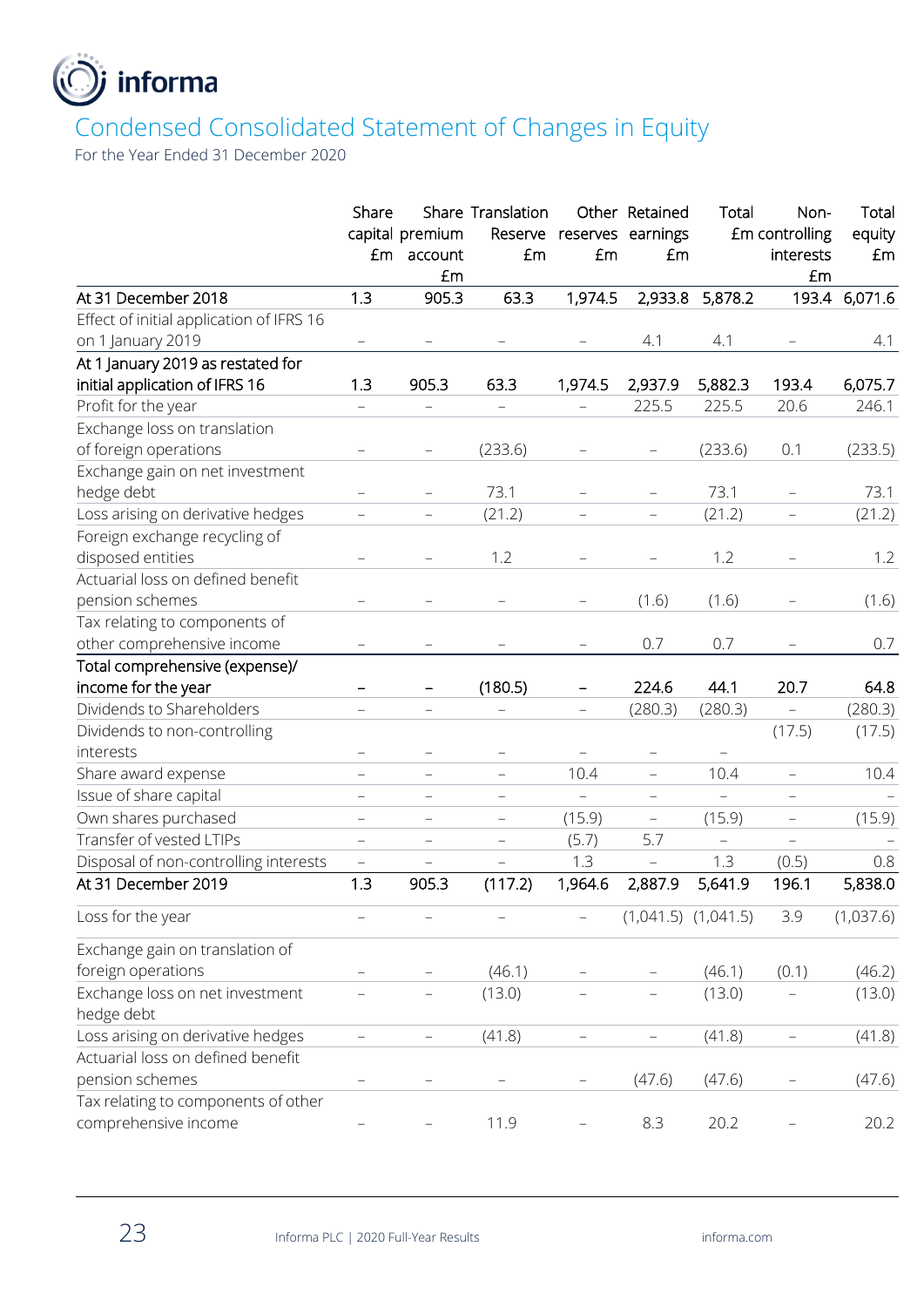informa

| At 31 December 2020<br>المستمسية بالمسالم هيما استمراط المسارية والمتحدث المستمر الماسا والمستقلات المالية | 1.5      | 1,878.8                  | (206.2) | 1,969.6 | 1,821.3           | 5,465.0                 | 177.0           | 5,642.0    |
|------------------------------------------------------------------------------------------------------------|----------|--------------------------|---------|---------|-------------------|-------------------------|-----------------|------------|
| interest                                                                                                   |          |                          |         |         |                   |                         |                 |            |
| Acquisition of non-controlling                                                                             |          |                          |         | -       | 9.3               | 9.3                     | (9.3)           |            |
| Transfer of vested LTIPs                                                                                   |          | $\overline{\phantom{0}}$ |         | (4.9)   | 4.9               |                         |                 |            |
| Own shares purchased                                                                                       | $\equiv$ |                          |         | (1.3)   | $\qquad \qquad -$ | (1.3)                   | $\qquad \qquad$ | (1.3)      |
| Issue of share capital                                                                                     | 0.2      | 973.5                    |         |         | $\qquad \qquad -$ | 973.7                   | —               | 973.7      |
| Share award expense                                                                                        |          | -                        |         | 11.2    | -                 | 11.2                    |                 | 11.2       |
| interests                                                                                                  |          |                          |         |         |                   |                         | (13.6)          | (13.6)     |
| Dividends to non-controlling                                                                               |          |                          |         |         |                   |                         |                 |            |
| Total comprehensive income/<br>(expense) for the year                                                      |          |                          | (89.0)  |         |                   | $(1,080.8)$ $(1,169.8)$ | 3.8             | (1, 166.0) |

<sup>1</sup>Total attributable to equity holders of the parent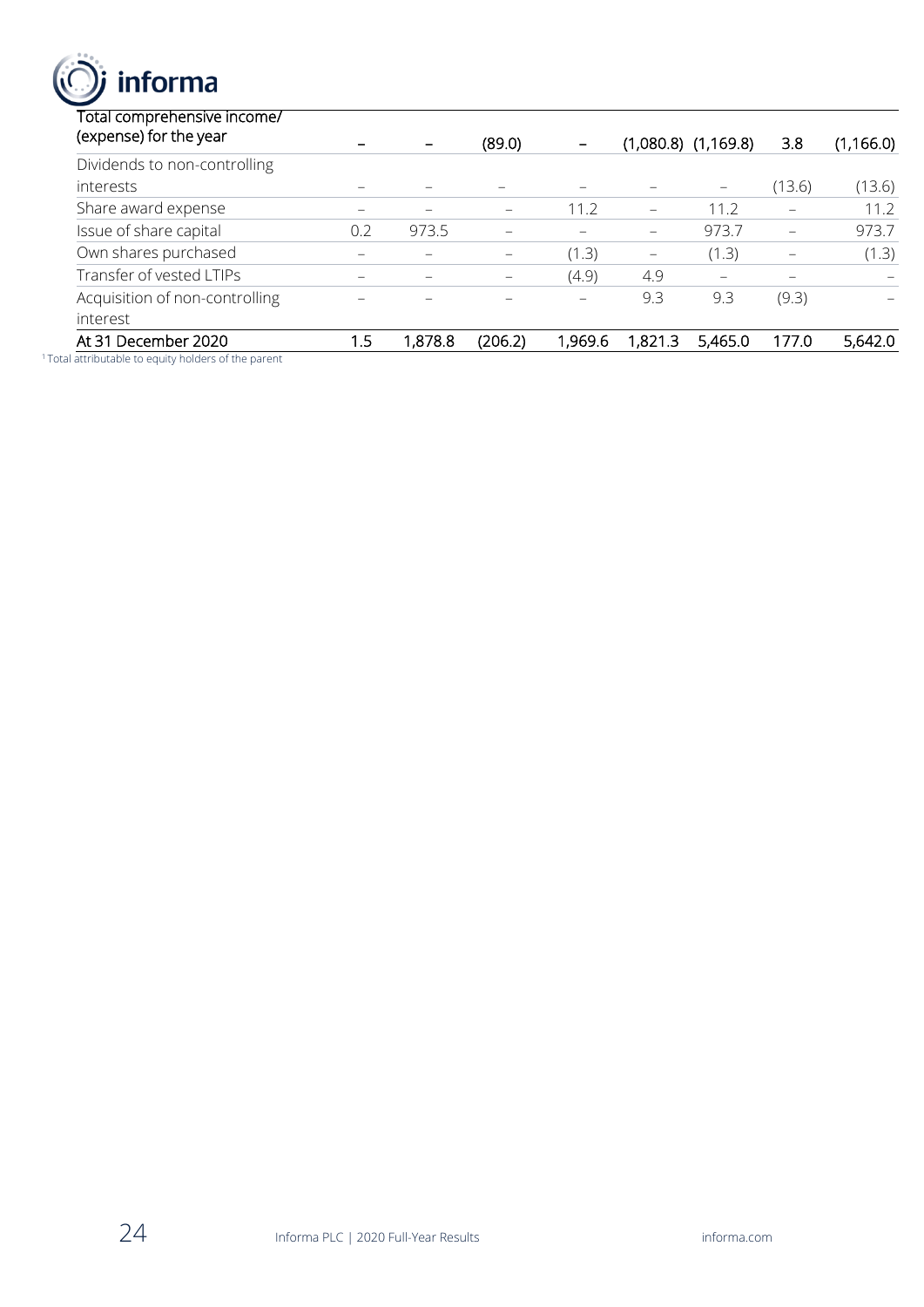

### Consolidated Balance Sheet

For the Year Ended 31 December 2020

|                                                     | 2020              | 2019             |
|-----------------------------------------------------|-------------------|------------------|
|                                                     | £m                | £m               |
| Goodwill                                            | 5,576.6           | 6,144.4          |
| Other intangible assets                             | 3,094.5           | 3,437.4          |
| Property and equipment                              | 49.1              | 69.0             |
| Right of use assets                                 | 209.9             | 264.4            |
| Investments in joint ventures and associates        | 20.0              | 19.8             |
| Other investments                                   | 7.3               | 10.1             |
| Deferred tax assets                                 | 8.4               | 6.7              |
| Retirement benefit surplus                          |                   | 4.9              |
| Finance lease receivables                           | 6.4               | 13.0             |
| Other receivables                                   | 20.2              | 27.8             |
| Derivative financial instruments                    | 44.6              | $\overline{3.9}$ |
| Non-current assets                                  | 9,037.0           | 10,001.4         |
| Inventory                                           | $\overline{31.3}$ | 38.5             |
| Trade and other receivables                         | 358.1             | 476.1            |
| Current tax asset                                   | 4.9               | 8.9              |
| Cash and cash equivalents                           | 299.4             | 195.1            |
| Finance lease receivables                           | 1.5               | 2.3              |
| Derivative financial instruments                    |                   | 1.0              |
| Current assets                                      | 695.2             | 721.9            |
| <b>Total assets</b>                                 | 9,732.2           | 10,723.3         |
| Borrowings                                          |                   | (152.2)          |
| Lease liabilities                                   | (33.4)            | (34.2)           |
| Derivative financial instruments                    | (0.2)             | (36.4)           |
| Current tax liabilities                             | (78.0)            | (97.5)           |
| Provisions                                          | (44.7)            | (35.0)           |
| Trade and other payables                            | (343.7)           | (482.8)          |
| Deferred income                                     | (700.6)           | (746.5)          |
| <b>Current liabilities</b>                          | (1,200.6)         | (1,584.6)        |
| <b>Borrowings</b>                                   | (2,093.2)         | (2,380.7)        |
| Lease liabilities                                   | (247.4)           | (282.4)          |
| Derivative financial instruments                    | (7.5)             | (22.4)           |
| Deferred tax liabilities                            | (406.4)           | (540.4)          |
| Retirement benefit obligation                       | (71.4)            | (35.0)           |
| Provisions                                          | (44.8)            | (19.1)           |
| Trade and other payables                            | (16.2)            | (17.4)           |
| Deferred income                                     | (2.7)             | (3.3)            |
| Non-current liabilities                             | (2,889.6)         | (3,300.7)        |
| <b>Total liabilities</b>                            | (4,090.2)         | (4,885.3)        |
| Net assets                                          | 5,642.0           | 5,838.0          |
| Share capital                                       | 1.5               | 1.3              |
| Share premium account                               | 1,878.8           | 905.3            |
| Translation reserve                                 | (206.2)           | (117.2)          |
| Other reserves                                      | 1,969.6           | 1,964.6          |
| Retained earnings                                   | 1,821.3           | 2,887.9          |
| Equity attributable to equity holders of the parent | 5,465.0           | 5,641.9          |
| Non-controlling interest                            | 177.0             | 196.1            |
| <b>Total equity</b>                                 | 5,642.0           | 5,838.0          |

1. Restated for updates to provisional acquisition accounting (see Note 3).

These financial statements were approved by the Board of Directors and authorised for issue on 22 April 2021 and were signed on its behalf by

Stephen A. Carter Gareth Wright

Group Chief Executive Group Finance Director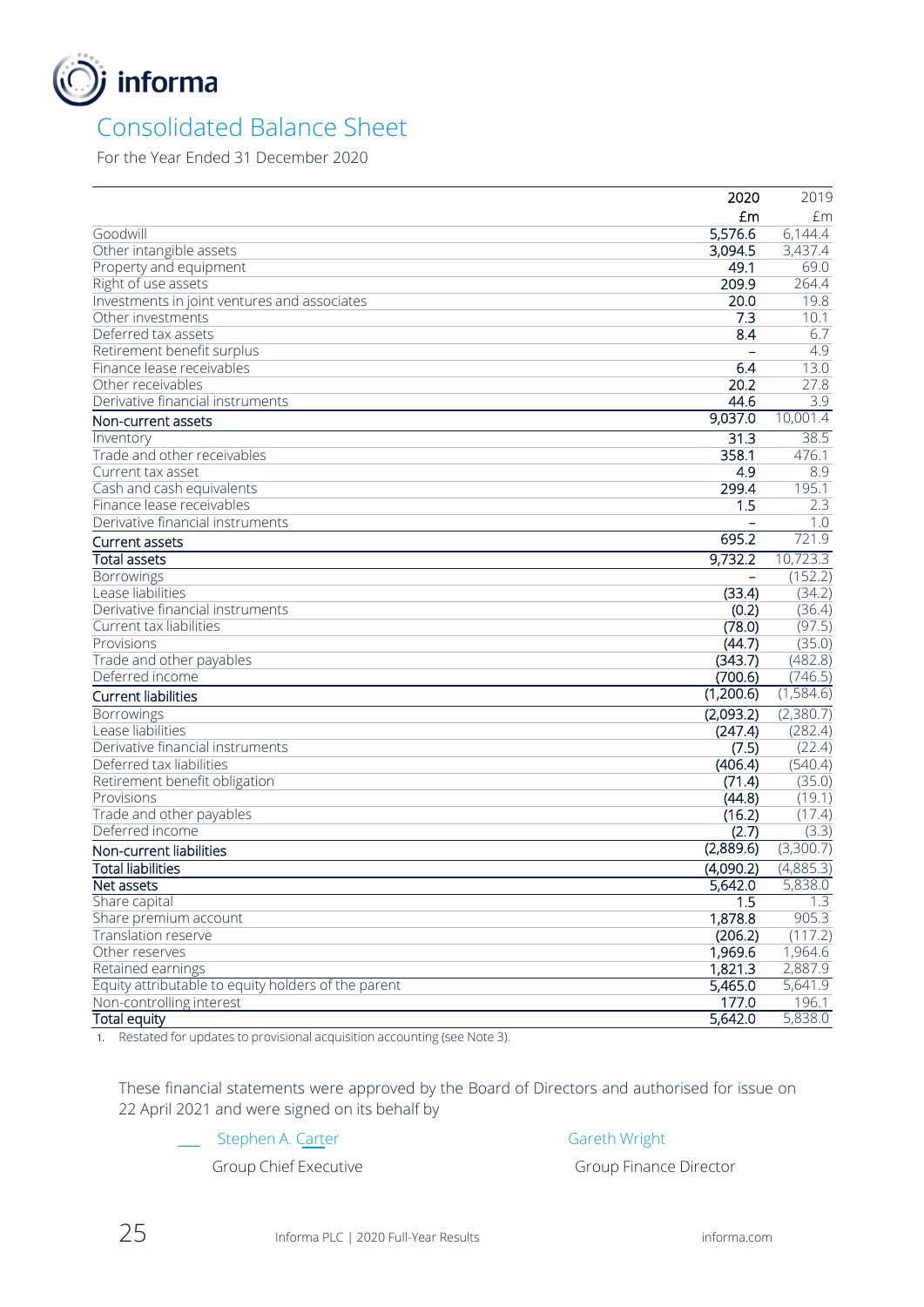

### Consolidated Cash Flow Statement

For the Year Ended 31 December 2020

|                                                                  | 2020       | 2019    |
|------------------------------------------------------------------|------------|---------|
|                                                                  | £m         | £m      |
| Operating activities                                             |            |         |
| Cash generated by operations                                     | 153.1      | 958.5   |
| Income taxes paid                                                | (32.9)     | (100.6) |
| Interest paid                                                    | (259.7)    | (138.3) |
| Net cash (outflow)/inflow from operating activities              | (139.5)    | 719.6   |
| Investing activities                                             |            |         |
| Interest received                                                | 5.7        | 5.5     |
| Purchase of property and equipment                               | (10.7)     | (17.5)  |
| Purchase of intangible software assets                           | (23.8)     | (25.3)  |
| Product development costs additions                              | (13.9)     | (7.0)   |
| Purchase of intangibles related to titles, brands and customer   | (7.3)      | (59.4)  |
| relationships                                                    |            |         |
| Acquisition of subsidiaries and operations, net of cash acquired | (77.3)     | (167.7) |
| Acquisition of investment                                        | (0.9)      | (5.0)   |
| Proceeds from disposal of subsidiaries and operations            | 10.4       | 179.3   |
| Net cash outflow from investing activities                       | (117.8)    | (97.1)  |
| Financing activities                                             |            |         |
| Dividends paid to Shareholders                                   | (0.2)      | (280.0) |
| Dividends paid to non-controlling interests                      | (13.6)     | (17.5)  |
| Proceeds from EMTN bond issuance                                 | 788.3      | 443.7   |
| Repayment of loans                                               | (61.3)     | (499.7) |
| New loan advances                                                |            | 41.2    |
| Repayment of private placement borrowings                        | (1, 227.8) | (143.4) |
| Borrowing fees paid                                              | (17.6)     | (9.4)   |
| Repayment of the principal lease liabilities                     | (37.1)     | (34.5)  |
| Finance lease receipts                                           | 2.3        | 2.3     |
| Acquisition of non-controlling interests                         | (44.9)     | (32.2)  |
| Cash outflow from purchase of shares                             | (1.3)      | (15.9)  |
| Cash inflow from issue of shares                                 | 973.7      |         |
| Net cash inflow/(outflow) from financing activities              | 360.5      | (545.4) |
| Net increase in cash and cash equivalents                        | 103.2      | 77.1    |
| Effect of foreign exchange rate changes                          | 1.1        | (6.9)   |
| Cash and cash equivalents at beginning of the year               | 195.1      | 124.9   |
| Cash and cash equivalents at end of the year                     | 299.4      | 195.1   |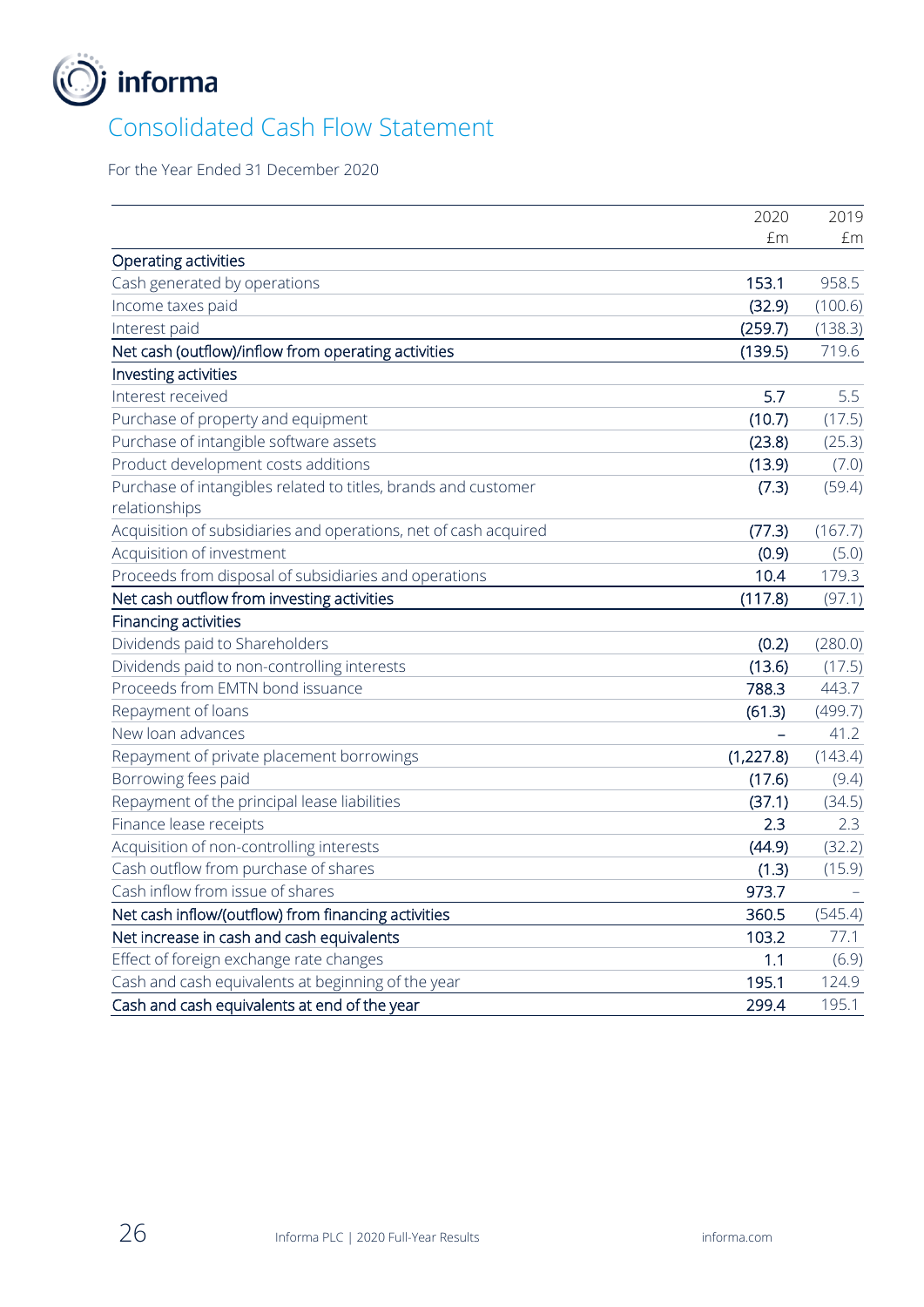

### Notes to the Condensed Consolidated Financial Statements

For the Year Ended 31 December 2020

### **1. General information and basis of preparation**

Informa PLC (the Company) is a company incorporated in the United Kingdom under the Companies Act 2006 and is listed on the London Stock Exchange. The Company is a public company limited by shares and is registered in England and Wales with registration number 08860726. The address of the registered office is 5 Howick Place, London, SW1P 1WG.

The Consolidated Financial Statements as at 31 December 2020 and for the year then ended comprise those of the Company and its subsidiaries and its interests in joint ventures and associates (together referred to as the Group).

These financial statements are presented in pounds sterling (GBP), which is the currency of the primary economic environment in which the Group operates and the functional currency of the Parent Company, Informa PLC.

### **2. Basis of preparation**

The financial information for the year ended 31 December 2020 does not constitute the statutory financial statements for that year, but is derived from those audited financial statements for the year ended 31 December 2020 which will be published on www.informa.com. While the financial information in these Full Year Results has been prepared in accordance with International Financial Reporting Standards (IFRS), these results do not in isolation contain sufficient information to comply with IFRS. Those financial statements have not yet been delivered to the Registrar of Companies, but include the auditor's report which was unqualified and did not contain a statement under Section 498 (2) or (3) of the Companies Act 2006.

The Directors have considered the company's ability to be a going concern over the assessment period to June 2022 based on the Group's financial plan, a downside scenario and a reverse stress test case. The Group's financial plan assumes physical events outside of Asia start to return from June 2021 and there is a slower recovery for physical events compared with GDP forecasts for the same period in those geographies. In this scenario, the Group maintains liquidity headroom of more than £1.3bn.

Based on these scenarios, the Directors believe that the Group is well placed to manage its financing and other business risks satisfactorily. The Directors have been able to form a reasonable expectation that the Group has adequate resources to continue in operation for at least twelve months from the signing date of the Annual Report and Accounts, and therefore consider it appropriate to adopt the going concern basis of accounting in preparing the financial statements.

The accounting policies, significant judgements and key sources of estimation adopted in the preparation of the financial information are consistent with those applied by the Group in its Consolidated Financial Statements for the year ended 31 December 2019, subject to new accounting standards, and are disclosed in full in the audited financial statements for the year ended 31 December 2020 which will be published on www.informa.com.

### **3. Restatement**

### Fair value restatement

*Finalisation of the acquisition balance sheet of Centre for Asia Pacific Aviation Pty Ltd (CAPA)*

In 2020 the group completed the IFRS 3 fair value exercise in relation to the acquisition of CAPA within the 12-month remeasurement period from the acquisition date. This has resulted in the following restatements to the balance sheet as at 31 December 2019, with no impact to the income statement for the year ended 31 December 2019:

An increase of £0.7m in provisions and a corresponding increase in goodwill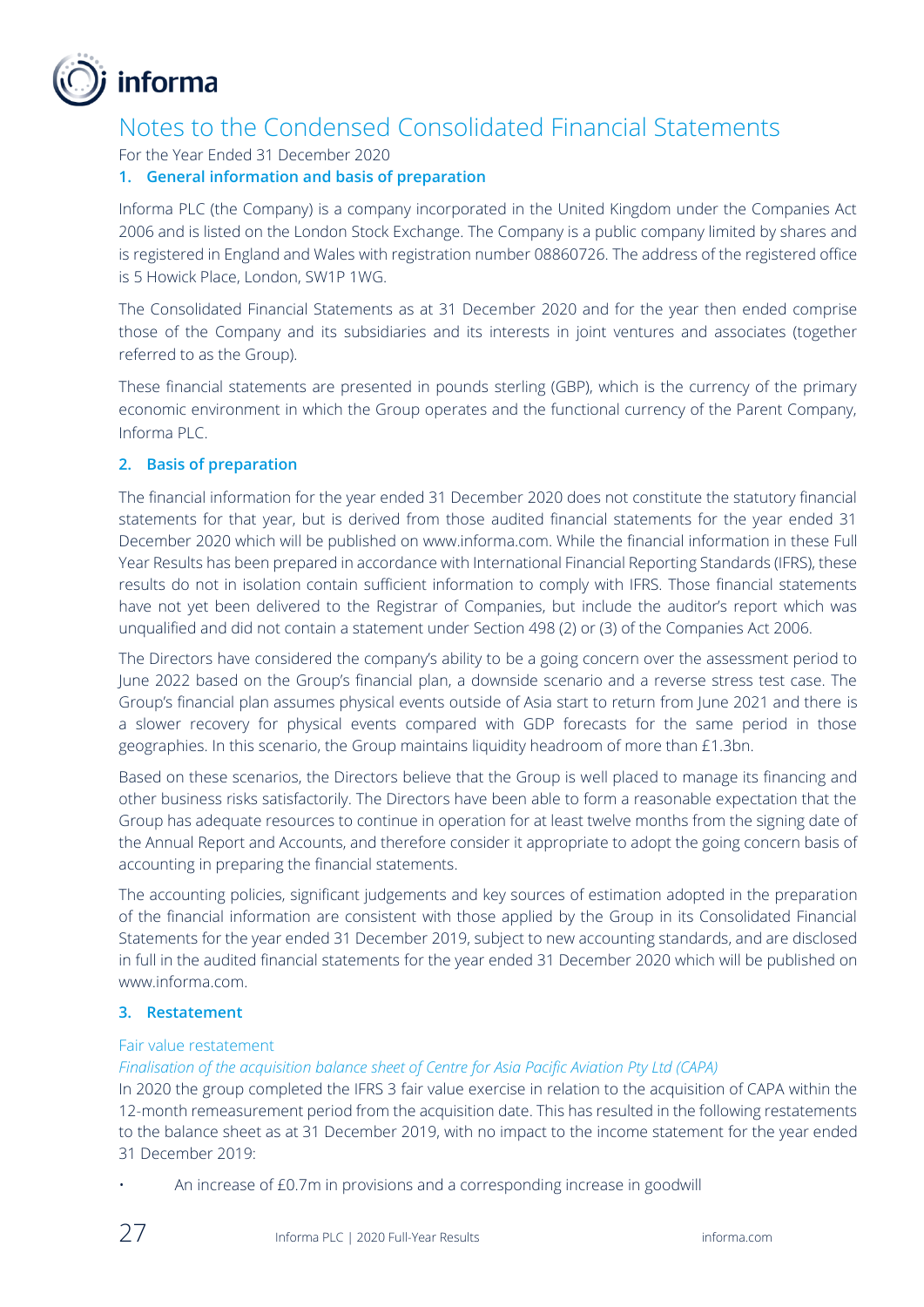

- Increase in accruals of £0.1m and a corresponding increase in goodwill
- Impairment of £0.2m in fixed assets and a corresponding increase in goodwill

### *Fair value restatements to the acquisition balance sheet of the TMT Research and Intelligence portfolio from IHS Markit (TMT)*

An update to the provisional fair value 1 August 2019 acquisition balance sheet of TMT has resulted in the following restatements to the balance sheet as at 31 December 2019, with no impact on the income statement for the year ended 31 December 2019:

• A reduction in trade receivables of £0.3m, with a corresponding increase in goodwill

### *Restatement of EPS and Dividends per Share due to discount on the share placement*

On 15 April 2020 the Company announced a share placement of 250,318,000 new Ordinary Shares, representing approximately 19.99% of the Company's existing issued share capital. 125,159,000 new Ordinary Shares were issued on 20 April 2020 and a further 125,159,000 on 5 May 2020. The share placement price was 400 pence per share and represented a discount of 4 per cent to the closing share price of 416.8 pence on 15 April 2020. The gross proceeds raised through the placement were £1,001.3m. The issue of shares at a discount required the restatement of prior years' weighted average number of shares, earnings per share and dividends per share.

|                                                                      | Year ended 31<br>December 2019<br>(Restated) | Year ended<br>31 December<br>2019<br>(as previously |
|----------------------------------------------------------------------|----------------------------------------------|-----------------------------------------------------|
|                                                                      |                                              | reported)                                           |
| Basic EPS (p)                                                        | 17.9                                         | 18.0                                                |
| Diluted EPS (p)                                                      | 17.8                                         | 18.0                                                |
| Adjusted basic EPS (p)                                               | 51.2                                         | 51.5                                                |
| Adjusted diluted EPS (p)                                             | 51.0                                         | 51.3                                                |
| Weighted average number of shares used in basic EPS<br>calculation   | 1,259,117,620                                | 1,250,660,231                                       |
| Weighted average number of shares used in diluted EPS<br>calculation | 1,264,230,940                                | 1,255,739,205                                       |
| Dividends per share (p)                                              | 7.50                                         | 7.55                                                |

#### *Restatement of 2019 operating segments and revenue by type*

The operating segments results for the year ended 31 December 2020 were restated to reflect moves of certain businesses between operating segments with no impact on reported total income statement results.

2019 revenue by type disclosure has been restated to align revenue types with 2020 following the refinement to the classification. See note 4 for restated amounts and amounts previously reported.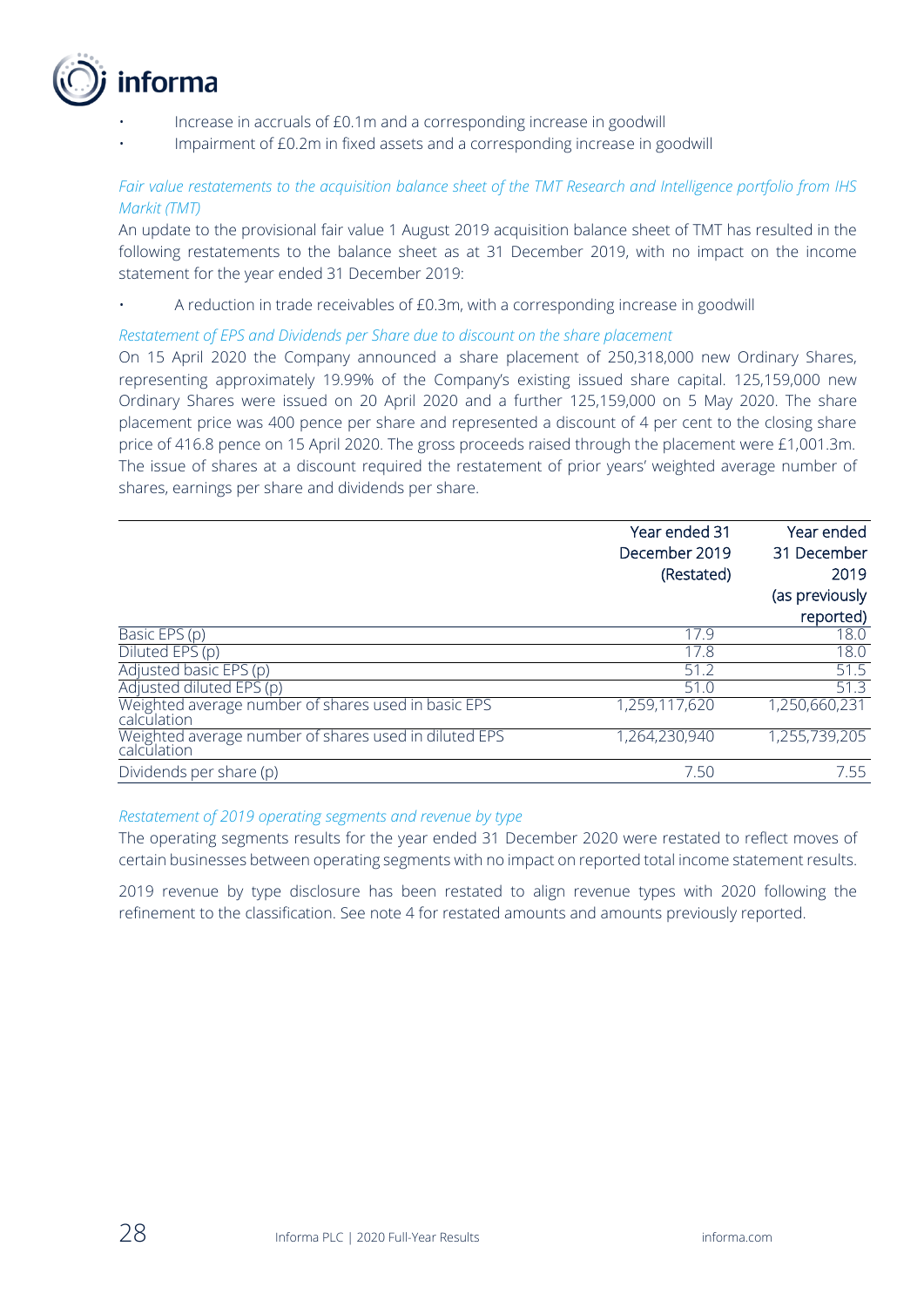

### **4. Revenue**

An analysis of the Group's revenue by type is as follows;

| Year ended 31 December 2020        | Informa |         | Informa Informa | Informa      | Taylor &        | Total   |
|------------------------------------|---------|---------|-----------------|--------------|-----------------|---------|
|                                    | Markets | Connect | Tech            | Intelligence | Francis         | £m      |
|                                    | £m      | £m      | £m              | £m           | £m              |         |
| Exhibitor                          | 359.1   | 21.6    | 12.2            |              |                 | 392.9   |
| Subscriptions                      | 26.1    | 1.6     | 59.3            | 279.4        | 316.2           | 682.6   |
| Transactional sales                | 12.9    | 4.1     | 30.5            | 13.1         | 239.2           | 299.8   |
| Attendee                           | 26.7    | 54.7    | 17.3            | 0.2          |                 | 98.9    |
| Marketing and advertising services | 77.1    | 14.7    | 21.0            | 11.7         | 0.6             | 125.1   |
| Sponsorship                        | 22.5    | 27.5    | 10.6            | 0.9          | $\qquad \qquad$ | 61.5    |
| Total                              | 524.4   | 124.2   | 150.9           | 305.3        | 556.0           | 1,660.8 |

| Year ended 31 December 2019 <sup>1</sup> | Informa | Informa | Informa | Informa           | Taylor &                       | Total   |
|------------------------------------------|---------|---------|---------|-------------------|--------------------------------|---------|
|                                          | Markets | Connect |         | Tech Intelligence | Francis                        | £m      |
|                                          | £m      | Em      | £m      | £m                | £m                             |         |
| Exhibitor                                | 1,140.8 | 58.6    | 64.8    | 0.5               | $\qquad \qquad \longleftarrow$ | ,264.7  |
| Subscriptions                            | 23.9    | 2.0     | 38.2    | 293.9             | 302.0                          | 660.0   |
| <b>Transactional sales</b>               | 12.7    | 5.7     | 23.0    | 18.7              | 256.7                          | 316.8   |
| Attendee                                 | 80.7    | 138.7   | 76.8    | 2.0               | $\qquad \qquad -$              | 298.2   |
| Marketing and advertising services       | 101.2   | 21.1    | 16.8    | 33.0              | 0.9                            | 173.0   |
| Sponsorship                              | 78.4    | 60.0    | 36.6    | 2.6               |                                | 177.6   |
| Total                                    | 1,437.7 | 286.1   | 256.2   | 350.7             | 559.6                          | 2,890.3 |

1. Restated for restructure of operating segments and alignment of revenue types across the Group (see Note 3).

### **5. Business Segments**

The Group has identified reportable segments based on financial information used by the Directors in allocating resources and making strategic decisions. We consider the chief operating decision maker to be the Executive Directors.

The Group's five identified reportable segments under IFRS 8 Operating Segments are Informa Markets, Informa Connect, Informa Tech, Informa Intelligence and Taylor & Francis. There is no difference between the Group's operating segments and the Group's reportable segments.

#### Segment revenue and results

The Group's primary internal Income Statement performance measures for business segments are revenue and adjusted operating profit. A reconciliation of adjusted operating profit to statutory operating profit and profit before tax is provided below: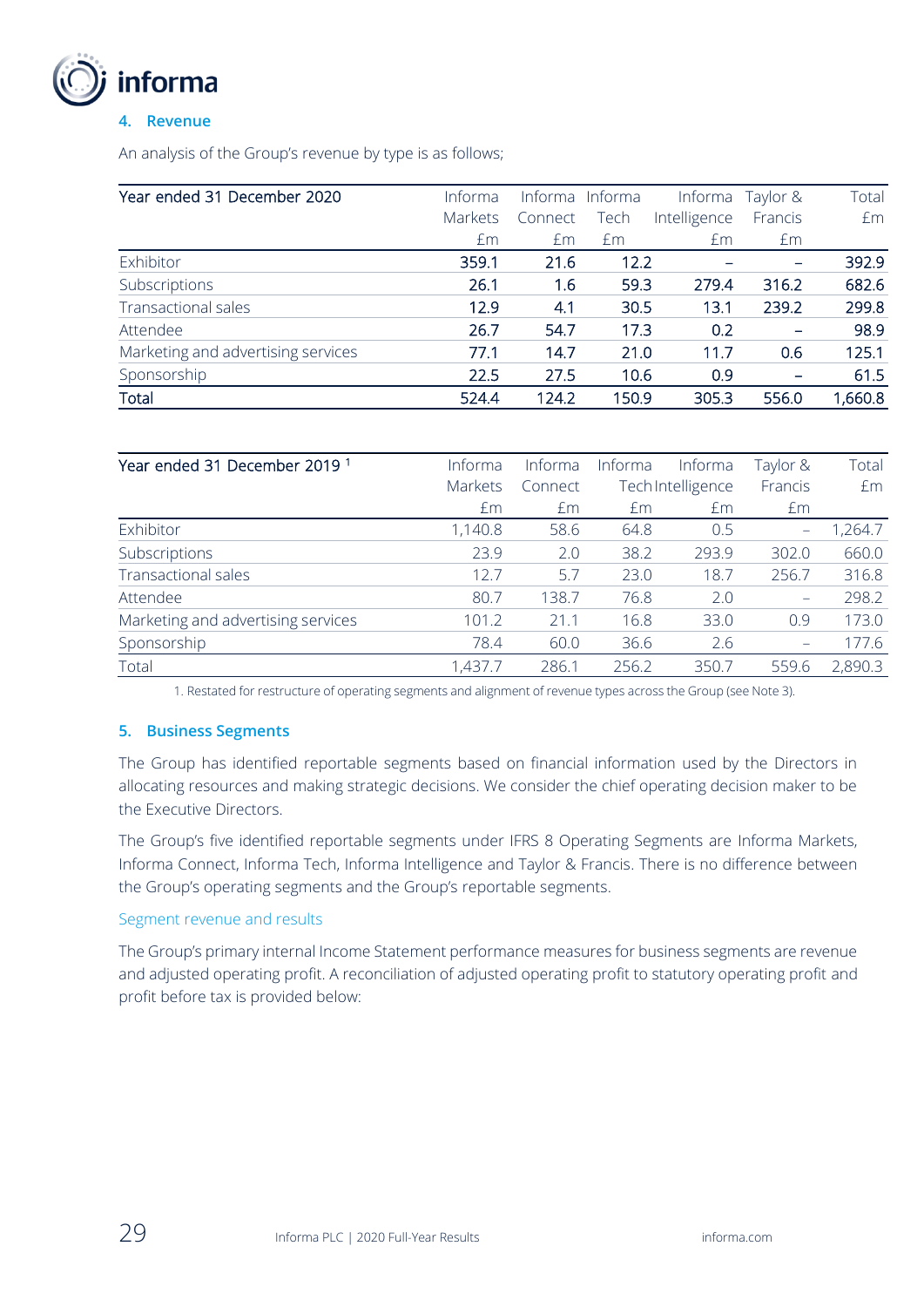

| Year ended 31 December 2020                                                              | Informa | Informa | Informa | Informa      | Taylor & | <b>Total</b>       |
|------------------------------------------------------------------------------------------|---------|---------|---------|--------------|----------|--------------------|
|                                                                                          | Markets | Connect | Tech    | Intelligence | Francis  | £m                 |
|                                                                                          | £m      | £m      | £m      | £m           | £m       |                    |
| Revenue                                                                                  | 524.4   | 124.2   | 150.9   | 305.3        |          | 556.01,660.8       |
| Adjusted operating profit/(loss) before joint<br>ventures<br>and associates <sup>1</sup> | (26.1)  | (24.0)  | (1.9)   | 103.0        | 216.0    | 267.0              |
| Share of adjusted results of joint ventures                                              |         |         |         |              |          |                    |
| and associates                                                                           | 0.4     | 0.4     |         |              |          | 0.8                |
| Adjusted operating profit/(loss)                                                         | (25.7)  | (23.6)  | (1.9)   | 103.0        | 216.0    | 267.8              |
| Intangible asset amortisation <sup>2</sup>                                               | (185.7) | (16.8)  | (20.7)  | (16.6)       |          | $(52.0)$ $(291.8)$ |
| Impairment-goodwill                                                                      | (231.1) | (105.9) | (255.9) |              |          | $-$ (592.9)        |
| Impairment - acquisition-related                                                         | (24.1)  | (4.5)   | (6.2)   | (2.7)        | (1.0)    | (38.5)             |
| intangibles                                                                              |         |         |         |              |          |                    |
| Impairment - IFRS 16 right of use assets                                                 | (15.0)  | (5.3)   | (2.5)   | (7.0)        | (6.3)    | (36.1)             |
| Impairment - property and equipment                                                      | (4.2)   | (1.3)   | (0.8)   | (1.0)        | (1.5)    | (8.8)              |
| Impairment - external investments                                                        |         | (2.5)   |         | (1.4)        | -        | (3.9)              |
| Acquisition and integration costs                                                        | (24.9)  | (1.6)   | (17.3)  | (4.3)        | (1.0)    | (49.1)             |
| Restructuring and reorganisation costs                                                   | (39.5)  | (11.7)  | (11.8)  | (6.5)        | (8.1)    | (77.6)             |
| Onerous contracts and one-off costs<br>associated with COVID-19                          | (46.3)  | (3.3)   | (2.9)   | (0.1)        |          | (52.6)             |
| Subsequent remeasurement of contingent<br>consideration                                  | (0.9)   | 0.7     | 3.3     |              |          | 3.1                |
| Operating (loss)/profit                                                                  | (597.4) | (175.8) | (316.7) | 63.4         | 146.1    | (880.4)            |
| Loss on disposal of businesses                                                           |         |         |         |              |          | (8.4)              |
| Finance income                                                                           |         |         |         |              |          | 15.3               |
| Finance costs                                                                            |         |         |         |              |          | (266.2)            |
| Loss before tax                                                                          |         |         |         |              |          | (1, 139.7)         |

1. Adjusted operating profit before joint ventures and associates included the following amounts for depreciation and other amortisation: £38.8m for Informa Markets, £8.2m for Informa Connect, £19.2m for Informa Intelligence, £3.7m for Informa Tech and £18.3m for Taylor and Francis.

2. Excludes acquired intangible product development and software amortisation.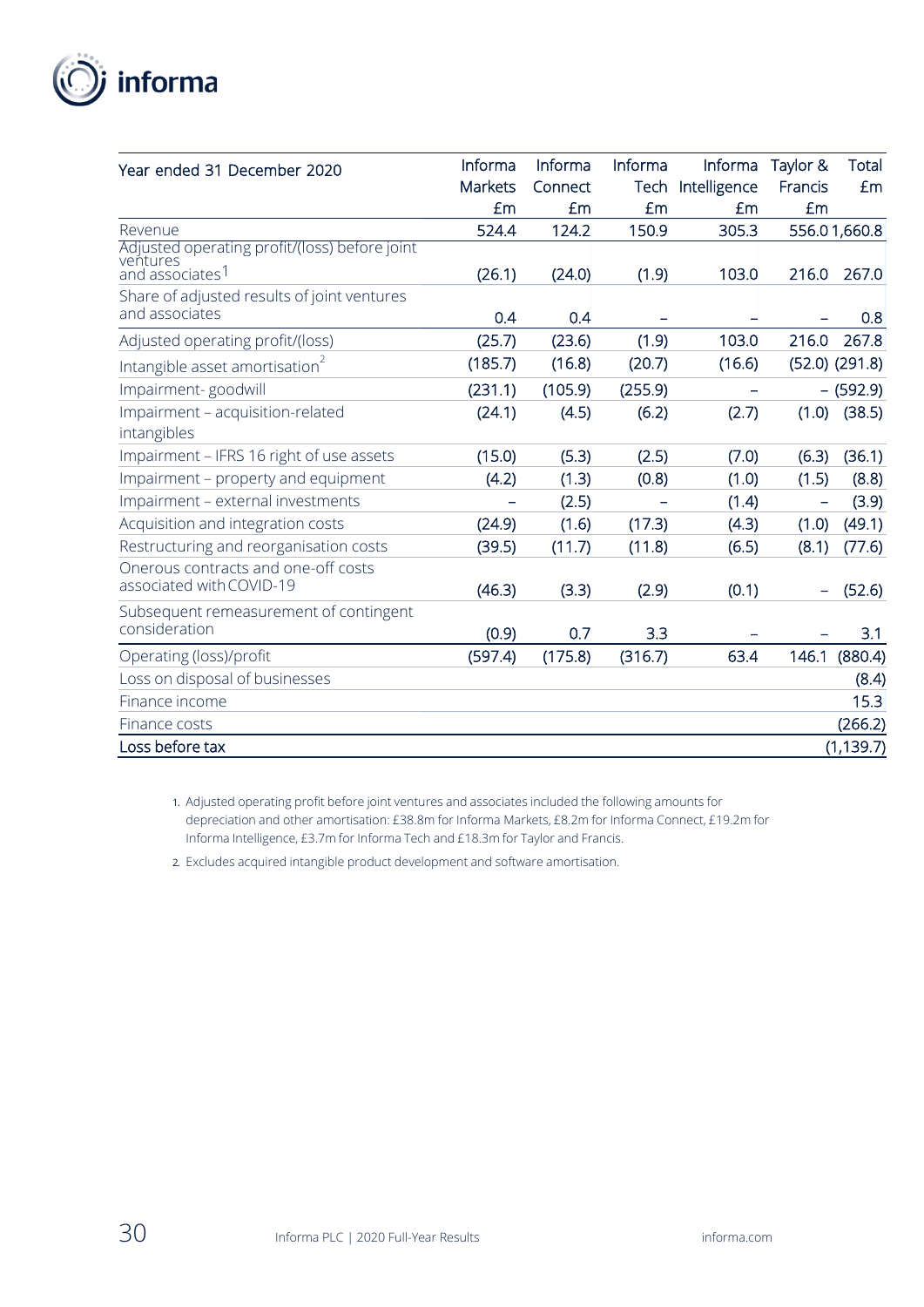

| Year ended 31 December 2019                 | Informa | Informa                  | Informa | Informa      | Taylor &                 | Total   |
|---------------------------------------------|---------|--------------------------|---------|--------------|--------------------------|---------|
| $(restated)^3$                              | Markets | Connect                  | Tech    | Intelligence | Francis                  | £m      |
|                                             | £m      | £m                       | £m      | Em           | £m                       |         |
| Revenue                                     | 1,437.7 | 286.1                    | 256.2   | 350.7        | 559.6                    | 2,890.3 |
| Adjusted operating profit before joint      | 489.2   | 46.5                     | 71.4    | 107.3        | 217.2                    | 931.6   |
| ventures and associates <sup>1</sup>        |         |                          |         |              |                          |         |
| Share of adjusted results of joint ventures | 1.4     | 0.1                      |         |              |                          | 1.5     |
| and associates                              |         |                          |         |              |                          |         |
| Adjusted operating profit                   | 490.6   | 46.6                     | 71.4    | 107.3        | 217.2                    | 933.1   |
| Intangible asset amortisation <sup>2</sup>  | (197.6) | (17.9)                   | (21.7)  | (23.2)       | (52.0)                   | (312.4) |
| Impairment - goodwill                       | (0.9)   | $\qquad \qquad -$        |         |              |                          | (0.9)   |
| Impairment - acquisition-related            | (3.8)   |                          |         |              | $\overline{\phantom{0}}$ | (3.8)   |
| intangibles                                 |         |                          |         |              |                          |         |
| Impairment - IFRS 16 right of use assets    | (1.4)   | $\overline{\phantom{0}}$ |         | (0.9)        | (2.3)                    | (4.6)   |
| Acquisition and integration costs           | (39.3)  | (4.6)                    | (12.2)  | (3.3)        | (0.3)                    | (59.7)  |
| Restructuring and reorganisation costs      | (3.0)   | (0.2)                    | (0.6)   | (4.8)        |                          | (8.6)   |
| Subsequent remeasurement of                 |         |                          |         |              |                          |         |
| contingent consideration                    | 1.6     | (1.7)                    |         | (3.1)        |                          | (3.2)   |
| VAT charges                                 | (1.8)   |                          |         |              |                          | (1.8)   |
| Operating profit                            | 244.4   | 22.2                     | 36.9    | 72.0         | 162.6                    | 538.1   |
| Loss on disposal of businesses              |         |                          |         |              |                          | (95.4)  |
| Finance income                              |         |                          |         |              |                          | 10.1    |
| Finance costs                               |         |                          |         |              |                          | (134.1) |
| Profit before tax                           |         |                          |         |              |                          | 318.7   |

1. Adjusted operating profit before joint ventures and associates included the following amounts for depreciation and other amortisation: £37.0m for Informa Markets, £9.2m for Informa Connect, £23.1m for Informa Intelligence, £3.7m for Informa Tech and £19.2m for Taylor and Francis.

- 2. Excludes acquired intangible product development and software amortisation.
- 3. Restated for restructure of operating segments (see Note 3)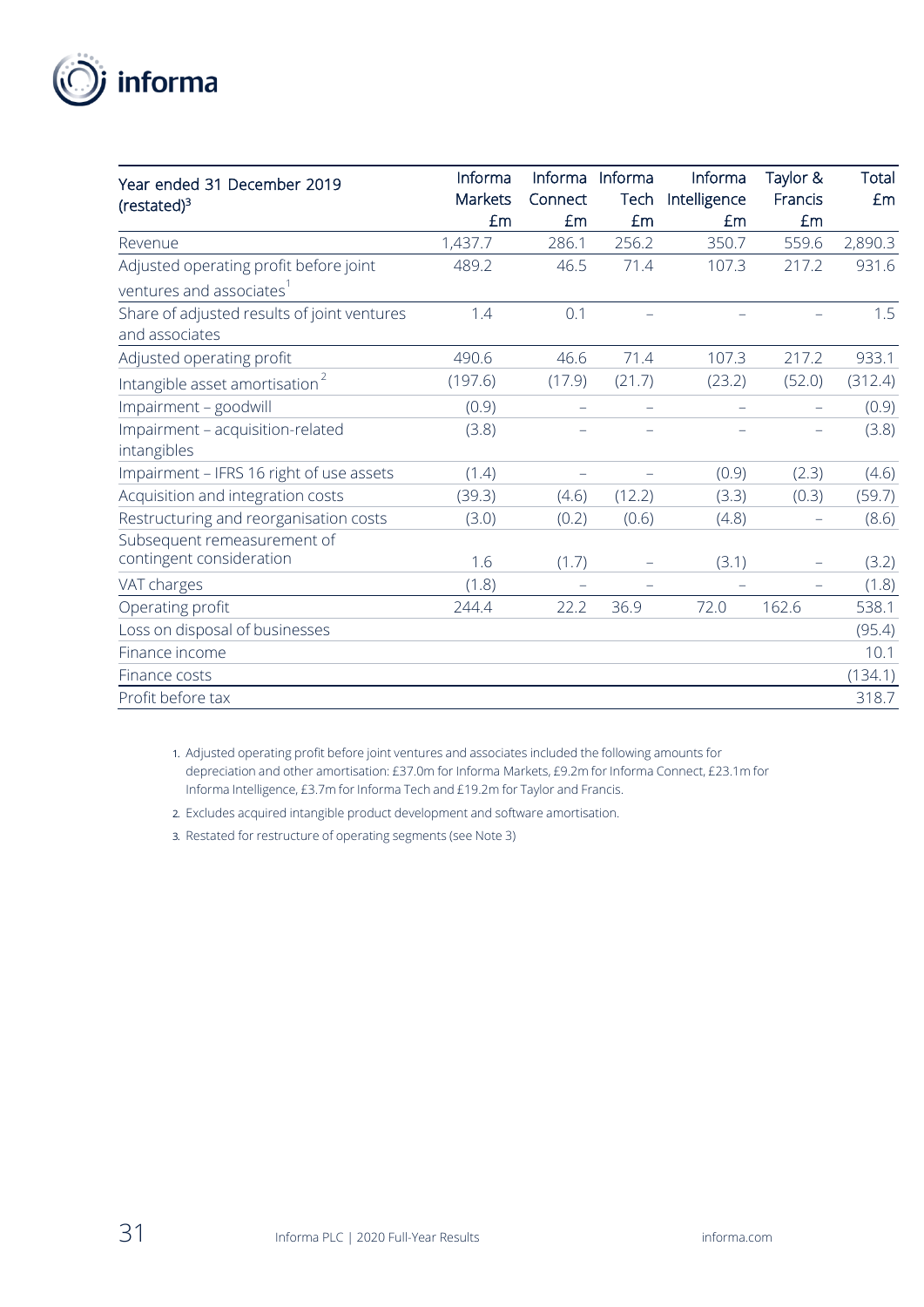

### **6. Operating profit**

Operating profit has been arrived at after charging/(crediting)

|                                           |                          | Adjusted Adjusting Statutory |                          | Adjusted Adjusting       |                   | Statutory |
|-------------------------------------------|--------------------------|------------------------------|--------------------------|--------------------------|-------------------|-----------|
|                                           | results                  | Items                        | results                  | results                  | Items             | results   |
|                                           | 2020                     | 2020                         | 2020                     | 2019                     | 2019              | 2019      |
|                                           | £m                       | £m                           | £m                       | £m                       | £m                | £m        |
| Cost of sales                             | 527.3                    |                              | 527.3                    | 981.3                    |                   | 981.3     |
| Staff costs (excluding adjusting items)   | 634.8                    |                              | 634.8                    | 692.8                    |                   | 692.8     |
| Amortisation of other intangible          | 41.1                     | 291.8                        | 332.9                    | 41.9                     | 312.4             | 354.3     |
| assets                                    |                          |                              |                          |                          |                   |           |
| Impairment - goodwill                     | $\equiv$                 | 592.9                        | 592.9                    | L,                       | 0.9               | 0.9       |
| Impairment - acquisition-related          |                          | 38.5                         | 38.5                     |                          | 3.8               | 3.8       |
| intangibles                               |                          |                              |                          |                          |                   |           |
| Impairment - IFRS 16 right of use         |                          | 36.1                         | 36.1                     | $\equiv$                 | 4.6               | 4.6       |
| assets                                    |                          |                              |                          |                          |                   |           |
| Impairment - Property and                 |                          | 8.8                          | 8.8                      |                          |                   |           |
| equipment                                 |                          |                              |                          |                          |                   |           |
| Impairment - Investments                  | $\overline{\phantom{0}}$ | 3.9                          | 3.9                      |                          |                   |           |
| Depreciation - Property and               | 16.8                     |                              | 16.8                     | 17.2                     |                   | 17.2      |
| equipment                                 |                          |                              |                          |                          |                   |           |
| Depreciation - IFRS 16 right of use       | 30.3                     | $\overline{\phantom{0}}$     | 30.3                     | 33.1                     |                   | 33.1      |
| assets                                    |                          |                              |                          |                          |                   |           |
| Acquisition-related costs                 | $\equiv$                 | 2.8                          | 2.8                      | ÷,                       | 3.3               | 3.3       |
| Integration-related costs                 |                          | 46.3                         | 46.3                     | $\overline{\phantom{0}}$ | 56.4              | 56.4      |
| Restructuring and reorganisation          |                          | 77.6                         | 77.6                     | $\overline{\phantom{0}}$ | 8.6               | 8.6       |
| costs                                     |                          |                              |                          |                          |                   |           |
| Onerous contracts and one-off             |                          | 52.6                         | 52.6                     |                          |                   |           |
| costs associated with COVID-19            |                          |                              |                          |                          |                   |           |
| Subsequent remeasurement                  | $\overline{\phantom{0}}$ | (3.1)                        | (3.1)                    |                          | 3.2               | 3.2       |
| of contingent consideration               |                          |                              |                          |                          |                   |           |
| VAT charges                               | $\overline{\phantom{0}}$ | $\qquad \qquad -$            | $\overline{\phantom{0}}$ | $\equiv$                 | 1.8               | 1.8       |
| Net foreign exchange gain                 | (3.1)                    |                              | (3.1)                    | (9.3)                    |                   | (9.3)     |
| Auditor's remuneration for audit services | 3.2                      | $\overline{\phantom{0}}$     | 3.2                      | 3.4                      |                   | 3.4       |
| Other operating expenses                  | 143.4                    | $\qquad \qquad -$            | 143.4                    | 198.3                    | $\qquad \qquad -$ | 198.3     |
| Total net operating expenses before share |                          |                              |                          |                          |                   |           |
| of joint ventures and associates          | 1,393.8                  |                              | 1,148.2 2,542.0          | 1,958.7                  | 395.0             | 2,353.7   |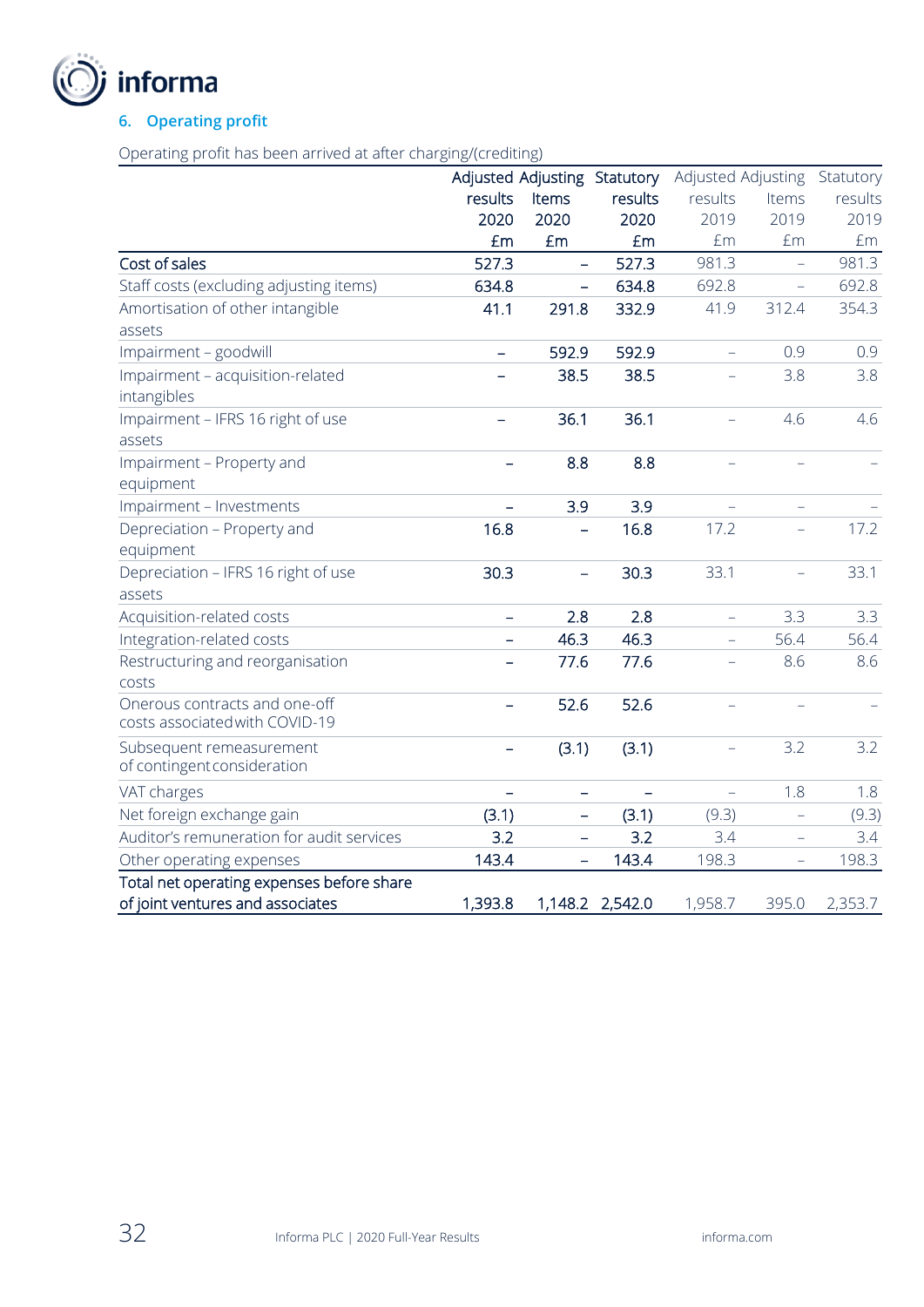

### **7. Adjusting Items**

The Board considers certain items should be recognised as adjusting items (see glossary on page 49) since, due to their nature or infrequency, such presentation is relevant to an understanding of the Group's performance. These items do not relate to the Group's underlying trading and are adjusted from the Group's adjusted operating profit measure. The following charges/(credits) are presented as adjusting items:

|                                                      | 2020    | 2019   |
|------------------------------------------------------|---------|--------|
|                                                      | £m      | £m     |
| Intangible amortisation and impairment               |         |        |
| Intangible asset amortisation                        | 291.8   | 312.4  |
| Impairment - goodwill                                | 592.9   | 0.9    |
| Impairment - acquisition-related intangible assets   | 38.5    | 3.8    |
| Impairment - IFRS 16 right of use assets             | 36.1    | 4.6    |
| Impairment - property & equipment                    | 8.8     |        |
| Impairment - investments                             | 3.9     |        |
| Acquisition costs                                    | 2.8     | 3.3    |
| Integration costs                                    | 46.3    | 56.4   |
| Restructuring and reorganisation costs               |         |        |
| Redundancy and reorganisation costs                  | 47.6    | 6.4    |
| Vacant property and finance lease modification costs | 30.0    | 2.2    |
| Onerous contracts associated with COVID-19           | 47.3    |        |
| Other one-off costs associated with COVID-19         | 5.3     |        |
| Subsequent remeasurement of contingent consideration | (3.1)   | 3.2    |
| VAT charges                                          |         | 1.8    |
| Adjusting items in operating loss/profit             | 1,148.2 | 395.0  |
| Loss on disposal of subsidiaries and operations      | 8.4     | 95.4   |
| Finance income                                       | (8.3)   | (1.2)  |
| Finance costs                                        | 161.8   | 13.5   |
| Adjusting items in loss/profit before tax            | 1,310.1 | 502.7  |
| Tax related to adjusting items                       | (127.7) | (83.5) |
| Adjusting items in loss/profit for the year          | 1,182.4 | 419.2  |

The principal adjusting items are in respect of the following:

- Intangible asset amortisation the amortisation charges in respect of intangible assets acquired through business combinations or the acquisition of trade and assets.
- Impairment the Group tests for impairment on an annual basis or more frequently when an indicator exists. Impairment charges are separately disclosed and are excluded from adjusted results. Note 13 provides details of the impairment of goodwill.
- Impairment of right of use assets relate to the permanent closure of a number of office properties in 2020.
- Acquisition costs are the costs and fees incurred by the Group in acquiring businesses.
- Integration costs are the costs incurred by the Group in integrating share and asset acquisitions and included £27.5m relating to the integration of UBM.
- Restructuring and reorganisation costs are incurred by the Group in business restructuring and operating model changes and in 2020 this included voluntary and targeted redundancy programmes
- Vacant property and finance lease modification costs arose from the permanent closure of office properties in 2020.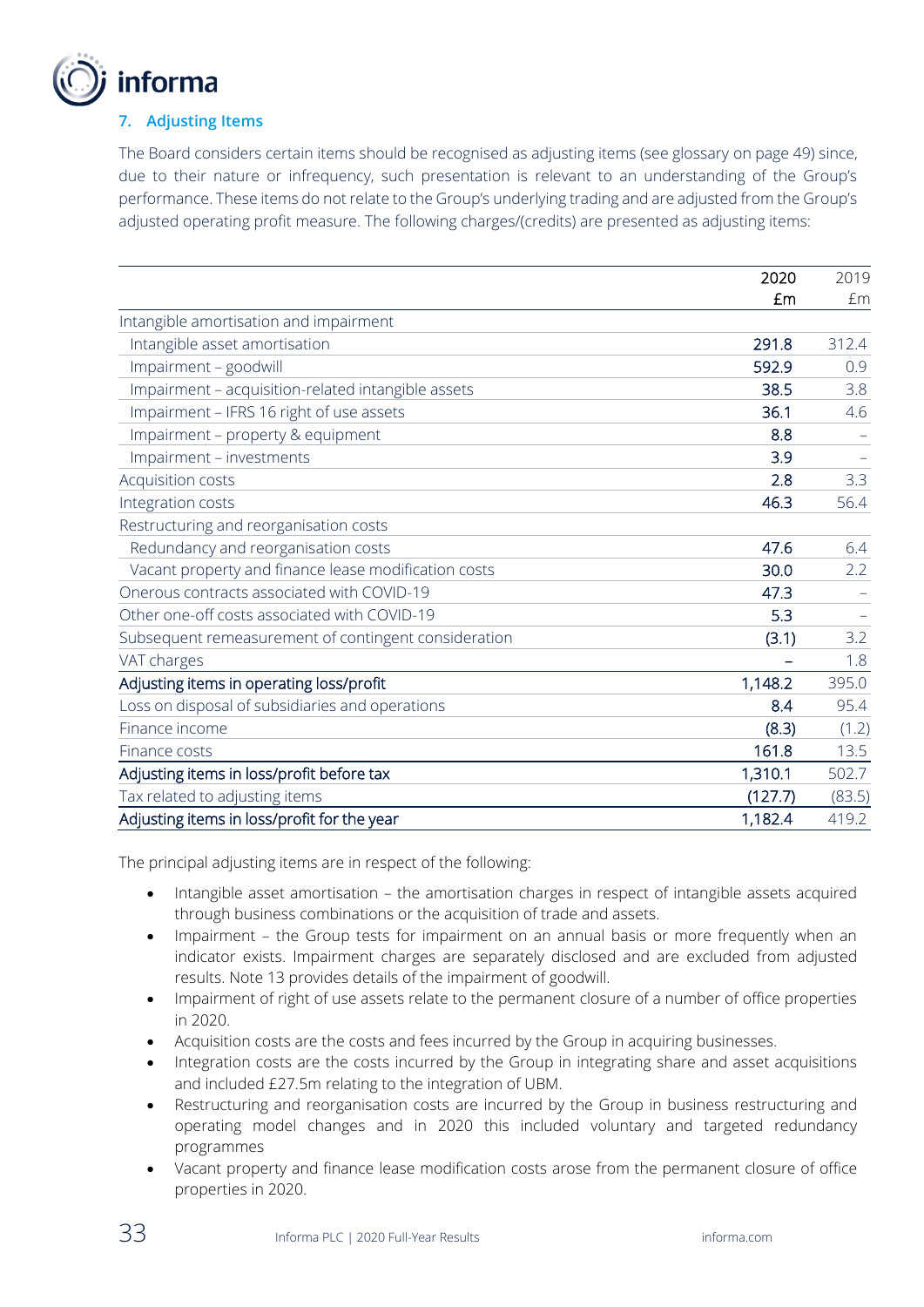

- Onerous contracts associated with COVID-19 relate to onerous contract costs for events which have been cancelled or postponed and the costs cannot be recovered. The costs largely relate to venue, marketing and event set-up costs.
- Other one-off costs associated with COVID-19 are the one-off indirect cost incurred as a result of COVID-19, largely relating to a contractual commitment to the owner of an event that was cancelled.
- Subsequent remeasurement of contingent consideration is recognised in the year as a charge or credit to the Consolidated Income Statement unless qualifying as a measurement period adjustment arising within one year from the acquisition date.
- VAT charges related to an increase of the existing provisions for VAT penalties relating to the UAE which the group is disputing.
- Loss on disposal of subsidiaries and operations the loss on disposal primarily relates to the impairment of loan note receivables.
- Finance income reflects the fair value movement on an acquisition put option.
- Finance costs relate to the one-off costs in relation to the issue of EMTNs and repayment of the Group's US private placements in 2020.
- The tax items relate to the tax effect on the items above and adjusting tax items which are analysed in Note 10.

### **8. Finance Income**

| Interest income on bank deposits                                                    | 5.5 |     |
|-------------------------------------------------------------------------------------|-----|-----|
| Interest income finance lessor leases                                               | 0.1 | 0.8 |
| Fair value gain on financial instruments through the Income Statement               | 1.4 | 34  |
| Finance income before adjusting items                                               | 7.0 | 89  |
| Adjusting item: finance income associated with debt issuance and fair value gain on | 83  |     |
| acquisition put options                                                             |     |     |
| <b>Total Finance income</b>                                                         | 153 |     |

#### **9. Finance Costs**

|                                                                           | 2020  | 2019  |
|---------------------------------------------------------------------------|-------|-------|
|                                                                           | £m    | £m    |
| Interest expense on borrowings and loans                                  | 92.3  | 105.5 |
| Interest on IFRS 16 leases                                                | 12.2  | 14.3  |
| Interest cost on pension scheme net liabilities                           | 0.7   | 1.4   |
| Total interest expense                                                    | 105.2 | 121.2 |
| Fair value loss on financial instruments through the Income Statement     | (0.8) | (0.6) |
| Financing costs before adjusting items                                    | 104.4 | 120.6 |
| Adjusting item: financing expense associated with early repayment of debt |       |       |
| and associated termination of put options <sup>2</sup>                    | 161.8 | 13.5  |
| Total finance costs                                                       | 266.2 | 134.1 |

1. Included in interest expense above is the amortisation of debt issue costs of £12.4m (2019: £5.1m).

2. The adjusting item for finance costs in 2020 and 2019 primarily relates to the finance fees associated with early repayment of debt.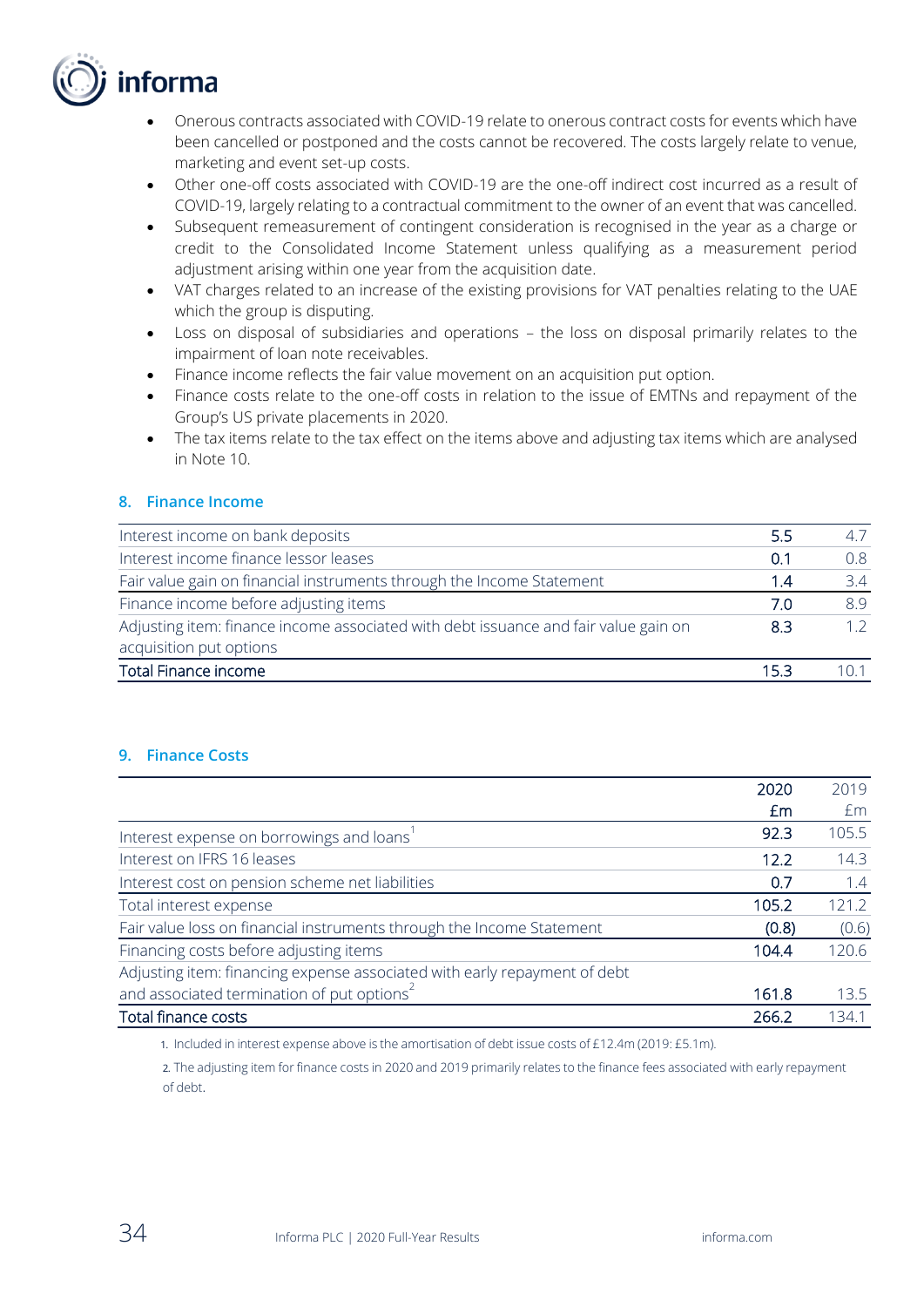

The tax (credit)/charge comprises:

|                           | 2020  | 2019  |
|---------------------------|-------|-------|
|                           | £m    | £m    |
| Current tax:              |       |       |
| UK                        | (1.1) | 21.6  |
| <b>Continental Europe</b> | (1.1) | 23.2  |
| US                        | 4.2   | 12.0  |
| China                     | 11.8  | 29.6  |
| Rest of world             | 11.6  | 22.6  |
| Total current tax         | 25.4  | 109.0 |
|                           |       |       |

| Deferred tax:                                                     |         |        |
|-------------------------------------------------------------------|---------|--------|
| Current year                                                      | (132.7) | (19.5) |
| Credit arising from tax rate changes                              | -5.2    | (16.9) |
| Total deferred tax                                                | (127.5) | (36.4) |
| Total tax (credit)/charge on (loss)/profit on ordinary activities | (102.1) |        |

The tax on adjusting items within the Consolidated Income Statement relates to the following:

|                                                            | Gross     | Tax    | Gross   | Tax    |
|------------------------------------------------------------|-----------|--------|---------|--------|
|                                                            | 2020      | 2020   | 2019    | 2019   |
|                                                            | £m        | Em     | £m      | Em     |
| Intangible assets amortisation                             | (291.8)   | 57.2   | (312.4) | 92.1   |
| Benefit of goodwill amortisation for tax purposes only     |           | (22.6) |         | (23.0) |
| Deferred tax recognised on fair value adjustments          |           |        |         | 16.5   |
| Impairment of intangibles and goodwill                     | (631.4)   | 16.5   | (4.7)   | 1.0    |
| Impairment of IFRS 16 right of use assets                  | (36.1)    | 8.0    | (4.6)   | 0.9    |
| Impairment of property and equipment                       | (8.8)     | 2.1    |         |        |
| Impairment of investments                                  | (3.9)     |        |         |        |
| Acquisition and integration-related costs                  | (49.1)    | 8.2    | (59.7)  | 11.4   |
| Restructuring and reorganisation costs                     | (77.6)    | 17.4   | (8.6)   | 1.8    |
| Onerous contracts and other items associated with COVID-19 | (52.6)    | 10.9   |         |        |
| Subsequent remeasurement of contingent consideration       | 3.1       | (0.1)  | (3.2)   | 0.7    |
| VAT charges                                                |           |        | (1.8)   |        |
| Loss on disposal of subsidiaries and operations            | (8.4)     | 2.2    | (95.4)  | (20.4) |
| Finance income                                             | 8.3       | (1.6)  | 1.2     |        |
| Finance costs                                              | (161.8)   | 29.5   | (13.5)  | 2.5    |
| Total tax on adjusting items                               | (1,310.1) | 127.7  | (502.7) | 83.5   |

The current and deferred tax are calculated on the estimated assessable profit for the year. Taxation is calculated in eachjurisdiction based on the prevailing rates of that jurisdiction. On 3 March 2021 the UK Government announced its intention to increase the UK Corporation Tax rate from 19% to 25% from 1 April 2023. If this change had been enacted by 31 December 2020, it would not have had a material impact on the amount of deferred tax recognised.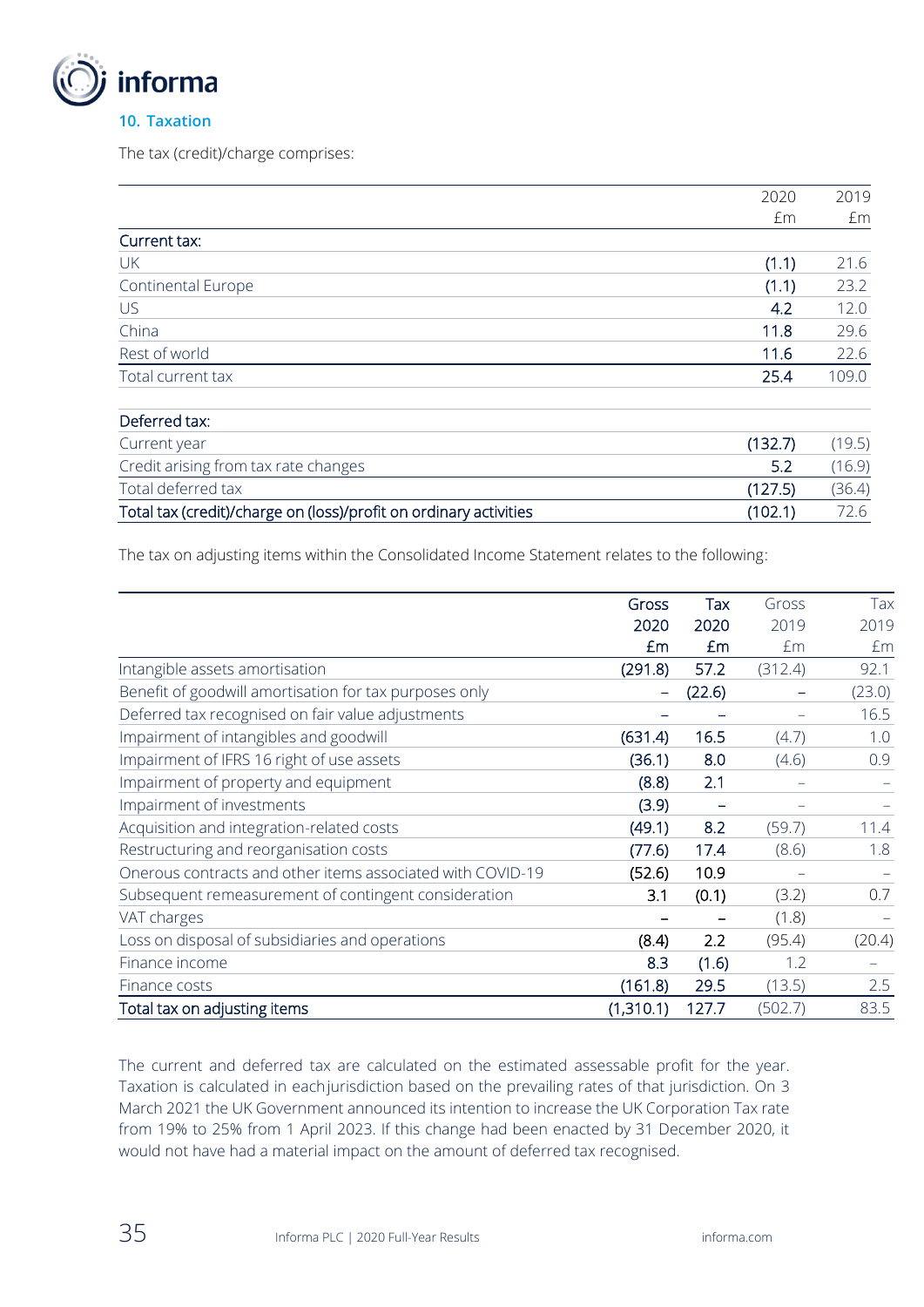# nforma

A reconciliation of the actual tax expense to the expected tax expense at the applicable statutory rate is shown below:

|                                                                              | 2020         |       | 2019   |       |
|------------------------------------------------------------------------------|--------------|-------|--------|-------|
|                                                                              | £m           | %     | £m     | $\%$  |
| (Loss)/profit before tax                                                     | (1, 139.7)   |       | 318.7  |       |
| Tax (credit)/charge at effective UK statutory rate of 19.0% (2019:<br>19.0%) | (216.5)      | 19.0  | 60.6   | 19.0  |
| Different tax rates on overseas profits                                      | (27.3)       | 2.4   | 22.8   | 7.1   |
| Disposal related items                                                       | (0.1)        |       | 36.9   | 11.6  |
| Non-deductible expenditure                                                   | 121.9 (10.7) |       | 10.9   | 3.4   |
| Non-taxable income                                                           | (2.1)        | 0.2   | (6.2)  | (1.9) |
| Benefits from financing structures                                           | (5.5)        | 0.5   | (6.1)  | (1.9) |
| Tax incentives                                                               | (1.7)        | 0.1   | (1.9)  | (0.6) |
| Adjustments for prior years                                                  | 6.6          | (0.6) | (6.9)  | (2.2) |
| Net movement in provisions for uncertain tax positions                       | 1.1          | (0.1) | (4.3)  | (1.3) |
| Impact of changes in tax rates                                               | 5.2          | (0.4) | (16.9) | (5.3) |
| Deferred tax recognised on fair value adjustments                            |              |       | (16.5) | (5.2) |
| Movements in deferred tax not recognised                                     | 16.3         | (1.4) | 0.2    | 0.1   |
| Tax (credit)/charge and effective rate for the year                          | (102.1)      | 9.0   | 72.6   | 22.8  |

In addition to the income tax charge to the Consolidated Income Statement, a tax credit of £20.2m (2019: credit of £0.7m) has been recognised directly in the Consolidated Statement of Comprehensive Income during the year.

Current tax liabilities include £54.2m (2019: £53.1m) in respect of provisions for uncertain tax positions. In 2017, the European Commission announced that it would be opening a State Aid investigation into the UK's Controlled Foreign Company regime and in particular the exemption for group finance companies. Like many UK- based multinational companies, the Group has made claims in relation to this exemption. On 3 March 2021, a charging notice was issued by HMRC to Informa in relation to certain group companies and periods and on 1 April 2021, Informa paid an amount of £5.5m to HMRC. The Group is awaiting confirmation from HMRC as to the position for other group companies and periods where the exemption was claimed and we believe that the maximum amount that could become payable in addition to the £5.5m already paid is £19.1m including interest.

As part of the acquisition accounting relating to contingent liabilities, an amount of £8m has been provided in relation to UBM companies. We do not currently believe it is probable that we will ultimately have a liability in relation to this matter and therefore have not provided for any additional amounts.

### **11. Dividends**

|                                                                    | 2020      | 2020 | 2019               | 2019  |
|--------------------------------------------------------------------|-----------|------|--------------------|-------|
|                                                                    | Pence per | Em   | Pence Per          | Em    |
|                                                                    | Share     |      | Share <sup>1</sup> |       |
|                                                                    | p         |      |                    |       |
| Amounts recognised as distributions to equity holders in the year: |           |      |                    |       |
| Final dividend for the year ended 31 December 2019                 |           |      |                    |       |
| Interim dividend for the year ended 31 December 2020               |           |      |                    |       |
| Final dividend for the year ended 31 December 2018                 |           |      | 14.75p             | 185.8 |
| Interim dividend for the year ended 31 December 2019               |           |      | 7.50p              | 94.5  |
|                                                                    |           |      | 22.25p             | 280.3 |
| Proposed final dividend for the year ended 31 December 2020        |           |      |                    |       |
| and the year ended 31 December 2019                                |           |      |                    |       |

1. Restated for share placement (see Note 3).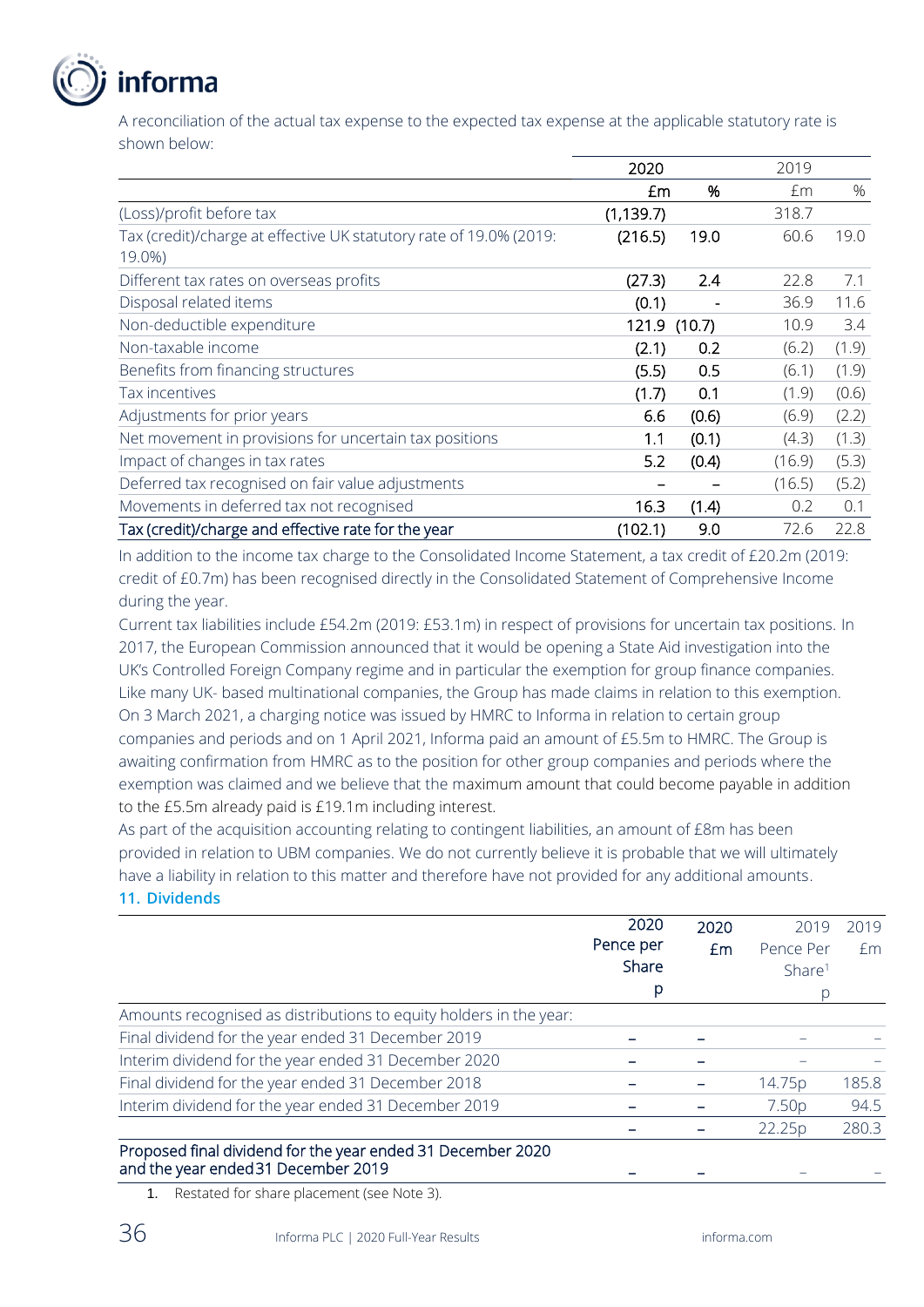

In April 2020 the Group announced the temporary suspension of dividend payments, including the withdrawal of the proposed 2019 final dividend. There was no interim dividend for the six months ended 30 June 2020 or proposed final dividend for the year ended 2020. As at 31 December 2020 £0.2m (2019: £0.4m) of dividends were still to be paid, and total dividend payments in the year were £0.2m (2019: £280.0m).

In the year ended 31 December 2020 there were dividend payments of £13.6m (2019: £17.5m) to noncontrolling interests.

### **12. Earnings Per Share (EPS)**

#### Basic EPS

The basic earnings per share calculation is based on the loss attributable to equity shareholders of the parent of £1,038.0m (2019: Profit £225.5m). This loss on ordinary activities after taxation is divided by the weighted average number of shares in issue (less those shares held by the Employee Share Trust and ShareMatch), which is 1,419,707,507 (2019: 1,259,117,620).

#### Diluted EPS

The diluted earnings per share calculation is based on the basic EPS calculation above except that the weighted average number of shares includes all potentially dilutive options granted by the reporting date as if those options had been exercised on the first day of the accounting period or the date of the grant, if later, giving a weighted average of 1,419,707,507 (2019: 1,264,230,940).

In 2020 there were 6,813,614 potential ordinary shares which are anti-dilutive and are therefore excluded from the weighted average number of ordinary shares for the purpose of calculating diluted earnings per share.

The table below sets out the adjustment in respect of dilutive potential Ordinary Shares for use in the calculation of diluted EPS:

|                                                                      | 2020 | 2019 <sup>1</sup>           |
|----------------------------------------------------------------------|------|-----------------------------|
| Weighted average number of shares used in basic earnings per share   |      | 1,419,707,507 1,259,117,620 |
| Effect of dilutive potential Ordinary Shares                         |      | $-$ 5.113.320               |
| Weighted average number of shares used in diluted earnings per share |      | 1,419,707,507 1,264,230,940 |

1. Restated for share placement (see Note 3).

The table below sets out the adjustment in respect of dilutive potential Ordinary Shares for use in the calculation of diluted adjusted EPS:

|                                                                         | 2020      | 20191                       |
|-------------------------------------------------------------------------|-----------|-----------------------------|
| Weighted average number of shares used in basic earnings per share      |           | 1,419,707,507 1,259,117,620 |
| Effect of dilutive potentially Ordinary Shares                          | 6,813,614 | 5,113,320                   |
| Weighted average number of shares used in diluted adjusted earnings per |           | 1,426,521,121 1,264,230,940 |
| share                                                                   |           |                             |

1. Restated for share placement (see Note 3).

In addition to basic EPS, adjusted diluted EPS has been calculated to provide useful additional information on underlying earnings performance. Adjusted diluted EPS is based on profit attributable to equity shareholders which has been adjusted to exclude items that, in the opinion of the Directors, would distort underlying results with the items detailed in Note 7.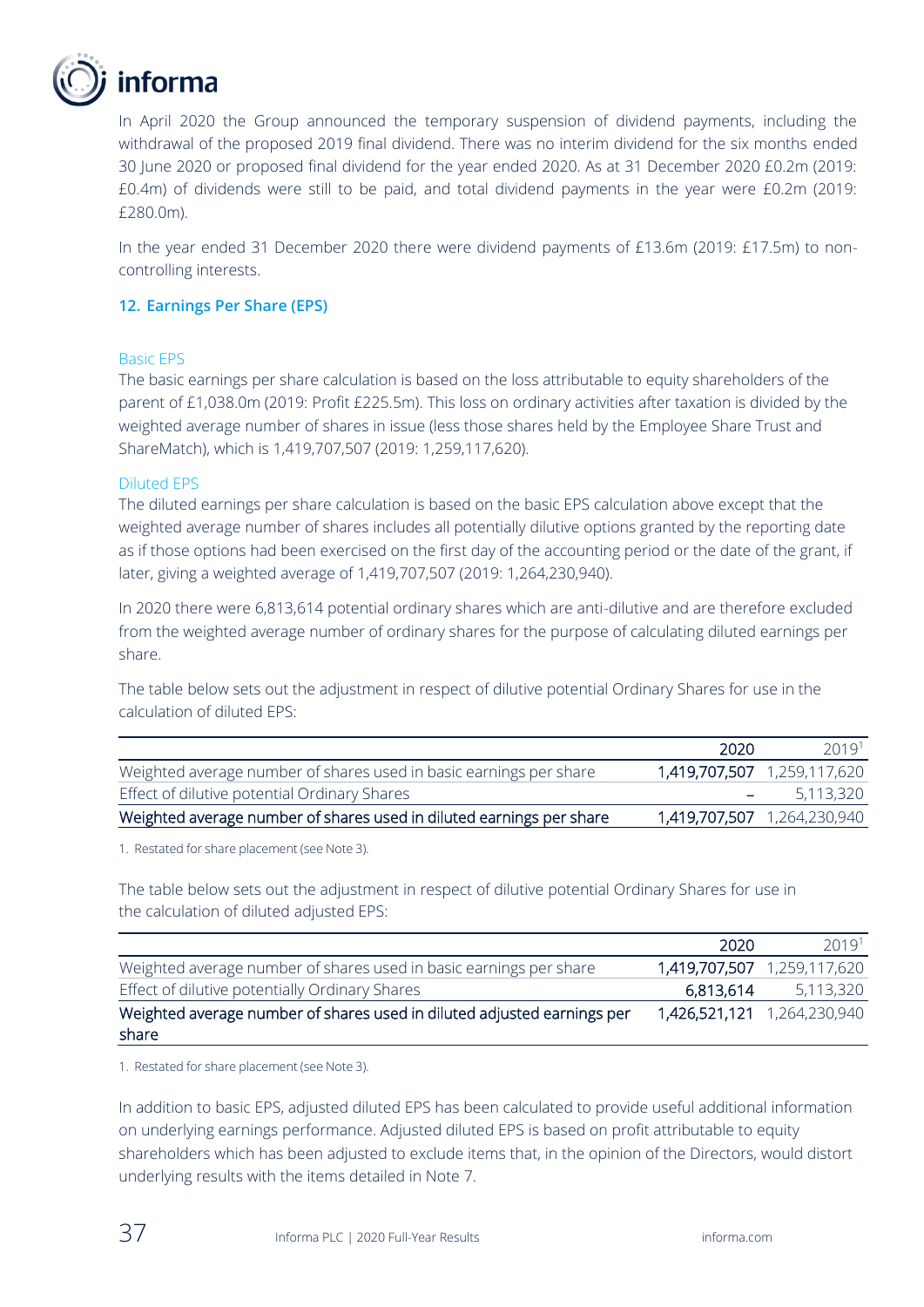

|                                                                                | Earnings Per Share |        |        | Earnings Per Share |
|--------------------------------------------------------------------------------|--------------------|--------|--------|--------------------|
|                                                                                | 2020               | Amount | 2019   | Amount             |
|                                                                                | £m                 | 2020   | £m     | 20191              |
| Earnings per share                                                             |                    | Pence  |        | Pence              |
| (Loss)/profit for the year                                                     | (1,037.6)          |        | 246.1  |                    |
| Non-controlling interests                                                      | (3.9)              |        | (20.6) |                    |
| Earnings for the purpose of statutory basic EPS/statutory basic                | (1,041.5)          | (73.4) | 225.5  | 17.9               |
| EPS(p)                                                                         |                    |        |        |                    |
| Effect of dilutive potential Ordinary Shares                                   |                    |        |        | (0.1)              |
| Earnings for the purpose of statutory diluted EPS/statutory<br>diluted EPS (p) | (1,041.5)          | (73.4) | 225.5  | 17.8               |

1. Restated for share placement (see Note 3).

|                                                                   |           | Earnings Per Share |                          | Earnings Per Share |
|-------------------------------------------------------------------|-----------|--------------------|--------------------------|--------------------|
|                                                                   | 2020      | Amount             | 2019                     | Amount             |
|                                                                   | £m        | 2020               | £m                       | 20191              |
| Adjusted earnings per share                                       |           | Pence              |                          | Pence              |
| Earnings for the purpose of statutory basic EPS/statutory basic   | (1,041.5) | (73.4)             | 225.5                    | 17.9               |
| EPS(p)                                                            |           |                    |                          |                    |
| Adjusting items:                                                  |           |                    |                          |                    |
| Intangible asset amortisation                                     | 291.8     | 20.5               | 312.4                    | 24.8               |
| Impairment - goodwill                                             | 592.9     | 41.8               | 0.9                      | 0.1                |
| Impairment - acquisition-related intangible assets                | 38.5      | 2.7                | 3.8                      | 0.3                |
| Impairment - IFRS 16 right of use assets                          | 36.1      | 2.5                | 4.6                      | 0.4                |
| Impairment - property and equipment                               | 8.8       | 0.6                |                          |                    |
| Impairment - investments                                          | 3.9       | 0.3                |                          |                    |
| Acquisition and integration costs                                 | 49.1      | 3.5                | 59.7                     | 4.7                |
| Restructuring and reorganisation costs                            | 77.6      | 5.5                | 8.6                      | 0.7                |
| Onerous contracts associated with COVID-19                        | 47.3      | 3.3                |                          |                    |
| Other items associated with COVID-19                              | 5.3       | 0.4                | $\overline{\phantom{m}}$ |                    |
| Subsequent remeasurement of contingent consideration              | (3.1)     | (0.2)              | 3.2                      | 0.2                |
| VAT charges                                                       |           |                    | 1.8                      | 0.1                |
| Loss on disposal of subsidiaries and operations                   | 8.4       | 0.6                | 95.4                     | 7.6                |
| Finance income                                                    | (8.3)     | (0.6)              | (1.2)                    | (0.1)              |
| Finance costs                                                     | 161.8     | 11.4               | 13.5                     | 1.1                |
| Tax related to adjusting items                                    | (127.7)   | (9.0)              | (83.5)                   | (6.6)              |
| Earnings for the purpose of adjusted basic EPS/adjusted basic     | 140.9     | 9.9                | 644.7                    | 51.2               |
| EPS(p)                                                            |           |                    |                          |                    |
| Effect of dilutive potential Ordinary Shares (p)                  |           |                    |                          | (0.2)              |
| Earnings for the purpose of adjusted diluted EPS/adjusted diluted | 140.9     | 9.9                | 644.7                    | 51.0               |
| EPS(p)                                                            |           |                    |                          |                    |

1. Restated for share placement (see Note 3).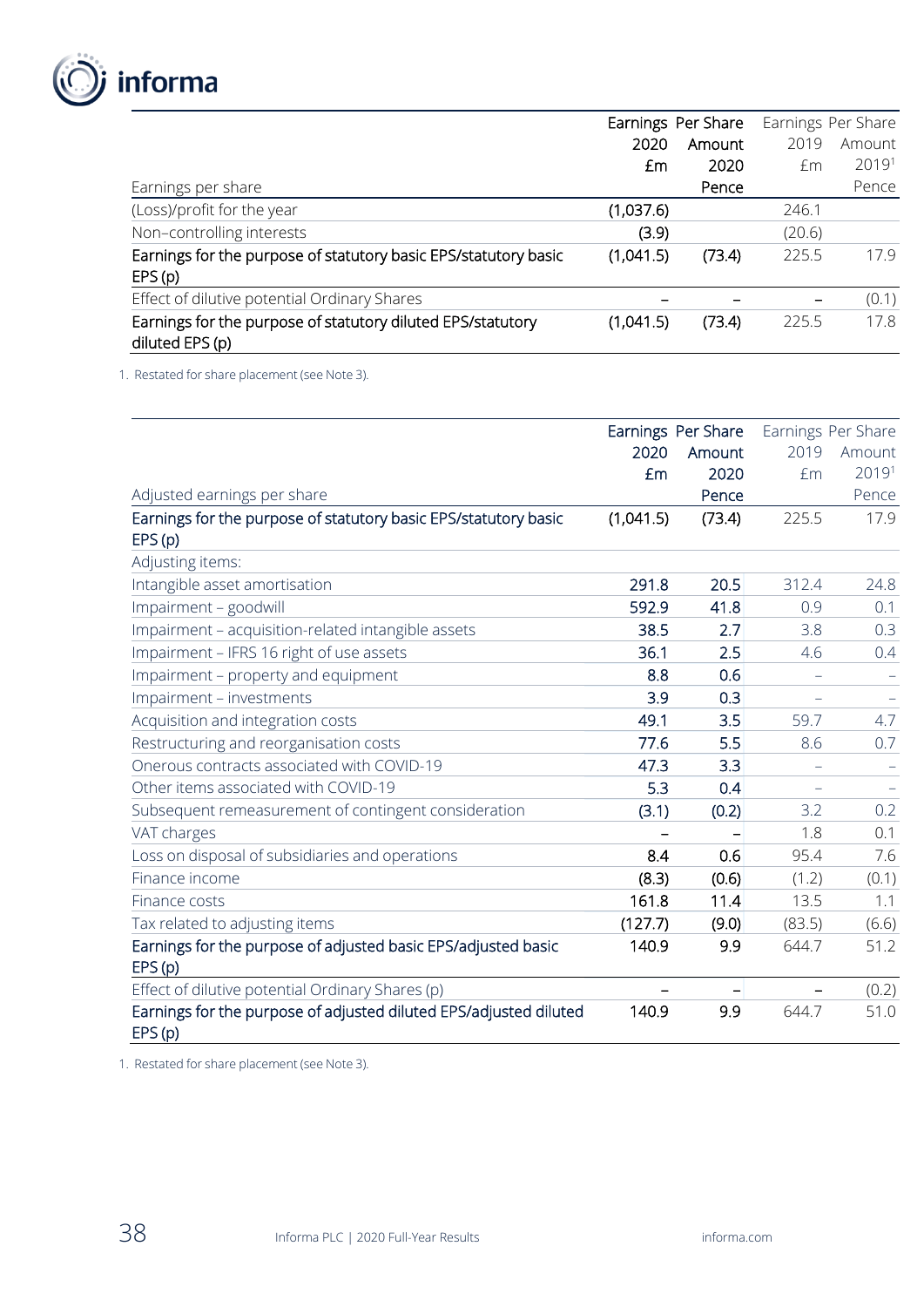

|                                    | £m      |
|------------------------------------|---------|
| Cost                               |         |
| At 1 January 2019                  | 6,464.9 |
| Additions in the year <sup>1</sup> | 128.3   |
| Disposals                          | (149.7) |
| Exchange differences               | (182.4) |
| At 1 January 2020 <sup>1</sup>     | 6,261.1 |
| Additions in the year              | 57.5    |
| Disposals                          | (0.8)   |
| Exchange differences               | (79.9)  |
| At 31 December 2020                | 6,237.9 |
| Accumulated impairment losses      |         |
| At 1 January 2019                  | (121.0) |
| Disposals                          | 1.1     |
| Impairment loss for the year       | (0.9)   |
| Exchange differences               | 4.1     |
| At 1 January 2020                  | (116.7) |
| Disposals                          | 0.8     |
| Impairment loss for the year       | (592.9) |
| Exchange differences               | 47.5    |
| At 31 December 2020                | (661.3) |
| Carrying amount                    |         |
| At 31 December 2020                | 5,576.6 |
| At 31 December 2019 <sup>1</sup>   | 6,144.4 |

1. 2019 restated for updates to provisional acquisition accounting (see Note 3).

The Group tests for impairment of goodwill at the business segment level (see Note 5 for business segments) representing an aggregation of CGUs reflecting the level at which goodwill is monitored. Intangible assets are tested for impairment at the individual CGU level. The impairment testing of goodwill involved testing for impairment at a segment level by aggregating the carrying value of assets across CGUs in each Division and comparing this to value in use calculations derived from the latest Group cash flow projections.

There were five groups of CGUs for goodwill impairment testing in 2020 and these were identical to the business segment reporting detailed in Note 5 (2019: five CGU groups).

|                      |             | Carrying Amount Carrying Amount |      |                |
|----------------------|-------------|---------------------------------|------|----------------|
|                      | 31 December | 31December                      | CGUs | CGUs           |
|                      | 2020        | 2019                            | 2020 | 2019           |
| CGU groups           | £m          | £m                              |      |                |
| Informa Markets      | 3,598.8     | 3,848.3                         | 6    | 8              |
| Informa Connect      | 328.3       | 436.7                           | 3    | 5              |
| Informa Tech         | 433.3       | 678.0                           |      |                |
| Informa Intelligence | 678.6       | 648.0                           | 4    | $\overline{4}$ |
| Taylor & Francis     | 537.6       | 533.4                           |      |                |
|                      | 5,576.6     | 6,144.4                         | 15   | 19             |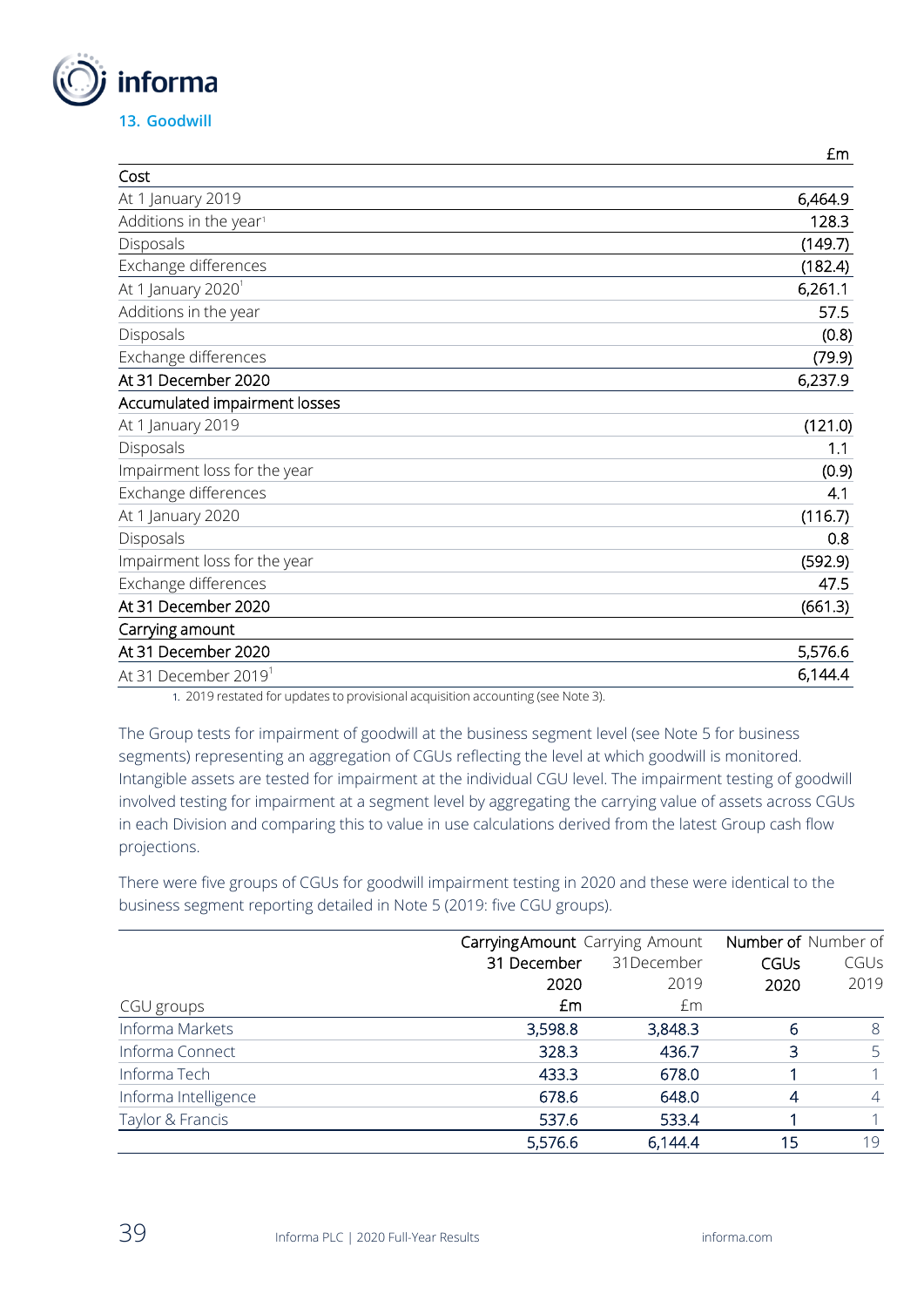

#### Impairment review

As goodwill is not amortised, it is tested for impairment at least annually, or more frequently if there are indicators of impairment. During the year, an impairment indicator was identified in three of our groups of CGUs, namely the business segments which derive the majority of their revenue from operating physical events: Informa Markets, Informa Tech and Informa Connect. This was as a result of the containment measures to prevent the spread of COVID-19 and the resulting reduction in forecast events revenues.

The outbreak of COVID-19 has led to the cancellation or postponement of the majority of physical events since March 2020, and therefore a reduction in the revenue generated by these businesses. The short term and potential longer-term impact was considered as an indicator of impairment. Because of this, an impairment analysis was carried out at 30th June 2020 and an impairment of £592.9m was recognised. Due to the ongoing restrictions, and in line with our accounting policy, an annual impairment review was performed on 31 December 2020. The testing involved comparing the carrying value of assets in each cash generating unit (CGU) with value in use calculations or assessments of fair value less costs to sell, derived from the latest Group cash flow projections.

At 30 June, long term growth rates were 2.3% for Informa Markets, 1.7% for Informa Connect and 1.9% for Informa Tech. The pre-tax discount rates were 10.1% for Informa Markets, 10.7% for Informa Connect and 11.8% for Informa Tech.

The goodwill impairment test at 30th June 2020 resulted in an impairment to the following CGU groups

| Impairment of goodwill | Year ended<br>Year ended |
|------------------------|--------------------------|
|                        | 31 December 31 December  |
|                        | 2019<br>2020             |
|                        | £m<br>£m                 |
|                        |                          |
| Informa Markets        | 231.1                    |
| Informa Connect        | 105.9                    |
| Informa Tech           | 255.9                    |
| <b>Total</b>           | 592.9                    |

Management have used the following assumptions in their impairment analysis as at 31 December 2020:

#### Key assumption

### Projected cash flows

For 2021, management have used the budget to provide the forecast for the year. For the periods 2022- 2025, management have made a judgement as to the likely shape and length of recovery in the sectors they operate. Management's short to medium term forecasts from 2022 to 2025 reflect a deeper economic impact and slower recovery on the events industry when compared to GDP forecasts for the same period in the relevant geographies. This is based on management expecting large scale physical events to be one of the last parts of the economy to return to normal trading levels

Considering these inputs to the financial forecasts, this results in a recovery to 2019 cash flow levels for the events revenues for these CGUs over the course of the period from 2021 to 2025. These projections represent the directors' best estimate of the future performance of these businesses. For non-events revenues, there is a stable growth trajectory over the medium to longer term.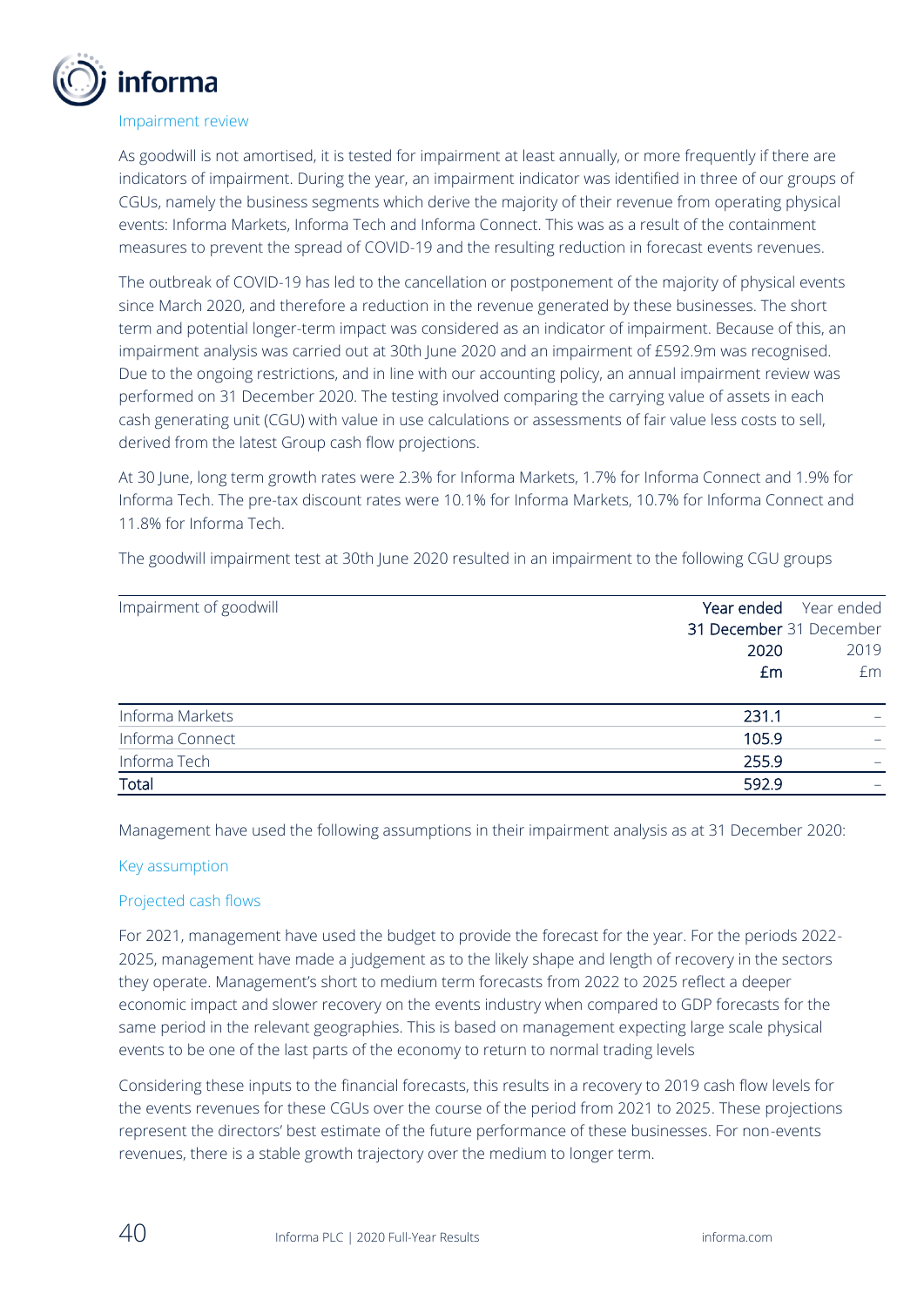

Across each of these time horizons, management have considered external metrics, market data and publicly available economic outlooks, taking these into account when determining the estimate.

### Long-term growth rate

For the Group's value in use calculation, a perpetual growth rate has been applied to the 2025 operating cash flow. Long-term growth rates are based on external reports on long-term GDP growth rates for the main geographic markets in which each CGU and Division operates and therefore are not considered to exceed the long-term average growth prospects for the individual markets. Long term growth rates have not been risk adjusted to reflect any of the uncertainties noted above, as these uncertainties are reflected in the forecasts.

### Discount rate applied

We have calculated the weighted average cost of capital for each CGU and CGU group. For the cost of debt, we have considered market rates, based on entities with a comparable credit rating. The cost of equity is calculated using the Capital Asset Pricing Model (CAPM). Discount rates have not been risk adjusted to reflect any of the uncertainties noted above, as these uncertainties are reflected in the forecasts.

Management have concluded that there was no impairment indicated in the impairment test conducted as at 31 December 2020, noting headroom as follows:

|                              | on CGU      | Long-term market<br>growth rates |      | Pre-tax discount<br>Headroom<br>rates |       |  |
|------------------------------|-------------|----------------------------------|------|---------------------------------------|-------|--|
|                              | groups 2020 |                                  |      |                                       |       |  |
| Key assumptions and headroom | £m          | 2020                             | 2019 | 2020                                  | 2019  |  |
| Informa Markets              | 170.4       | 2.5%                             | 2.2% | 11.1%                                 | 9.3%  |  |
| Informa Connect              | 64.7        | 1.8%                             | 1.7% | 11.7%                                 | 9.6%  |  |
| Informa Tech                 | 44.1        | 2.0%                             | 1.9% | 11.3%                                 | 10.9% |  |
| Informa Intelligence         | 894.7       | 1.9%                             | 1.7% | 10.4%                                 | 10.2% |  |
| Taylor & Francis             | 2,337.3     | 1.7%                             | 1.6% | 8.8%                                  | 8.9%  |  |

The headroom shown above represents the excess of the recoverable amount over the carrying value.

#### Sensitivity analysis

The sensitivities provided represent areas assessed by management to be a key source of estimation uncertainty.

Key uncertainties relate to the depth of the economic impact from COVID-19 containment measures, the speed of recovery, andthe variability in impact across the geographies in which the group operates, which may impact our future cash flows, discount rates and LTGR.

Our cash flow sensitivity analysis scenario considers a potentially extended and severe restriction on our ability to run events into the future. The sensitivity specifically considers the impact on cash flows if COVID-19 restricted our ability to run events outside of Mainland China in 2021, as well as the impact that would have on our business in the medium to longer term.

When taken together these would be equivalent to a further 11.9% reduction in cash flow from 2021 to 2025.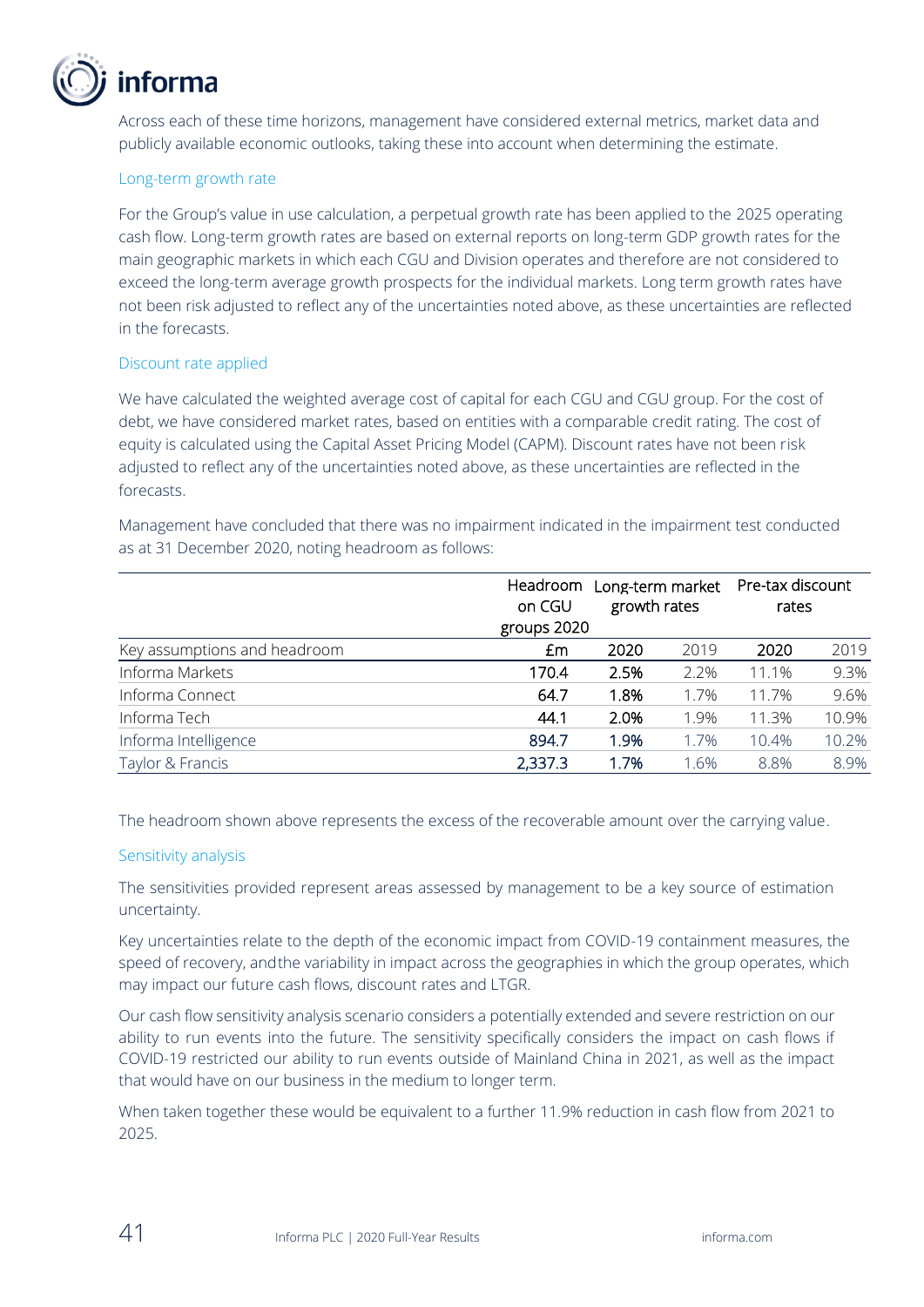

Sensitivity analysis scenarios also considered changes to the key assumptions including the rate of WACC and LTGR. We basedthis sensitivity analysis on reasonably possible changes to the cost of capital and LTGR in the markets in which we operate.

|                      | Cash flow<br>reduction<br>£m | <b>WACC</b> rates<br>increasing by 0.5%<br>£m | <b>LTGR</b> reduction<br>by 1.0%<br>£m |
|----------------------|------------------------------|-----------------------------------------------|----------------------------------------|
| Informa Markets      | (603.8)                      | (393.5)                                       | (256.1)                                |
| Informa Connect      | (30.5)                       |                                               |                                        |
| Informa Tech         | (16.7)                       | (39.1)                                        | (22.0)                                 |
| Informa Intelligence |                              |                                               |                                        |
| Taylor & Francis     |                              |                                               |                                        |
| Total                | (651.0)                      | (432.6)                                       | (278.1)                                |

These sensitivities show the impact of WACC rates increasing by 1.0% and LTGR reducing by 1.0%.

The results from the sensitivity analysis would indicate the following impairments to CGU groups, in addition to the £592.9m impairment that has been recorded in the results for the year:

The above sensitivities indicate management's assessment of reasonably plausible, material changes which could lead to a further impairment.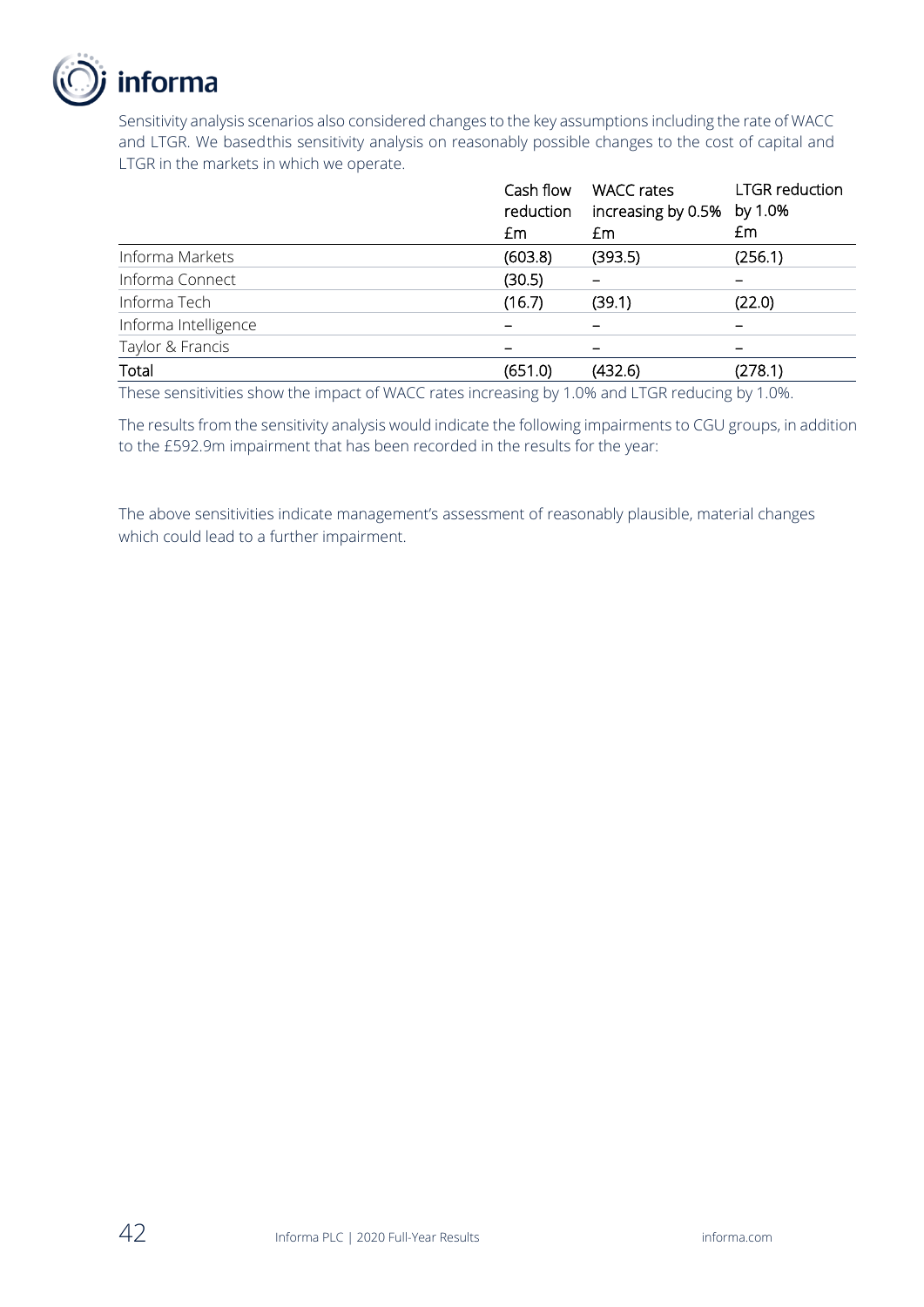

### **14. Business combinations**

The provisional amounts recognised in respect of the estimated fair value of identifiable assets and liabilities for 2020, acquisitions and payments made in 2020 relating to prior year acquisitions were:

|                                            | TrialScope | Other         | Deferred                 | Total |
|--------------------------------------------|------------|---------------|--------------------------|-------|
|                                            | £m         | acquisitions  | consideration            | £m    |
|                                            |            | including     | and                      |       |
|                                            |            | deferred      | finalisation of          |       |
|                                            |            | consideration | working                  |       |
|                                            |            | £m            | capital                  |       |
|                                            |            |               | £m                       |       |
| Acquisition related intangibles            | 19.1       | 3.9           | -                        | 23.0  |
| Other intangibles                          | 2.5        |               |                          | 2.5   |
| Trade and other receivables                | 1.7        | 0.2           | -                        | 1.9   |
| Cash and cash equivalents                  | 3.4        |               |                          | 3.4   |
| Trade and other payables                   | (1.8)      | (0.1)         | $\overline{\phantom{0}}$ | (1.9) |
| Deferred income                            | (5.2)      | (0.1)         | -                        | (5.3) |
| Deferred tax liabilities                   | (4.9)      | (0.7)         |                          | (5.6) |
| Identifiable net assets acquired           | 14.8       | 3.2           | $\equiv$                 | 18.0  |
| Goodwill                                   | 44.8       | 12.7          |                          | 57.5  |
| <b>Total consideration</b>                 | 59.6       | 15.9          | $\equiv$                 | 75.5  |
| Satisfied by:                              |            |               |                          |       |
| Cash consideration                         | 57.5       | 15.9          |                          | 73.4  |
| Deferred and contingent cash consideration | 1.2        | -             | 8.3                      | 9.5   |
| Non-cash consideration                     | 0.9        |               |                          | 0.9   |
| <b>Total</b>                               | 59.6       | 15.9          | 8.3                      | 83.8  |
|                                            |            |               |                          |       |
| Net cash outflow arising on acquisitions:  |            |               |                          |       |
| Initial cash consideration                 | 57.5       | 15.9          |                          | 73.4  |
| Deferred and contingent consideration paid |            |               | 8.3                      | 8.3   |
| Less: cash settlement in 2019              |            | (1.0)         | ۰                        | (1.0) |
| Less: cash acquired                        | (3.4)      |               |                          | (3.4) |
| Net cash outflow arising on acquisitions   | 54.1       | 14.9          | 8.3                      | 77.3  |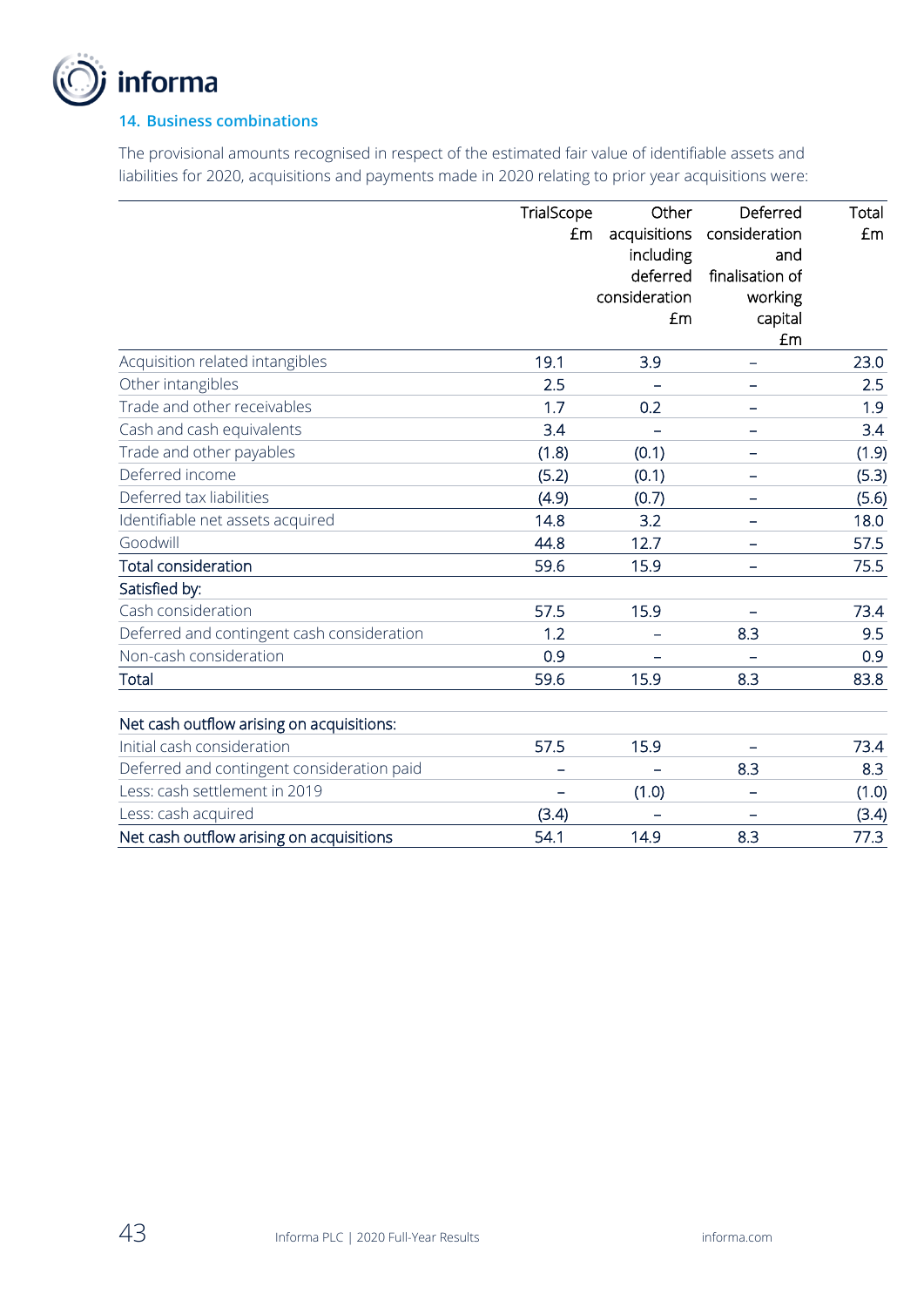

### **15. Movements in net debt**

Net debt consists of cash and cash equivalents and includes bank overdrafts, borrowings, derivatives associated with debt instruments, finance leases and other loan note receivables where these are interest bearing and do not relate to deferred contingent arrangements

|                                                           | At 1 January | Non-cash Cash flow |         | Exchange                     | At 31                |
|-----------------------------------------------------------|--------------|--------------------|---------|------------------------------|----------------------|
|                                                           |              | 2020 Movements     |         | <b>£m</b> movements December |                      |
|                                                           | Em           | Em                 |         | £m                           | 2020                 |
|                                                           |              |                    |         |                              | £m                   |
| Cash at bank and on hand                                  | 195.1        |                    | 103.2   | 1.1                          | 299.4                |
| Overdrafts                                                |              |                    |         |                              |                      |
| Cash and cash equivalents                                 | 195.1        |                    | 103.2   | 1.1                          | 299.4                |
| Bank loans due in less than one year                      |              |                    |         |                              |                      |
| Bank loans due in more than one year                      | (56.9)       |                    | 61.3    | (4.4)                        |                      |
| Bank loan fees due in more than one year                  | 2.2          | 0.4                |         |                              | 2.6                  |
| Private placement loan notes due in less than one<br>year | (152.2)      |                    | 153.0   | (0.8)                        |                      |
| Private placement loan notes due in more than<br>one year | (1,060.6)    | 3.7                | 1,074.8 | (17.9)                       |                      |
| Private placement loan note fees                          | 2.7          | (2.7)              |         |                              |                      |
| Bond borrowings due in more than one year                 | (1, 279.1)   |                    | (788.3) |                              | $(43.7)$ $(2,111.1)$ |
| Bond borrowing fees                                       | 11.0         | 4.3                |         |                              | 15.3                 |
| Derivative assets associated with borrowings              | 3.9          | 40.7               |         |                              | 44.6                 |
| Derivative liabilities associated with borrowings         | (22.4)       | 14.9               |         |                              | (7.5)                |
| Lease liabilities                                         | (316.6)      | (6.8)              | 37.1    | 5.5                          | (280.8)              |
| Finance lease receivables                                 | 15.3         | (5.4)              | (2.3)   | 0.3                          | 7.9                  |
| Net debt                                                  | (2,657.6)    | 49.1               | 638.8   | (59.9)                       | (2,029.6)            |

Included within the net cash inflow of £638.8m (2019: inflow of £276.9m) is £61.3m (2019: £499.7m) of loan repayments, £nil (2019: £41.2m) of facility loan drawdowns, £788.3m (2019: £433.7m) of proceeds from EMTN bond issuances, and £1,227.8m (2019: £143.4m) of private placement repayments.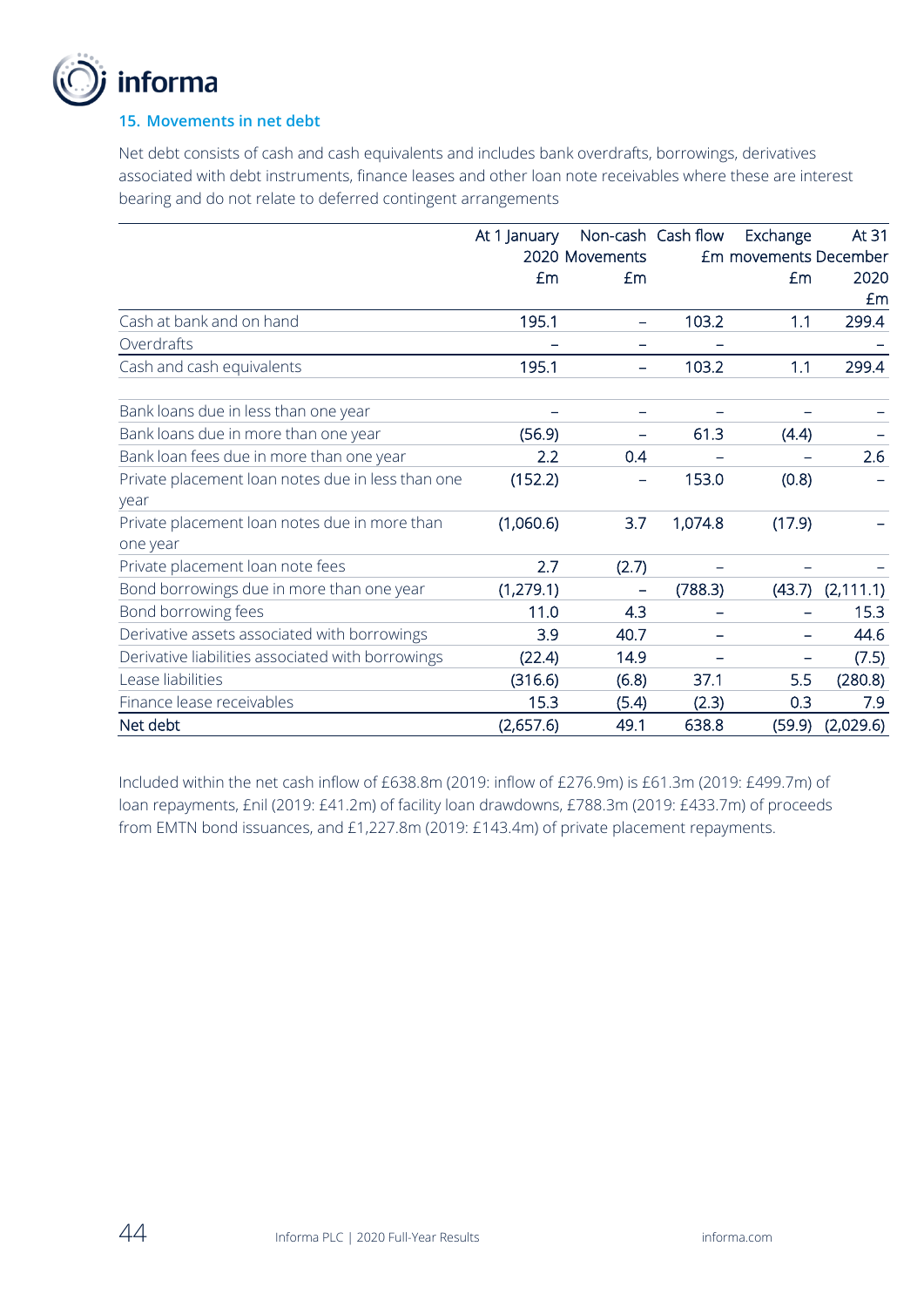

Total borrowings, excluding derivative assets and liabilities associated with borrowings, are as follows:

|                                                               | 2020                     | 2019    |
|---------------------------------------------------------------|--------------------------|---------|
|                                                               | £m                       | £m      |
| Current                                                       |                          |         |
| Bank borrowings (\$200.0m) - repaid March 2019                |                          |         |
| Private placement loan note (\$200.5m) - repaid February 2020 | ÷                        | 152.2   |
| Total current borrowings                                      |                          | 152.2   |
| Non-current                                                   |                          |         |
| Bank borrowings - revolving credit facility                   | $\equiv$                 | 56.9    |
| Bank debt issue costs                                         | (2.6)                    | (2.2)   |
| Bank borrowings - non-current                                 | (2.6)                    | 54.7    |
| Private placement loan note (\$385.5m) - repaid November 2020 | -                        |         |
| Private placement loan note (\$45.0m) - repaid November 2020  |                          | 35.0    |
| Private placement loan note (\$120.0m) - repaid November 2020 | $\overline{\phantom{0}}$ | 91.1    |
| Private placement loan note (\$55.0m) - repaid November 2020  |                          | 41.7    |
| Private placement loan note (\$76.1m) - repaid November 2020  |                          | 61.8    |
| Private placement loan note (\$80.0m) - repaid November 2020  |                          | 60.7    |
| Private placement loan note (\$200.0m) - repaid November 2020 | $\overline{\phantom{0}}$ | 151.8   |
| Private placement loan note (\$130.0m) - repaid November 2020 | $\qquad \qquad -$        | 98.7    |
| Private placement loan note (\$365.0m) - repaid November 2020 | ۰                        | 277.1   |
| Private placement loan note (\$116.0m) - repaid November 2020 |                          | 90.9    |
| Private placement loan note (\$200.0m) - repaid November 2020 | $\overline{\phantom{0}}$ | 151.8   |
| Private debt issue costs                                      |                          | (2.7)   |
| Private placement - non-current                               | $\qquad \qquad -$        | 1,057.9 |
| Bond borrowings (\$350.0m) - repaid in November 2019          |                          |         |
| Euro Medium Term Note (€650.0m) - due July 2023               | 583.6                    | 553.4   |
| Euro Medium Term Note (€700m) - due October 2025              | 628.5                    |         |
| Euro Medium Term Note (£450.0m) - due July 2026 <sup>2</sup>  | 450.0                    | 300.0   |
| Euro Medium Term Note (€500.0m) - due April 2028              | 449.0                    | 425.7   |
| Bond and EMTN borrowings issue costs                          | (15.3)                   | (11.0)  |
| Bond and EMTN borrowings - non-current                        | 2,095.8                  | 1,268.1 |
| Total non-current borrowings                                  | 2,093.2                  | 2,380.7 |
|                                                               | 2,093.2                  | 2,532.9 |

1. On 26 November 2020, the Group's RCF was increased by £150m to £1,050m. On 14 December 2020 there were extensions to the RCF resulting in facilities of £30m (2019: £30m) maturing February 2023, £420m (2019: £270m) maturing February 2024, £60m (2019: £60m) maturing February 2025 and £540m (2019: £540m) maturing in February 2026.

2. On 3 November 2020 the Group issued an additional £150m EMTN to increase the borrowings in this tranche to £450m (2019: £300m)

Following debt repayments in November 2020 there are no longer any debt covenants on any of the Group's bank facilities. The Group does not have any of its property and equipment and other intangible assets pledged as security over loans.

At 31 December 2020, the Group had private placement loan notes amounting to \$nil (2019: \$1,587.6m). All US Private Placement loan notes were repaid on 6 November 2020, with any associated fees being recognised in the Income Statement. The decision to repay the US Private Placement loan notes was taken in 2020.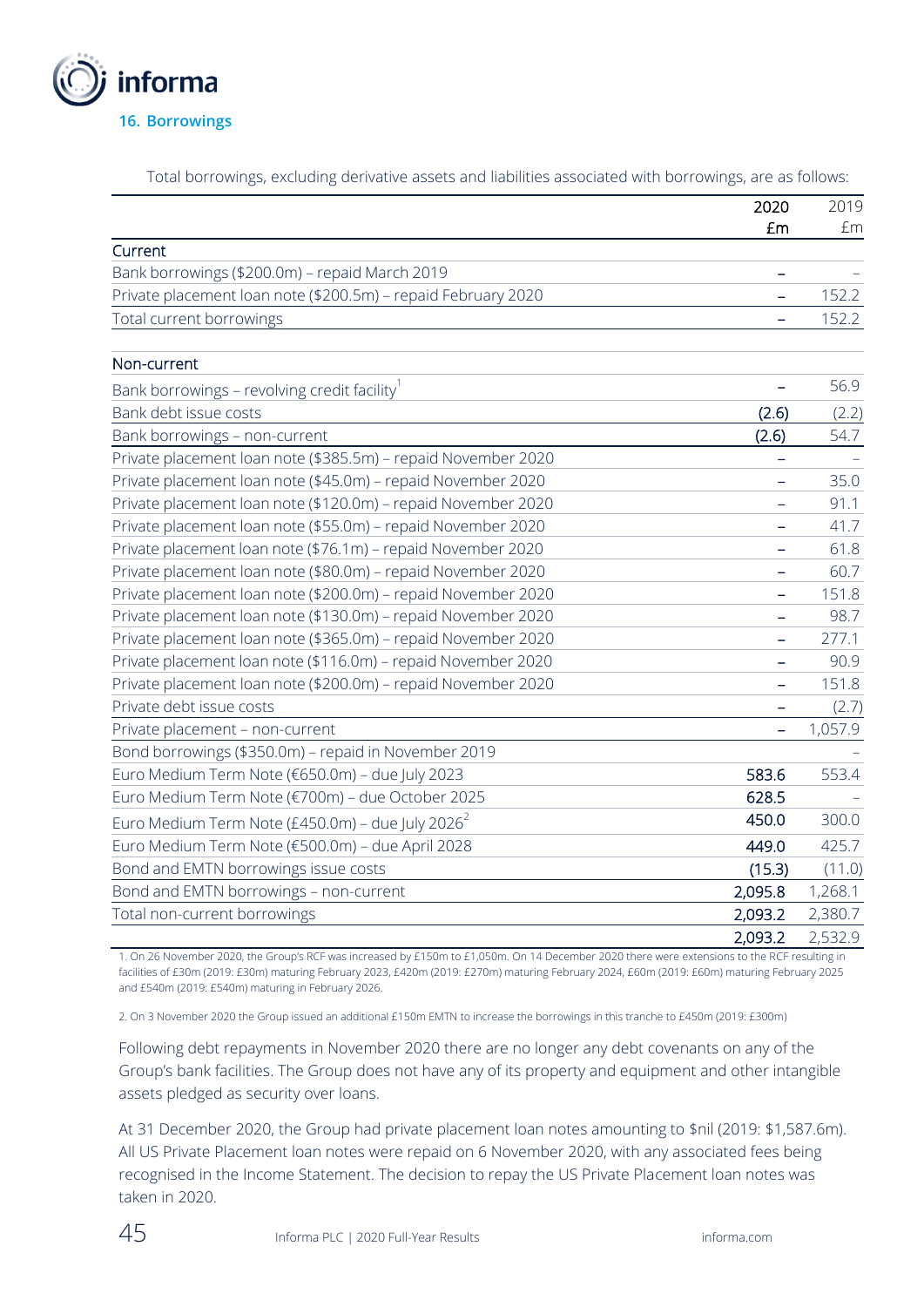

For the purpose of refinancing the borrowings the Group issued the following Euro Medium Term Notes (EMTNs), which are debt instruments traded outside of the US and Canada.

On 22 October 2019 EMTN fixed term loan notes were issued totalling €500.0m with a maturity of 22 April 2028. In addition, the Group issued the following EMTNs during 2020:

- €700.0m on 6 October 2020 with a maturity of 6 October 2025
- £150.0m on 3 November 2020 with a maturity of 5 July 2026

The average debt maturity on our drawn borrowings is currently 4.8 years (2019: 5.5 years).

The Group maintains the following lines of credit:

- £1,050.0m (2019: £900.0m) revolving credit facility, of which £nil (2019: £56.9m) was drawn down at 31 December 2020. Interest is payable at the rate of LIBOR plus a margin.
- £109.7m (2019: £152.9m) comprising a number of bilateral bank uncommitted facilities that can be drawn down to meet short-term financing needs, of which £nil (2019: £nil) was drawn at 31 December 2020. These facilities consist of £60.0m (2019: £70.0m), USD 22.3m (2019: USD 22.3m), €nil (2019: €40.0m), AUD 1.0m (2019: AUD 1.0m), CAD 2.0m (2019: CAD 2.0m), SGD 2.3m (2019: SGD 2.3m) and CNY nil (2019: CNY 50.0m). Interest is payable at the local base rate plus a margin.
- Four bank guarantee facilities comprising in aggregate up to USD 10.0m (2019: USD 10.0m), €7.0m (2019: €7.0m), £16.0m (2019: £9.0m) and AUD 1.5m (2019: AUD 1.5m).

The effective interest rate for the year ended 31 December 2020 was 3.3% (2019: 3.9%)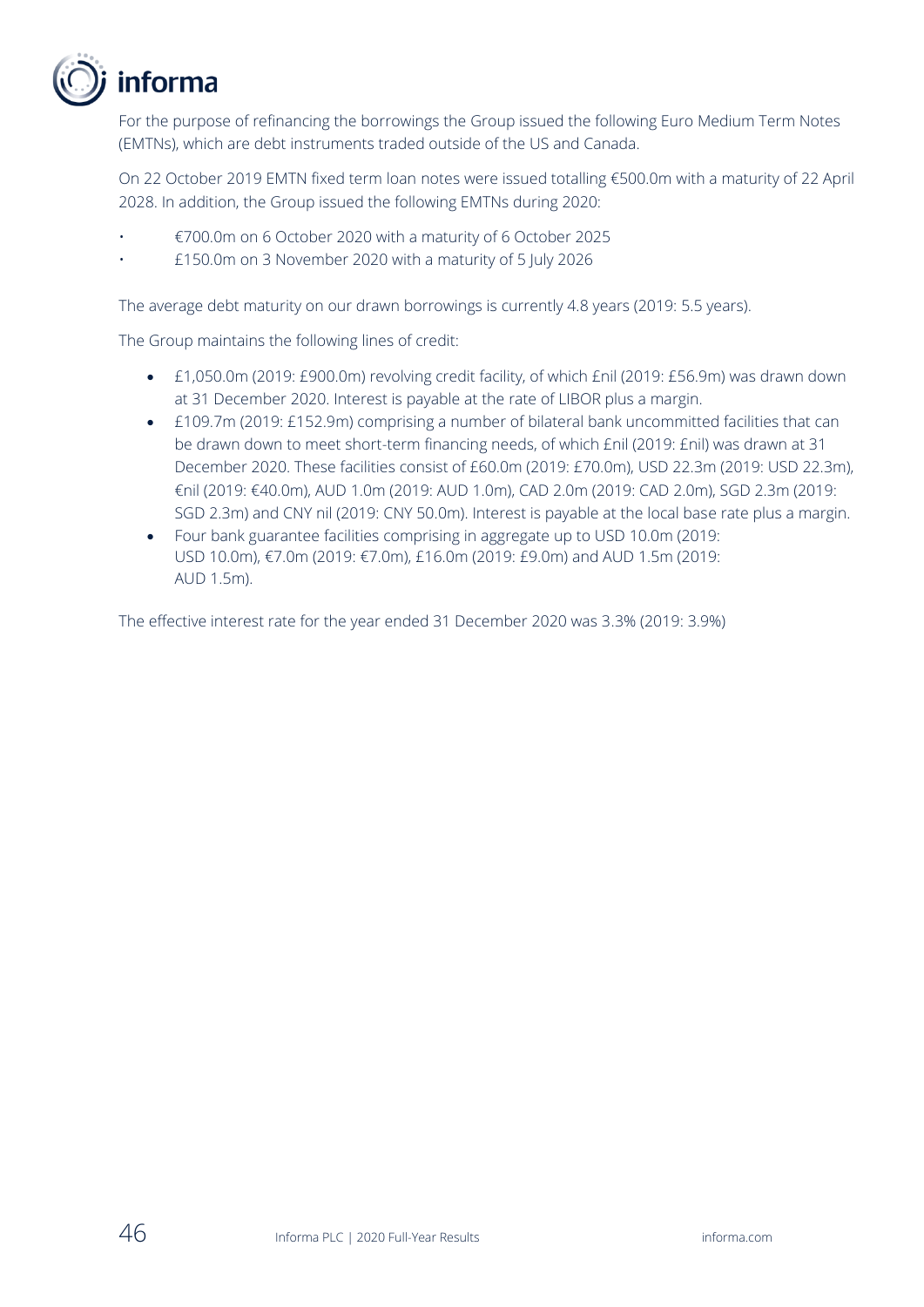

### **17. Notes to the Cash Flow Statement**

|                                                            | 2020       | 2019   |
|------------------------------------------------------------|------------|--------|
|                                                            | £m         | £m     |
| (Loss)/profit before tax                                   | (1, 139.7) | 318.7  |
| Adjustments for:                                           |            |        |
| Depreciation of property and equipment                     | 16.8       | 17.2   |
| Depreciation of right of use asset                         | 30.3       | 33.1   |
| Amortisation of other intangible assets                    | 332.9      | 354.3  |
| Impairment - goodwill                                      | 592.9      | 0.9    |
| Impairment - investments                                   | 3.9        |        |
| Impairment - acquisition intangible assets                 | 38.5       | 3.8    |
| Impairment - property and equipment                        | 8.8        |        |
| Impairment - IFRS 16 right of use assets                   | 36.1       | 4.6    |
| Share-based payments                                       | 11.2       | 10.4   |
| Subsequent remeasurement of contingent consideration       | (3.1)      | 3.2    |
| Finance lease modifications                                | (2.2)      |        |
| Loss on disposal of businesses                             | 8.4        | 95.4   |
| Loss on disposal of Plant and equipment and software       | 0.9        |        |
| Finance income                                             | (15.3)     | (10.1) |
| Finance costs                                              | 266.2      | 134.1  |
| Share of adjusted results of joint ventures and associates | (0.8)      | (1.5)  |
| Operating cash inflow before movements in working capital  | 185.8      | 964.1  |
| Decrease in inventories                                    | 7.2        | 12.3   |
| Decrease in receivables                                    | 114.8      | 20.6   |
| Decrease in payables                                       | (148.5)    | (33.1) |
| Movements in working capital                               | (26.5)     | (0.2)  |
| Pension deficit recovery contributions                     | (6.2)      | (5.4)  |
| Cash generated by operations                               | 153.1      | 958.5  |

### **18. Share Capital**

Share capital as at 31 December 2020 amounted to £1.5m (2019: £1.3m).

|                                                                  | 2020 | 2019 |
|------------------------------------------------------------------|------|------|
|                                                                  | £m   | f m  |
| Issued, authorised and fully paid                                |      |      |
| 1,502,137,804 (2019: 1,251,798,534) Ordinary Shares of 0.1p each |      |      |

|                                                             | 2020          | 2019                        |
|-------------------------------------------------------------|---------------|-----------------------------|
|                                                             | Number of     | Number of                   |
|                                                             | <b>Shares</b> | Shares                      |
| At 1 January                                                |               | 1,251,798,534 1,251,798,534 |
| Issue of new shares in relation to share placements in 2020 | 250,318,000   |                             |
| Other issue of shares                                       | 21,270        |                             |
| At 31 December                                              |               | 1,502,137,804 1,251,798,534 |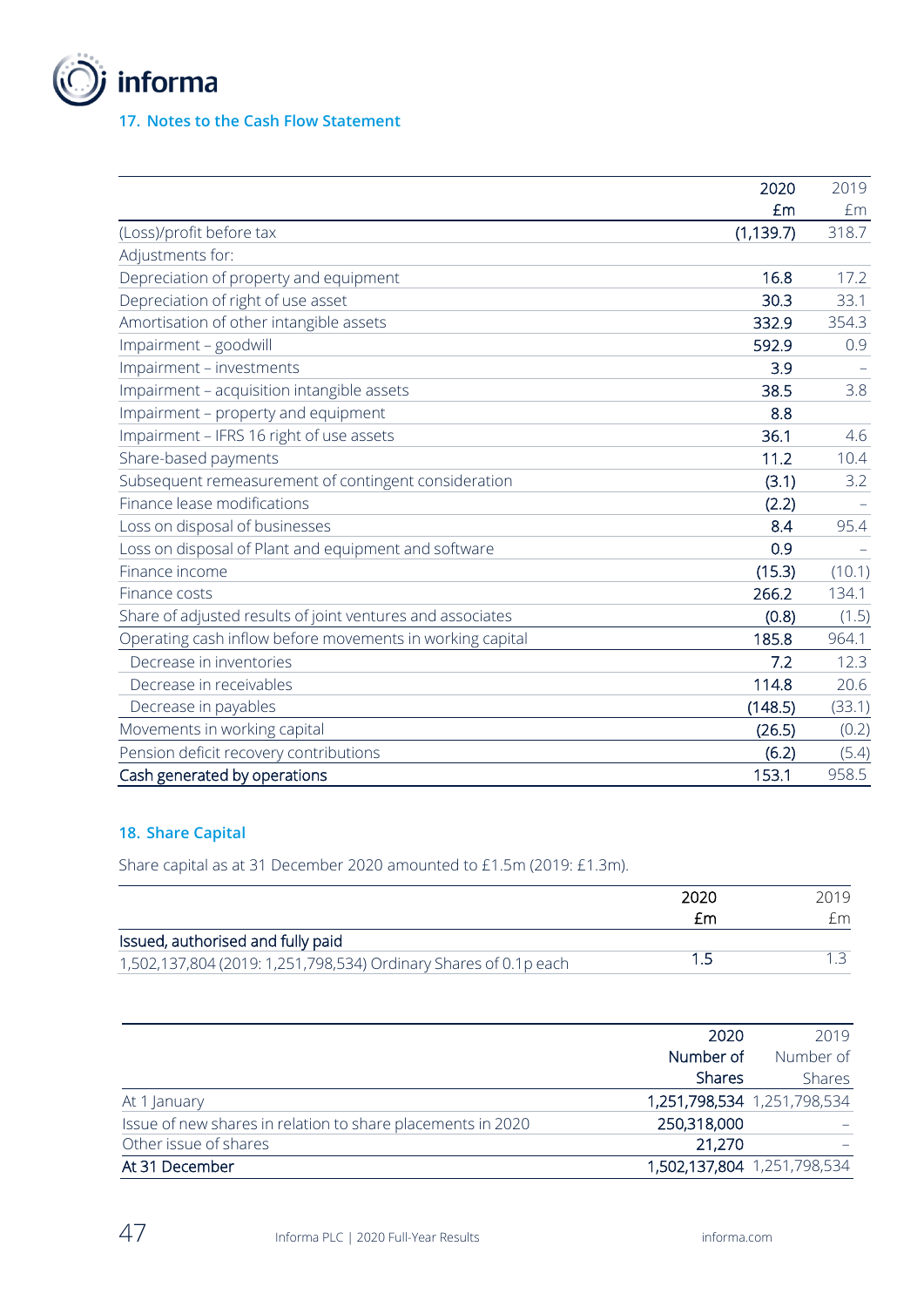

On 15 April 2020 the Company announced a share placement of 250,318,000 new Ordinary Shares in the capital of the Company, representing approximately 19.99% of the Company's existing issued share capital. 125,159,000 new Ordinary Shares were issued on 20 April 2020 and a further 125,159,000 on 5 May 2020. The shares were issued at £4.00 per share resulting in gross proceeds of £1,001.3m and net proceeds of £973.7m.

### **19. Related Party Transactions**

Transactions between the Company and its subsidiaries, which are related parties, have been eliminated on consolidation and are not disclosed in this note. The transactions between the Group and its joint ventures and associates are disclosed below. The following transactions and arrangements are those which are considered to have had a material effect on the financial performance and position of the Group for the year.

### Transactions with Directors

There were no material transactions with Directors of the Company during the year, except for those relating to remuneration and shareholdings. For the purposes of IAS 24 Related Party Disclosures, Executives below the level of the Company's Board are not regarded as related parties.

### Other related party disclosures

At 31 December 2020, Informa Group companies have guaranteed the UK pension scheme liabilities of the Taylor & Francis Group Pension and Life Assurance Scheme, the Informa Final Salary Scheme and the UBM Pension Scheme.

Transactions with related parties are made at arm's length. Outstanding balances at year end are unsecured and settlement occurs in cash. There are no bad debt provisions for related party balances as at 31 December 2020, and no debts due from related parties have been written off during the year. During the period, Informa entered into related party transactions to the value of £0.5m (2019: £0.2m) with a balance of £0.2m (2019: £0.2m) outstanding at 31 December 2020.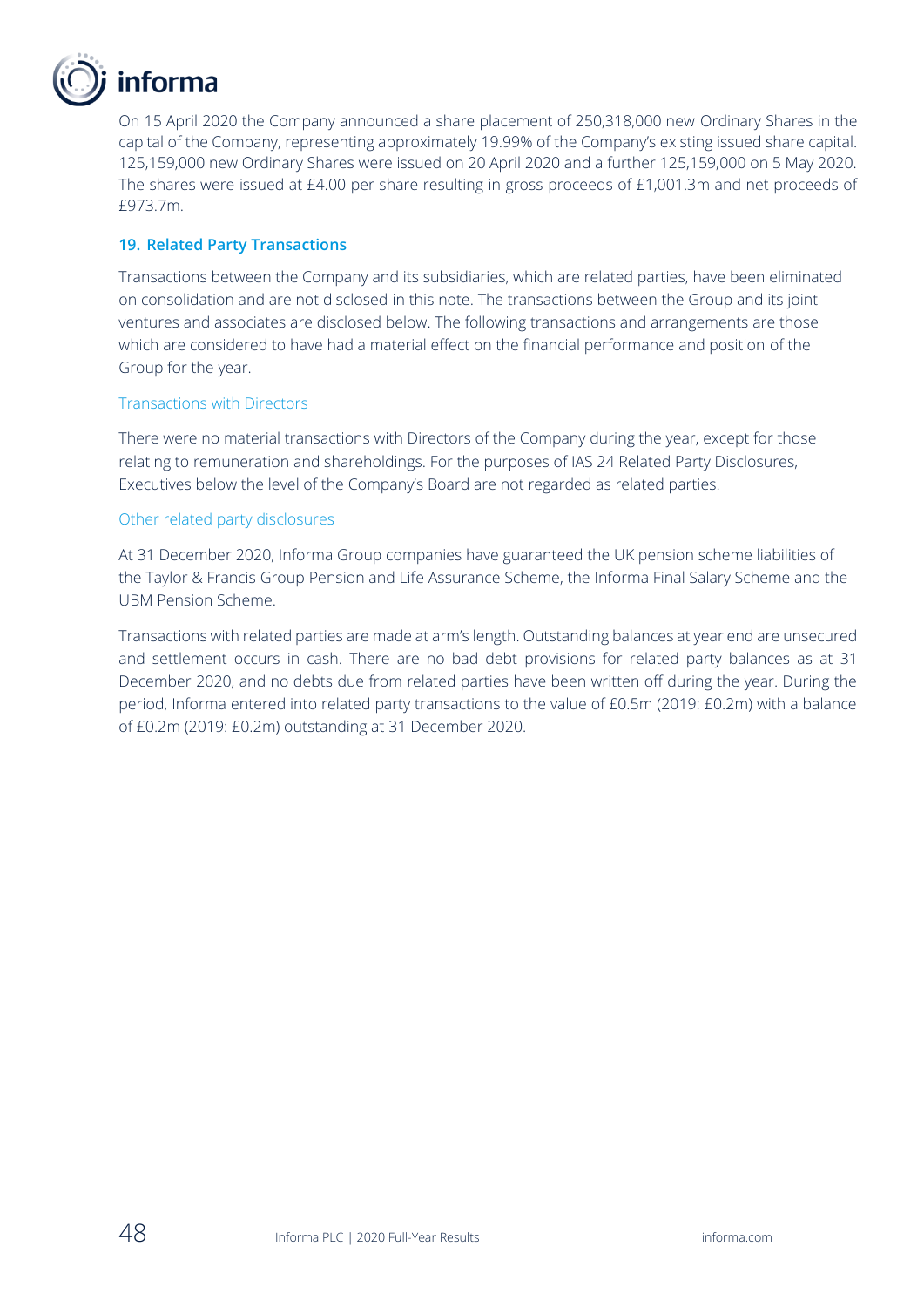

### Glossary of terms: Alternative Performance Measures

The Group provides adjusted results and underlying measures in addition to statutory measures, in order to provide additional useful information on business performance trends to Shareholders. The Board considers these non-GAAP measures as the most appropriate way to measure the Group's performance because it aids comparability to the prior year and is also in line with the similarly adjusted measures used by peers and therefore facilitates comparison.

The terms "adjusted" and "underlying" are not defined terms under IFRS and may not therefore be comparable with similarly- titled measurements reported by other companies. These measures are not intended to be a substitute for, or superior to, IFRS measurements. The Financial Review provides reconciliations of alternative performance measures (APMs) to statutory measures and also provides the basis of calculation for certain APM metrics. These APMs are provided on a consistent basis with the prior year.

### Adjusted results and adjusting items

Adjusted results exclude items that are commonly excluded across the media sector: amortisation and impairment of goodwill and intangible assets relating to businesses acquired and other intangible asset purchases of book lists, journal titles, acquired databases and brands related to exhibitions and conferences, acquisition and integration costs, profit or loss on disposal of businesses, restructuring costs and other items that in the opinion of the Directors would impact the comparability of underlying results. Adjusting items are detailed in Note 8 to the Consolidated Financial Statements.

Adjusted results are prepared for the following measures which are provided in the Consolidated Income Statement on page 21: Adjusted operating profit, Adjusted net finance costs, Adjusted profit before tax (PBT), Adjusted tax charge, Adjusted profit after tax (PAT), Adjusted earnings, and Adjusted diluted earnings per share. Adjusted operating margin, Adjusted tax rate and Adjusted EBITDA are used in the Financial Review on pages 9, 13 and 16 respectively.

### EBITDA

Adjusted EBITDA is earnings before interest, tax, depreciation, amortisation and other non-cash items such as share-based payments and before adjusting items

Covenant-adjusted EBITDA for interest cover purposes under the Group's previous debt covenants is earnings before interest, tax, depreciation and amortisation and adjusting items. It is adjusted to be on a pre-IFRS 16 basis

Covenant-adjusted EBITDA for leverage purposes under the Group's previous debt covenants is earnings before interest, tax, depreciation and amortisation and adjusting items. It is adjusted to include a full year's trading for acquisitions and remove trading results for disposals, and adjusted to be on a pre-IFRS 16 basis

### Effective tax rate

The effective tax rate is shown as a percentage and is calculated by dividing the adjusted tax charge by the adjusted profit before tax. The Financial Review on page 13 provides the calculation of the effective tax rate.

### Free cash flow

Free cash flow is a key financial measure of cash generation and represents the cash flow generated by the business before cash flows relating to acquisitions and disposals and their related costs, dividends,